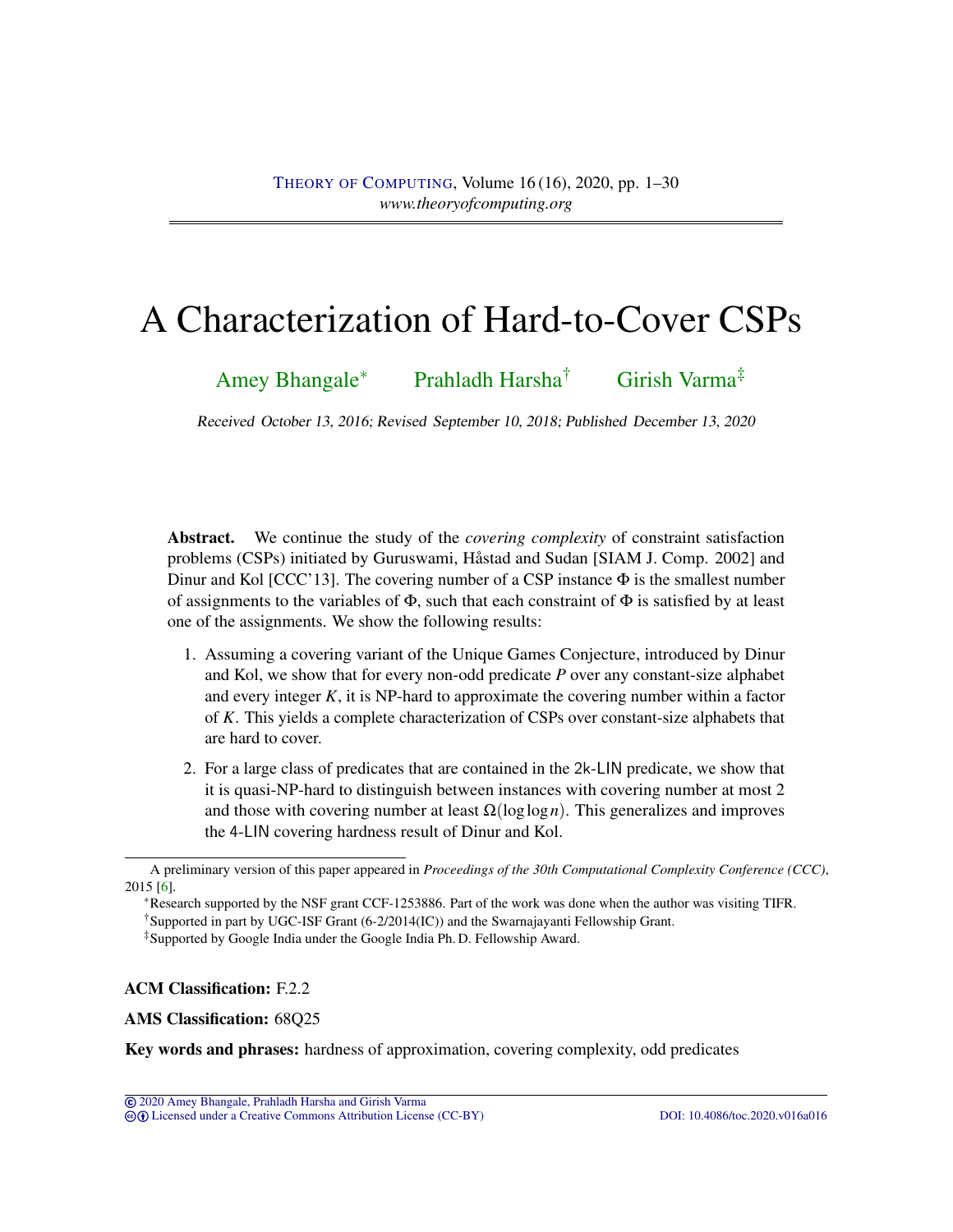# <span id="page-1-0"></span>1 Introduction

One of the central (yet unresolved) questions in inapproximability is the problem of coloring a (hyper)graph with as few colors as possible. A (hyper)graph  $G = (V, E)$  is said to be *k*-colorable if there exists a coloring  $c : V \to [k] := \{0, 1, 2, \ldots, k-1\}$  of the vertices such that no (hyper)edge of *G* is monochromatic. The chromatic number of a (hyper)graph, denoted by  $\chi(G)$ , is the smallest *k* such that *G* is *k*-colorable. It is known that computing  $\chi(G)$  to within a multiplicative factor of  $n^{1-\varepsilon}$  on an *n*-vertex graph *G* is NP-hard for every  $\varepsilon \in (0,1)$  [\[9,](#page-26-1) [23\]](#page-27-1). However, the complexity of the following problem is not yet completely understood: given a constant-colorable (hyper)graph, what is the minimum number of colors required to color the vertices of the graph efficiently such that every edge is non-monochromatic? The current best approximation algorithms for this problem require at least  $n^{\Omega(1)}$  colors [\[17\]](#page-27-2) while the hardness results are far from proving optimality of these approximation algorithms. (See [Sec.](#page-6-0) [1.3](#page-6-0) for a discussion on recent work in this area.)

The notion of *covering complexity* was introduced by Guruswami, Håstad and Sudan [\[11\]](#page-26-2) and more formally by Dinur and Kol [\[8\]](#page-26-3) to obtain a better understanding of the complexity of this problem. Let *P* be a predicate and Φ an instance of a constraint satisfaction problem (CSP) over *n* variables, where each constraint in Φ is a constraint of type *P* over the *n* variables and their negations. We will refer to such CSPs as *P*-CSPs. The *covering number* of  $\Phi$ , denoted by  $v(\Phi)$ , is the smallest number of assignments to the variables such that each constraint of  $\Phi$  is satisfied by at least one of the assignments, in which case we say that the set of assignments *covers* the instance Φ. If *c* assignments cover the instance Φ, we say that Φ is *c*-coverable or equivalently that the set of assignments form a *c*-covering for Φ. The covering number is a generalization of the notion of chromatic number (to be more precise, the logarithm of the the chromatic number) to all predicates in the following sense. Let *G*<sup>Φ</sup> be the underlying *constraint (hyper)graph* of the instance Φ whose vertices are the variables of the instance Φ and (hyper)edges are in one-to-one correspondence with the constraints of Φ. Suppose *P* is the not-all-equal predicate NAE and the instance  $\Phi$  has no negations in any of its constraints, then the covering number  $v(\Phi)$  is exactly  $\lceil \log \chi(G_{\Phi}) \rceil$  where  $G_{\Phi}$  is the underlying constraint graph of the instance  $\Phi$ .

Cover-*P* refers to the problem of finding the covering number of a given *P*-CSP instance. Finding the exact covering number for most interesting predicates *P* is NP-hard. We therefore study the problem of approximating the covering number. In particular, we would like to study the complexity of the following problem, denoted by COVERING-P-CSP(*c*,*s*), for some  $1 \leq c \leq s \in \mathbb{N}$ : "given a *c*-coverable P-CSP instance Φ, find an *s*-covering for Φ". Similar problems have been studied for the Max-CSP setting: "for 0 < *s* < *c* ≤ 1, "given a *c*-satisfiable *P*-CSP instance Φ, find an *s*-satisfying assignment for Φ". Max-CSPs and Cover-CSPs, as observed by Dinur and Kol [\[8\]](#page-26-3), are very different problems. For instance, if *P* is an odd predicate, i.e, if for every assignment *x*, either *x* or its negation  $x + \overline{1}$  satisfies *P*, then any *P*-CSP instance  $\Phi$  has a trivial 2-covering any assignment and its negation. Thus, 3-LIN and 3-CNF<sup>1</sup>, being odd predicates, are easy to cover though they are hard predicates in the Max-CSP setting. The main result of Dinur and Kol is that the 4-LIN predicate which accepts odd parities, in contrast to the above, is hard to cover: for every constant  $t \geq 2$ , COVERING-4-LIN-CSP(2,*t*) is NP-hard. In fact, their arguments show that COVERING-4-LIN-CSP(2,Ω(logloglog*n*)) is quasi-NP-hard.

<sup>&</sup>lt;sup>1</sup>k-LIN : {0,1}<sup>*k*</sup> → {0,1} refers to the *k*-bit predicate defined by k-LIN( $x_1, x_2, ..., x_k$ ) :=  $x_1 \oplus x_2 \oplus \cdots \oplus x_k$  while 3-CNF :  $\{0,1\}^3 \rightarrow \{0,1\}$  refers to the 3-bit predicate defined by 3-CNF( $x_1, x_2, x_3$ ) :=  $x_1 \vee x_2 \vee x_3$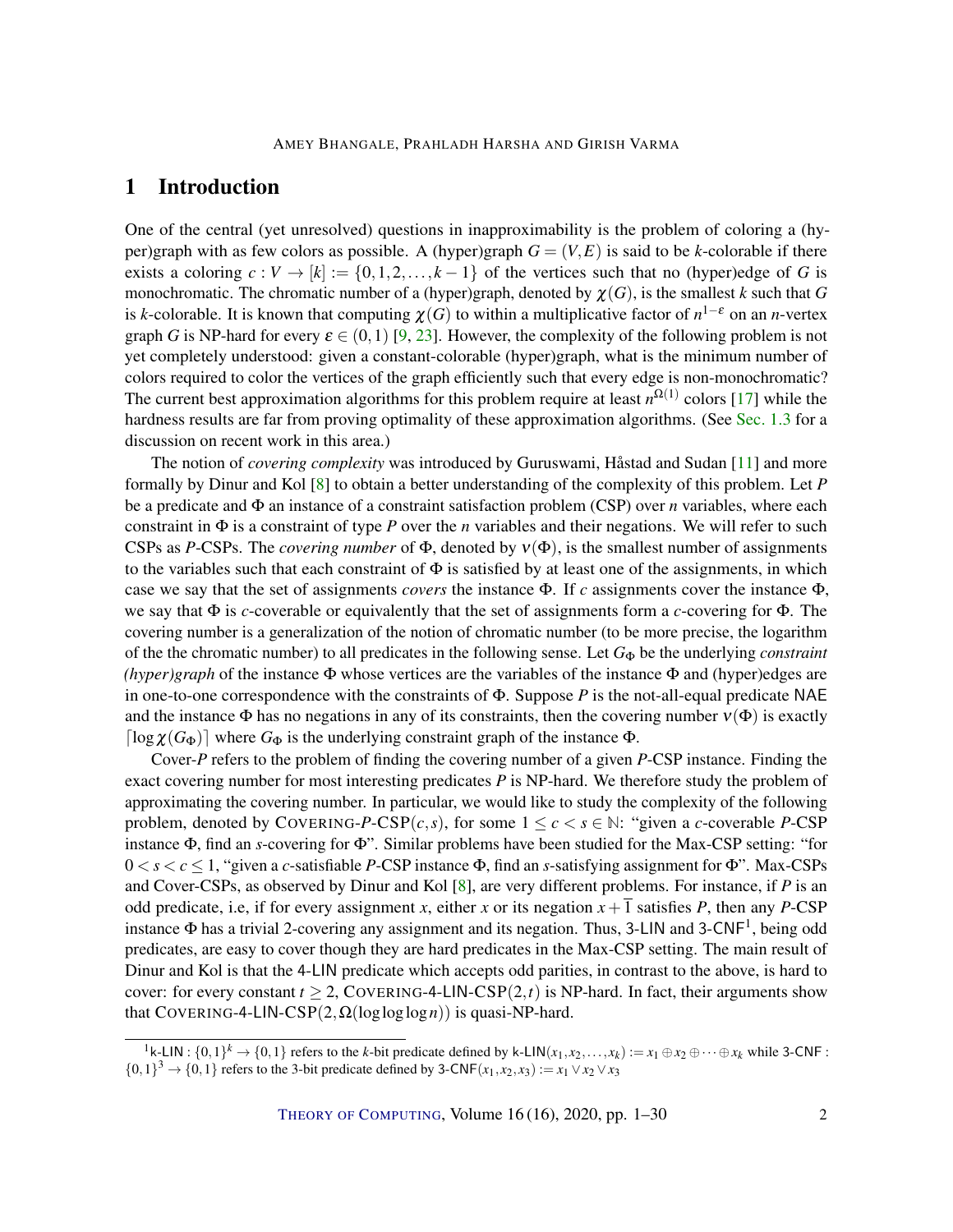<span id="page-2-2"></span>Having observed that CSPs based on odd predicates are easy to cover, Dinur and Kol proceeded to ask the question "are all non-odd-predicate CSPs hard to cover?" In a partial answer to this question, they showed that assuming a covering variant of the Unique Games Conjecture, COVERING-UGC(*c*), if a predicate *P* is not odd and there is a balanced pairwise independent distribution on its support, then for all constants *k*, COVERING-*P*-CSP(2*c*, *k*) is NP-hard. (Here, *c* is a fixed constant that depends on the covering variant of the Unique Games Conjecture COVERING-UGC $(c)$ .) See [Sec.](#page-6-1) [2](#page-6-1) for the exact definition of the covering variant of the Unique Games Conjecture.

## 1.1 Our results

Our first result states that assuming the same covering variant of the Unique Games Conjecture, COVERING-UGC $(c)$ , of Dinur and Kol [\[8\]](#page-26-3), one can in fact show the covering hardness of *all* nonodd predicates *P* over *any* constant-size alphabet [*q*]. The notion of odd predicate can be extended to any alphabet in the following natural way: a predicate  $P \subseteq [q]^k$  is odd if for all assignments  $x \in [q]^k$ , there exists  $a \in [q]$  such that the assignment  $x + \overline{a}$  satisfies *P*.

<span id="page-2-0"></span>Theorem 1.1 (Covering hardness of non-odd predicates). *Assuming* COVERING*-*UGC(*c*)*, for any constant-size alphabet* [*q*], any constant  $k \in \mathbb{N}$  and any non-odd predicate  $P \subseteq [q]^k$ , for all constants *t* ∈  $\mathbb N$ *, the* COVERING-*P*-CSP(2*cq*,*t*) *problem is* NP-*hard.* 

Since odd predicates  $P \subseteq [q]^k$  are trivially coverable with *q* assignments, the above theorem, gives a *full characterization of hard-to-cover predicates* over any constant-size alphabet (modulo the covering variant of the Unique Games Conjecture): a predicate is hard to cover iff it is not odd.

We then ask if we can prove similar covering hardness results under more standard complexity assumptions (such as  $NP \neq P$  or the exponential-time hypothesis (ETH)). Though we are not able to prove that every non-odd predicate is hard under these assumptions, we give sufficient conditions on the predicate *P* for the corresponding approximate covering problem to be quasi-NP-hard. Recall that 2k-LIN  $\subseteq \{0,1\}^{2k}$  is the predicate corresponding to the set of odd parity strings in  $\{0,1\}^{2k}$ .

<span id="page-2-1"></span>**Theorem 1.2** (NP hardness of Covering). Let  $k \ge 2$ . Let  $P \subseteq 2k$ -LIN *be any* 2*k*-bit predicate such there  $e$ xist distributions  $\mathcal{P}_0$ ,  $\mathcal{P}_1$  supported on  $\{0,1\}^k$  with the following properties:

- *1. the marginals of*  $\mathcal{P}_0$  *and*  $\mathcal{P}_1$  *on all k coordinates are uniform,*
- *2. every*  $a \in \text{supp}(\mathcal{P}_0)$  *has even parity and every*  $b \in \text{supp}(\mathcal{P}_1)$  *has odd parity and furthermore, both*  $a \diamond b$ , $b \diamond a \in P$ , where  $a \diamond b$  *denotes the 2k-bit string formed by the concatenation of strings a and b.*

*Then for all*  $\varepsilon > 0$ ,  $r \gg 1$ , there is a reduction from 3SAT to COVERING-P-CSP mapping a 3SAT instance  $\Psi$  on n variables to a COVERING-P-CSP instance  $\Phi$  of size n<sup>O(r)</sup>2<sup>2O(r)</sup> in time n<sup>O(r)</sup>2<sup>2O(r)</sup> such *that*

• *YES Case: If the 3SAT formula* Ψ *is satisfiable then there are* 2 *assignments each satisfying* 1−ε *of the constraints of* Φ*, that together cover the instance* Φ*.*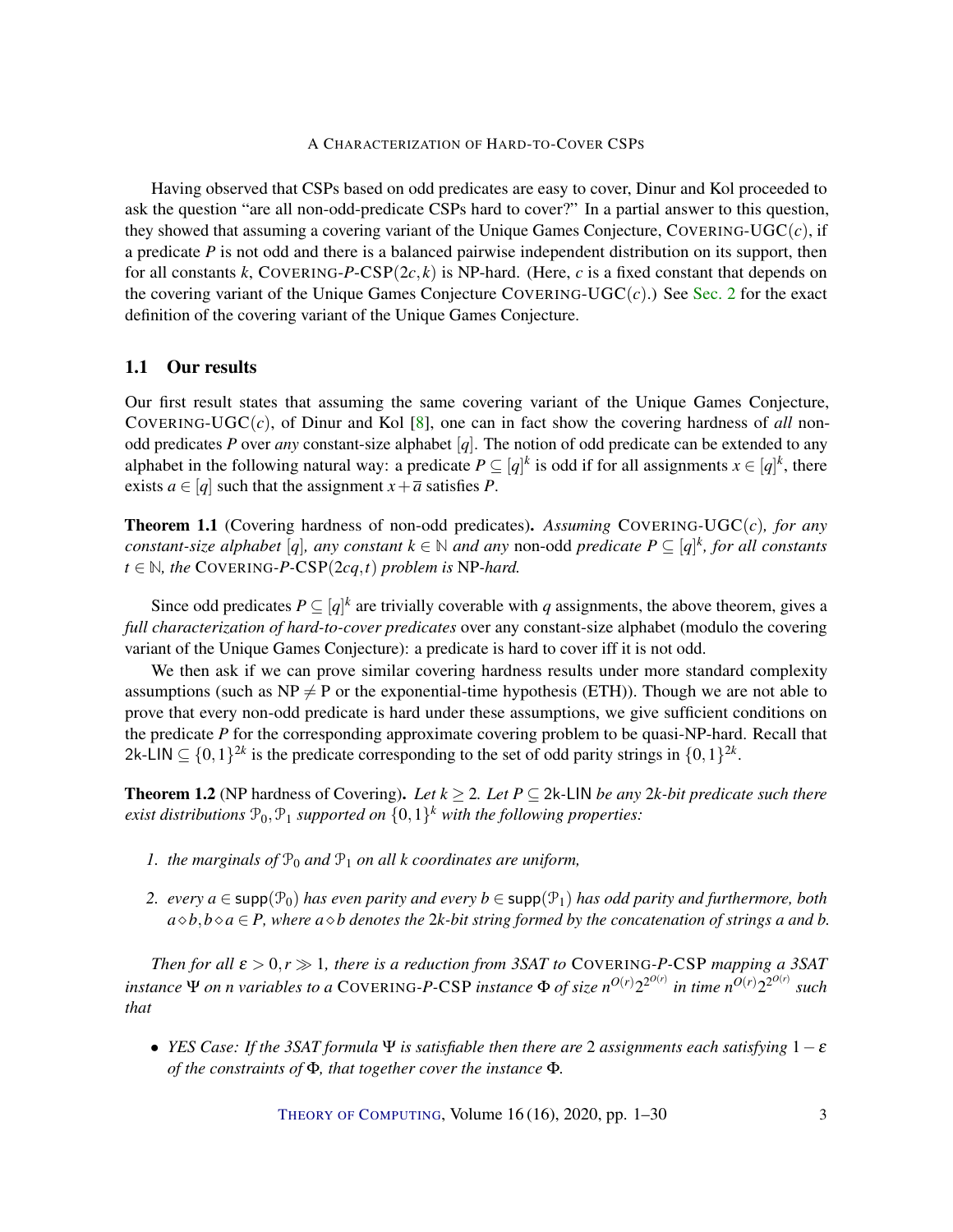<span id="page-3-1"></span>• *NO Case: if the 3SAT formula* Ψ *is not satisfiable, then the resulting instance*  $\Phi$  *is not*  $\Omega_k(r)$  –  $O_k(\log(1/\epsilon))$  *coverable, even when considered as an instance of the (potentially larger) predicate* 2k*-*LIN*.*

*In particular, unless* NP ⊆ DTIME(2 polylog*n* )*,* COVERING*-P-*CSP(2,Ω(loglog*n*)) *does not have a polynomial-time algorithm.*

*If we assume*  $P \neq NP$  *then* COVERING-P-CSP(2,*C) does not have a polynomial-time algorithm for any constant*  $C > 2$ *.* 

The furthermore clause in the soundness guarantee is in fact a strengthening for the following reason: if two predicates *P*,*Q* satisfy  $P \subseteq Q$  and  $\Phi$  is a *c*-coverable *P*-CSP instance, then the *Q*-CSP instance Φ*P*→*<sup>Q</sup>* obtained by taking the constraint graph of Φ and replacing each *P* constraint with the weaker *Q* constraint, is also *c*-coverable.

The following is a simple corollary of the above theorem.

**Corollary 1.3.** Let  $k \ge 2$  be even,  $x, y \in \{0, 1\}^k$  be distinct strings having even and odd parity, respectively, *and*  $\bar{x}$ ,  $\bar{y}$  denote the complements of x and y, respectively. For any predicate P satisfying

$$
2k-LIN \supseteq P \supseteq \{x \diamond y, x \diamond \overline{y}, \overline{x} \diamond y, \overline{x} \diamond \overline{y}, y \diamond x, y \diamond \overline{x}, \overline{y} \diamond x, \overline{y} \diamond \overline{x}\},\
$$

 $\nu$ *unless*  $NP \subseteq DTIME(2^{polylog n})$ , the problem COVERING-P-CSP $(2, \Omega(\log \log n))$  is not solvable in poly*nomial time.*

This corollary implies the covering hardness of 4-LIN predicate proved by Dinur and Kol [\[8\]](#page-26-3) by setting  $x := 00$  and  $y := 01$ . With respect to the covering hardness of 4-LIN, we note that we can considerably simplify the proof of Dinur and Kol and in fact obtain a even stronger soundness guarantee (see Theorem below). The stronger soundness guarantee in the theorem below states that there are no large ( $\geq 1$  /polylog *n* fractional-size) independent sets in the constraint graph and hence, even the 4-NAE-CSP instance<sup>2</sup> with the same constraint graph as the given instance is not coverable using  $\Omega(\log \log n)$ assignments. Both the Dinur–Kol result and the above corollary only guarantee (in the soundness case) that the 4-LIN-CSP instance is not coverable.

<span id="page-3-0"></span>**Theorem 1.4** (Hardness of Covering 4-LIN). Assuming that  $NP \not\subseteq DTIME(2^{poly\log n})$ , for all  $\varepsilon \in (0,1)$ , *there does not exist a polynomial-time algorithm that can distinguish between* 4*-*LIN*-*CSP *instances of the following two types:*

- *YES Case : There are* 2 *assignments such that each of them covers* 1−ε *fraction of the constraints, and they together cover the entire instance.*
- *NO Case : The largest independent set in the constraint graph of the instance is of fractional size at most* 1/polylog*n.*

<sup>&</sup>lt;sup>2</sup>The *k*-NAE predicate over *k* bits is given by *k*-NAE =  $\{0,1\}^k \setminus {\{\overline{0}, \overline{1}\}}$ .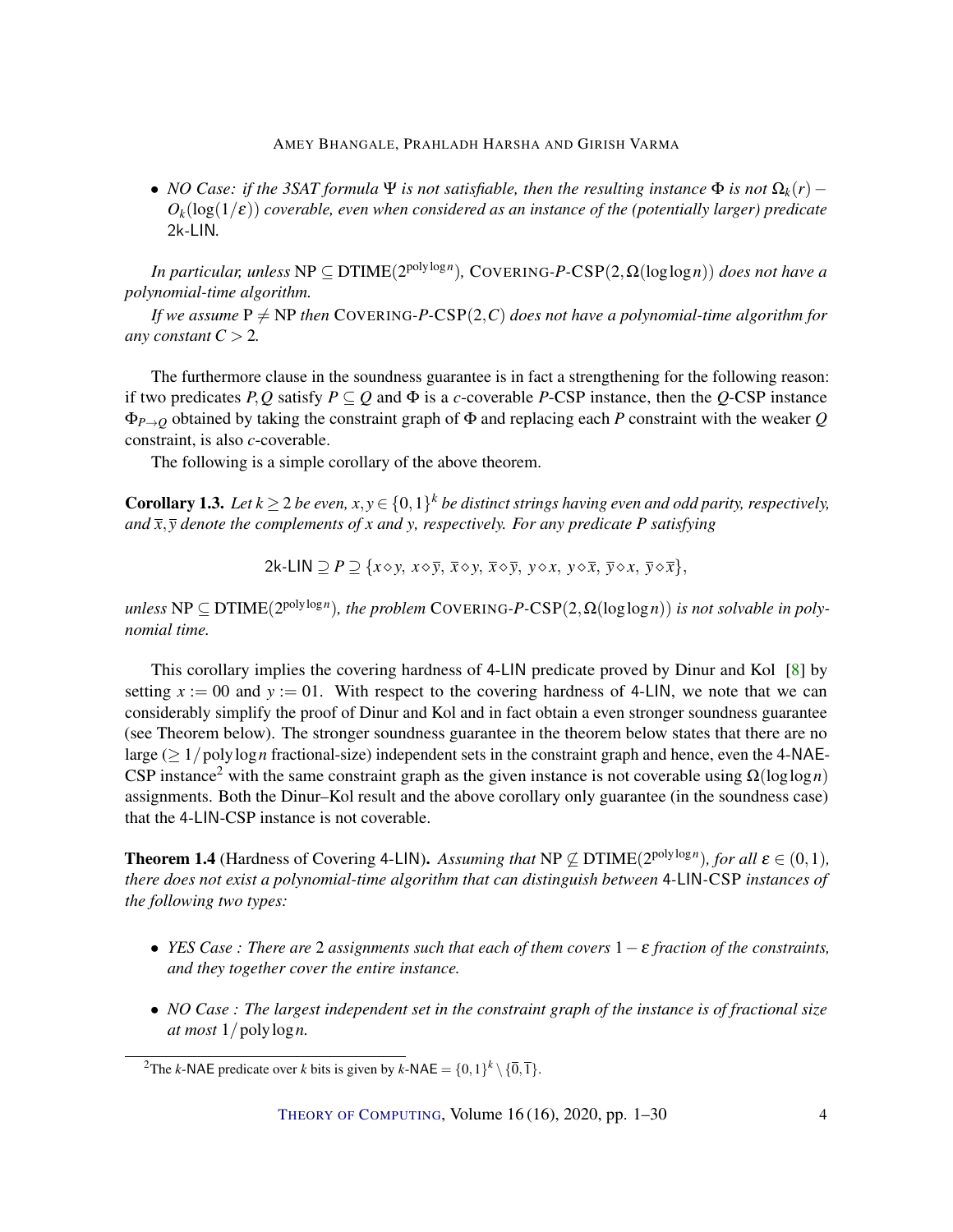# <span id="page-4-0"></span>1.2 Techniques

As one would expect, our proofs are very much inspired from the corresponding proofs in Dinur and Kol [\[8\]](#page-26-3). One of the main complications in the proof of Dinur and Kol [8] (as also in the earlier work of Guruswami, Håstad and Sudan  $[11]$ ) was the one of handling several assignments simultaneously while proving the soundness analysis. For this purpose, both these works considered the rejection probability that all the assignments violated the constraint. This resulted in a very tedious expression for the rejection probability, which made the rest of the proof fairly involved. Holmerin [\[14\]](#page-26-4) observed that this can be considerably simplified if one instead proved a stronger soundness guarantee that the largest independent set in the constraint graph is small (this might not always be doable, but in the cases when it is, it simplifies the analysis). We list below the further improvements in the proof that yield our [Theorems](#page-2-0) [1.1,](#page-2-0) [1.2](#page-2-1) [and](#page-3-0) [1.4.](#page-3-0)

Covering-UG hardness for non-odd predicates [\(Theorem](#page-2-0) [1.1\)](#page-2-0). Having observed that it suffices to prove an independent set analysis, we observed that only very mild conditions on the predicate are required to prove covering hardness. In particular, while Dinur and Kol used the Austrin–Mossel test [\[3\]](#page-25-0) which required pairwise independence, we are able to import the long-code test of Bansal and Khot [\[4\]](#page-26-5) which requires only 1-wise independence. We remark that the Bansal–Khot Test was designed for a specific predicate (hardness of finding independent sets in almost *k*-partite *k*-uniform hypergraphs) and had imperfect completeness. Our improvement comes from observing that their test requires only 1-wise independence and furthermore that their completeness condition, though imperfect, can be adapted to give a 2-cover composed of 2 nearly satisfying assignments using the *duplicate label technique* of Dinur–Kol. This enlarges the class of non-odd predicates for which one can prove covering hardness (see [Theorem](#page-9-0) [3.1\)](#page-9-0). We then perform a sequence of reductions from this class of CSP instances to CSP instances over all non-odd predicates to obtain the final result. Interestingly, one of the open problems mentioned in the work of Dinur and Kol [\[8\]](#page-26-3) was to devise "direct" reductions between covering problems. The reductions we employ, strictly speaking, are not "direct" reductions between covering problems, since they rely on a stronger soundness guarantee for the source instance (namely, large covering number even for the NAE instance on the same constraint graph), which we are able to prove in [Theorem](#page-9-0) [3.1.](#page-9-0)

We give an overview of the dictatorship test gadget which when composed with a covering-UG instance, gives the required covering hardness result. Let  $P \subseteq [q]^k$  be a predicate such that there exists *a* ∈ NAE and

$$
\mathsf{NAE} \supset P \supseteq \{a + \bar{b} \mid b \in [q]\},\
$$

i. e., *P* accepts all shifts of a particular assignment  $a \in [q]^k$  where  $a \in \mathsf{NAE}$ . We are given a function  $f$ :  $[q]^{\text{2L}} \rightarrow [q]$  and are interested in a *k*-query test, querying at  $(x_1, x_2, \ldots, x_k)$  according to some distribution D, which has the following three properties:

- 1. The accepting criteria of the test is  $(f(x_1), f(x_2),..., f(x_k)) \in P$
- 2. For every  $i \in [L]$ , the test should accept with probability 1 if f is either the *i*-th dictator or the  $(i+L)$ -th dictator.
- 3. If *f* is far from any dictator then the test, even with the predicate *P* replaced by NAE, should reject with significant probability.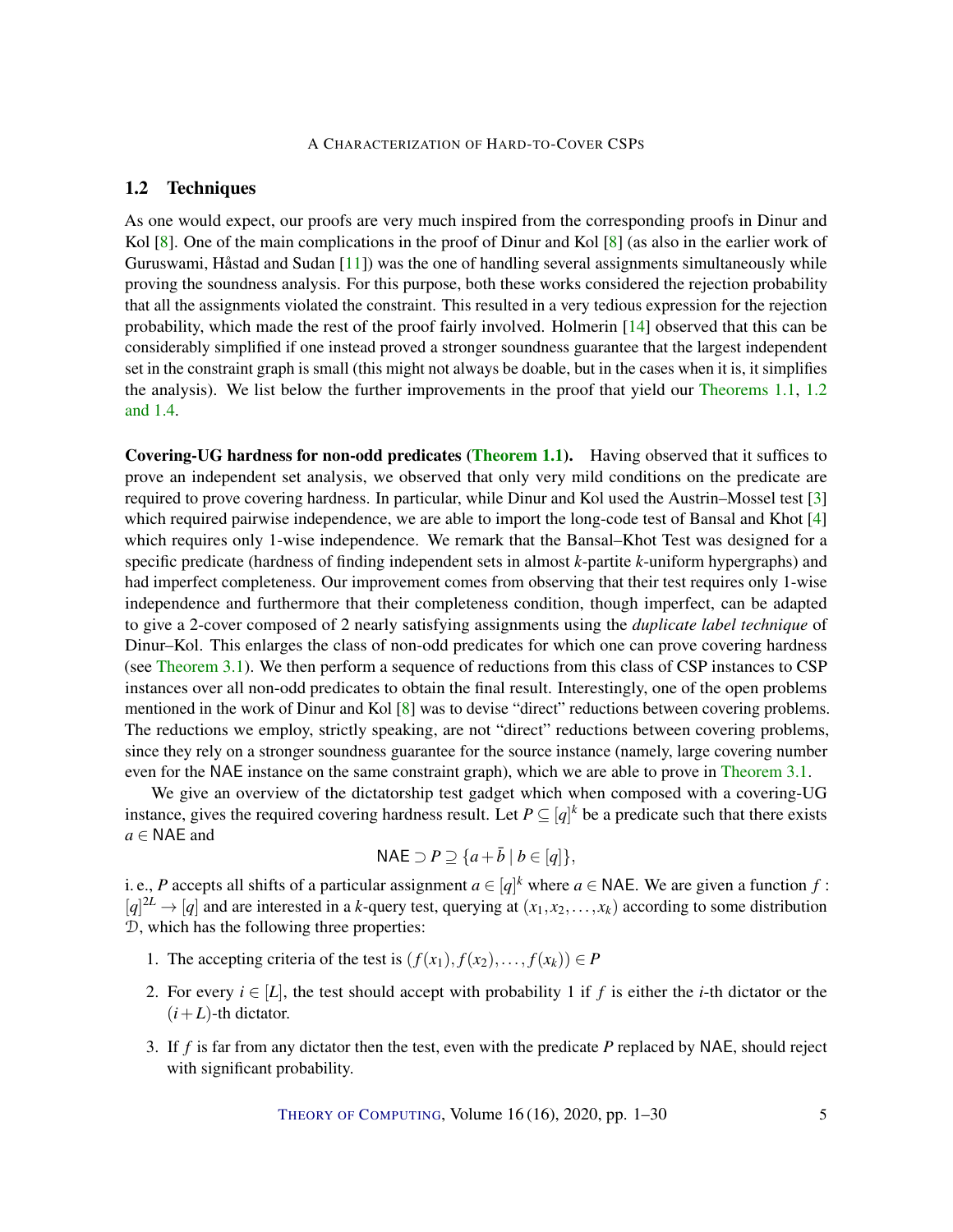<span id="page-5-0"></span>We can think of the queries as a  $k \times 2L$  matrix *X* where the rows represent  $x_1, x_2, \ldots, x_k$ . Here is a distribution D for which the test has all the above three properties: It will be a *L*-wise product distribution  $\mu^{\otimes L}$ , where  $\mu$  is a distribution on  $([q]^k)^2$  sampled uniformly from the set *S*,

$$
S := \left\{ (y, y') \in [q]^k \times [q]^k \mid y \in \{a + \bar{b} \mid b \in [q]\} \vee y' \in \{a + \bar{b} \mid b \in [q]\} \right\}.
$$

For each  $i \in [L]$  we sample the *i*-th and  $(i+L)$ -th columns of X independently from  $\mu$ . This completes the description of the distribution  $D$ . It is clear from the construction that the test with accepting criteria (1) satisfies (2) as either the *i*-th column or the  $(i+L)$ -th column contains an accepting assignment. The argument that (3) also holds for this test crucially depends on the properties of the distribution  $\mu$  – that each query  $x_i$  is distributed uniformly in  $\{0,1\}^{2L}$  and the distribution  $\mu$  is *connected* (see [Definition](#page-8-0) [2.7\)](#page-8-0), when viewed as a probability space  $(([q]^2)^k, \mu)$ . Using both these properties of the distribution  $\mu$ , we can then apply the invariance principle to argue that the constrained (hyper)graph formed by the test distribution has a small independent set, which in turns imply (3).

Quasi-NP hardness result [\(Theorem](#page-2-1) [1.2\)](#page-2-1). In this setting, we unfortunately are not able to use the simplification arising from using the independent set analysis and have to deal with the issue of several assignments. One of the steps in the 4-LIN proof of Dinur and Kol (as in several others results in this area) involves showing that a expression of the form  $\mathbb{E}_{(X,Y)}[F(X)F(Y)]$  is not too negative where  $(X,Y)$ is not necessarily a product distribution but the marginals on the *X* and *Y* parts are identical. Observe that if  $(X, Y)$  was a product distribution, then the above expressions reduces to  $(\mathbb{E}_X[F(X)])^2$ , a positive quantity. Thus, the steps in the proof involve constructing a tailor-made distribution  $(X, Y)$  such that the error in going from the correlated probability space  $(X, Y)$  to the product distribution  $(X \otimes Y)$  is not too much. More precisely, the quantity

$$
\left|\mathop{\mathbb{E}}_{(X,Y)}\left[F(X)F(Y)\right]-\mathop{\mathbb{E}}_{X}\left[F(X)\right]\mathop{\mathbb{E}}_{Y}\left[F(Y)\right]\right|,
$$

is small. Dinur and Kol used a distribution tailor-made for the 4-LIN predicate and used an invariance principle for correlated spaces to bound the error while transforming it to a product distribution. Our improvement comes from observing that one could use an alternate invariance principle (see [Theorem](#page-9-1) [2.9\)](#page-9-1) that works with milder restrictions and hence works for a wider class of predicates. This invariance principle for correlated spaces [\(Theorem](#page-9-1) [2.9\)](#page-9-1) is an adaptation of invariance principles proved by Wenner [\[22\]](#page-27-3) and Guruswami and Lee [\[12\]](#page-26-6) in similar contexts. The rest of the proof is similar to the 4-LIN covering hardness proof of Dinur and Kol.

Covering hardness of 4-LIN [\(Theorem](#page-3-0) [1.4\)](#page-3-0). The simplified proof of the covering hardness of 4-LIN follows directly from the above observation of using an independent set analysis instead of working with several assignments. In fact, this alternate proof eliminates the need for using results about correlated spaces [\[18\]](#page-27-4), which was crucial in the Dinur–Kol setting. We further note that the quantitative improvement in the covering hardness (Ω(loglog*n*) over Ω(logloglog*n*)) comes from using a LABEL-COVER instance with a better smoothness property (see [Theorem](#page-7-0) [2.5\)](#page-7-0).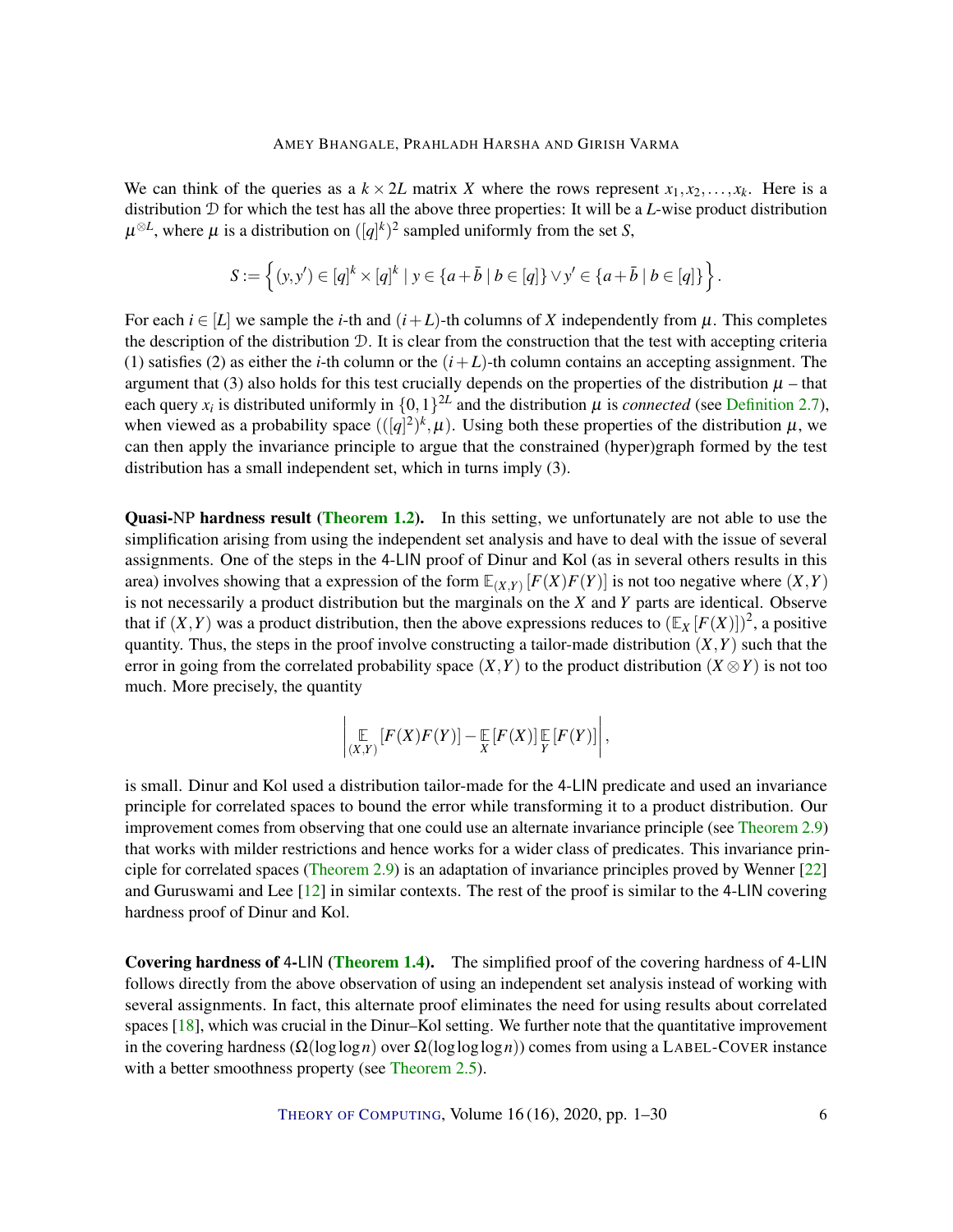# <span id="page-6-2"></span><span id="page-6-0"></span>1.3 Recent work on approximate coloring

Besides the work on covering complexity, the works most related to our paper are the series of works that study the approximate coloring complexity question, stated in the beginning of the introduction. Saket [\[20\]](#page-27-5) showed that unless  $NP \subseteq DTIME(2^{poly\log n})$ , it is not possible to color a 2-colorable 4-uniform hypergraph with polylog *n* colors. We remark that recently, with the discovery of the short code  $[5]$ , there has been a sequence of works [\[7,](#page-26-8) [10,](#page-26-9) [16,](#page-27-6) [21,](#page-27-7) [15\]](#page-26-10) which have considerably improved the status of the approximate coloring question. In particular, we know that it is quasi-NP-hard to color a 2-colorable 8-uniform hypergraph with  $2^{(\log n)^c}$  colors for some constant  $c \in (0,1)$ . Stated in terms of covering number, this result states that it is quasi-NP-hard to cover a 1-coverable 8-NAE-CSP instance with  $(\log n)^c$  assignments. It is to be noted that these results pertain to the covering complexity of specific predicates (such as NAE) whereas our results are concerned with classifying which predicates are hard to cover. It would be interesting if [Theorems](#page-2-1) [1.2](#page-2-1) [and](#page-3-0) [1.4](#page-3-0) can be improved to obtain similar hardness results (i. e., polylog*n* as opposed to polyloglog*n*). The main bottleneck here seems to be reducing the uniformity parameter (namely, from 8).

# **Organization**

The rest of the paper is organized as follows. We start with some preliminaries of LABEL-COVER, covering CSPs and Fourier analysis in [Sec.](#page-6-1) [2.](#page-6-1) [Theorems](#page-2-0) [1.1,](#page-2-0) [1.2](#page-2-1) [and](#page-3-0) [1.4](#page-3-0) are proved in [Sections](#page-9-2) [3,](#page-9-2) [4](#page-12-0) [and](#page-21-0) [5,](#page-21-0) respectively.

# <span id="page-6-1"></span>2 Preliminaries

# 2.1 Covering CSPs

We will denote the set  $\{0,1,\dots q-1\}$  by [*q*]. For  $a \in [q], \bar{a} \in [q]^k$  is the element with *a* in all the *k* coordinates (where *k* and *q* will be implicit from the context).

**Definition 2.1** (*P*-CSP). For a predicate  $P \subseteq [q]^k$ , an instance of *P*-CSP is given by a (hyper)graph  $G = (V, E)$ , referred to as the *constraint graph*, and a literals function  $L : E \to [q]^k$ , where *V* is a set of variables and  $E \subseteq V^k$  is a set of constraints. An assignment  $f : V \to [q]$  is said to *cover* a constraint  $e = (v_1, \dots, v_k) \in E$ , if  $(f(v_1), \dots, f(v_k)) + L(e) \in P$ , where addition is coordinate-wise modulo *q*. A set of assignments  $F = \{f_1, \dots, f_c\}$  is said to *cover*  $(G, L)$ , if for every  $e \in E$ , there is some  $f_i \in F$  that covers *e* and *F* is said to be a *c-covering* for *G*. *G* is said to be *c-coverable* if there is a *c*-covering for *G*. If *L* is not specified then it is the constant function which maps *E* to  $\overline{0}$ .

**Definition 2.2** (COVERING-P-CSP $(c, s)$ ). For  $P \subseteq [q]^k$  and  $c, s \in \mathbb{N}$ , the COVERING-P-CSP $(c, s)$  problem is, given a *c*-coverable instance  $(G = (V, E), L)$  of *P*-CSP, find an *s*-covering.

**Definition 2.3** (Odd). A predicate  $P \subseteq [q]^k$  is *odd* if  $\forall x \in [q]^k, \exists a \in [q], x + \bar{a} \in P$ , where addition is coordinate-wise modulo *q*.

For odd predicates the covering problem is *trivially solvable*, since any CSP instance on such a predicate is *q*-coverable by the *q* translates of any assignment, i. e.,  $\{x + \bar{a} \mid a \in [q]\}$  is a *q*-covering for any assignment  $x \in [q]^k$ .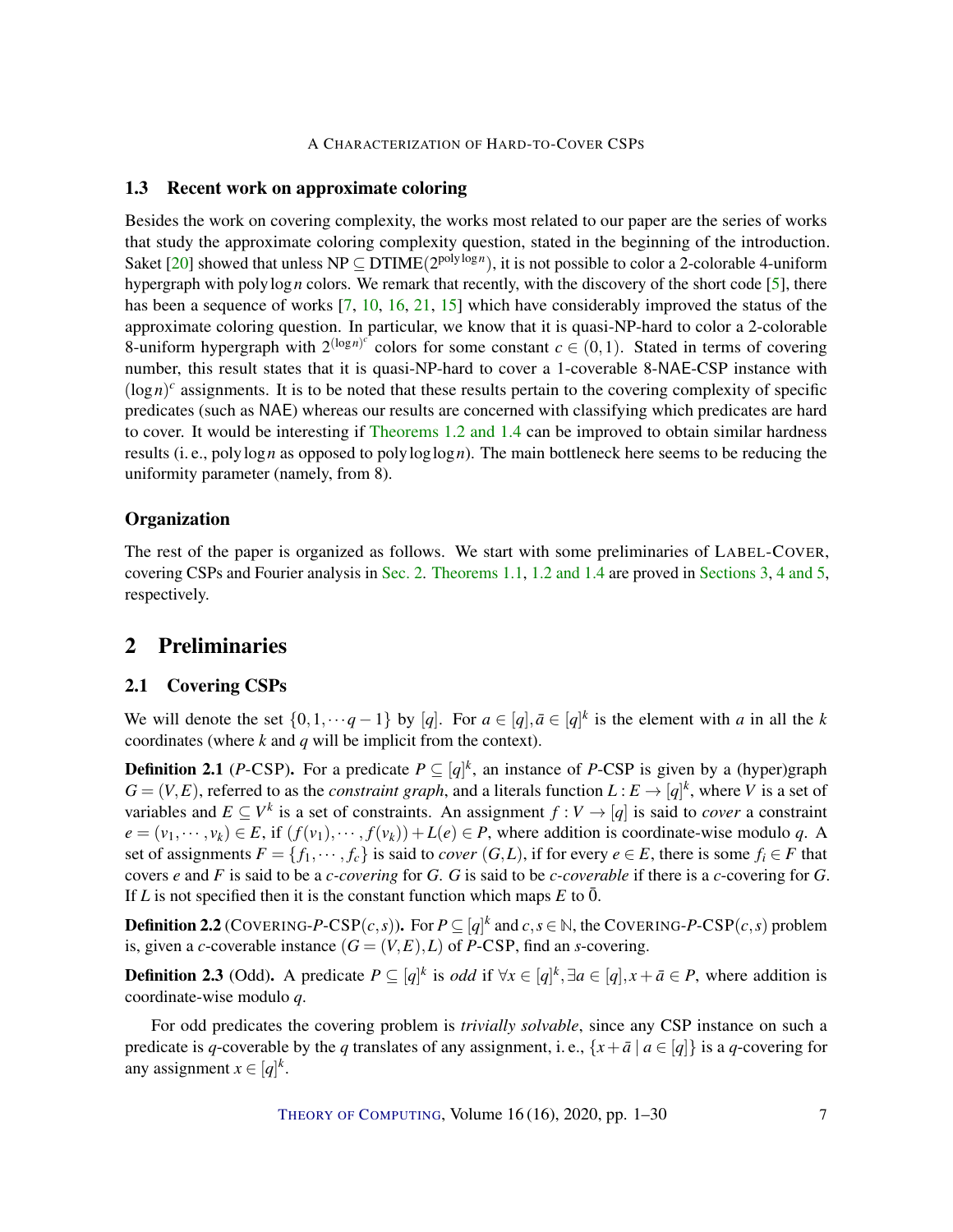### <span id="page-7-2"></span>2.2 Label Cover

<span id="page-7-1"></span>**Definition 2.4** (LABEL-COVER). An instance  $G = (U, V, E, L, R, \{\pi_e\}_{e \in E})$  of the LABEL-COVER constraint satisfaction problem consists of a bi-regular bipartite graph (*U*,*V*,*E*), two sets of alphabets *L* and *R* and a projection map  $\pi_e : R \to L$  for every edge  $e \in E$ . Given a labeling  $\ell : U \to L, \ell : V \to R$ , an edge  $e = (u, v)$  is said to be satisfied by  $\ell$  if  $\pi_e(\ell(v)) = \ell(u)$ .

*G* is said to be *at most* δ*-satisfiable* if every labeling satisfies at most a δ fraction of the edges. *G* is said to be *c-coverable* if there exist *c* labelings such that for every vertex  $u \in U$ , one of the labelings satisfies all the edges incident on *u*.

An instance of UNIQUE-GAMES is a label cover instance where  $L = R$  and the constraints  $\pi$  are permutations.

The hardness of LABEL-COVER stated below follows from the PCP Theorem [\[2,](#page-25-1) [1\]](#page-25-2), Raz's Parallel Repetition Theorem [\[19\]](#page-27-8) and a structural property proved by Håstad [\[13,](#page-26-11) Lemma 6.9].

<span id="page-7-0"></span>**Theorem 2.5** (Hardness of LABEL-COVER). *For every*  $r \in \mathbb{N}$ , there is a deterministic  $n^{O(r)}$ -time reduction *from a 3-SAT instance of size n to an instance*  $G = (U, V, E, [L], [R], \{ \pi_e \}_{e \in E})$  *of* LABEL-COVER with the *following properties:*

- *1.*  $|U|, |V| \leq n^{O(r)}$ ;  $L, R \leq 2^{O(r)}$ ; *G is bi-regular with degrees bounded by*  $2^{O(r)}$ *.*
- *2. There exists a constant*  $c_0 \in (0,1/3)$  *such that for any*  $v \in V$  *and*  $\alpha \subseteq [R]$ *, for a random neighbor u*,

$$
\mathop{\mathbb{E}}\limits_{u}\left[|\pi_{uv}(\alpha)|^{-1}\right]\leq |\alpha|^{-2c_0},
$$

*where*  $\pi_{uv}(\alpha) := \{i \in [L] \mid \exists j \in \alpha \text{ s.t. } \pi_{uv}(j) = i\}$ . This implies that

$$
\forall v,\alpha,\qquad Pr_u\big[|\pi_{uv}(\alpha)|<|\alpha|^{c_0}\big]\leq\frac{1}{|\alpha|^{c_0}}.
$$

- *3. There is a constant*  $d_0 \in (0,1)$  *such that,* 
	- *YES Case : If the 3-SAT instance is satisfiable, then G is 1-coverable.*
	- *NO Case : If the 3-SAT instance is unsatisfiable, then G is at most*  $2^{-d_0r}$ -satisfiable.

Our characterization of hardness of covering CSPs is based on the following conjecture due to Dinur and Kol  $[8]$ .

**Conjecture 2.6** (COVERING-UGC(*c*)). *There exists*  $c \in \mathbb{N}$  *such that for every sufficiently small*  $\delta > 0$ *there exists*  $L \in \mathbb{N}$  *such that the following holds. Given an instance*  $G = (U, V, E, [L], [L], \{\pi_e\}_{e \in E})$  *of* UNIQUE-GAMES *it is* NP*-hard to distinguish between the following two cases:*

- *YES case: There exist c assignments such that for every vertex u* ∈*U, at least one of the assignments satisfies all the edges touching u.*
- *NO case: Every assignment satisfies at most* δ *fraction of the edge constraints.*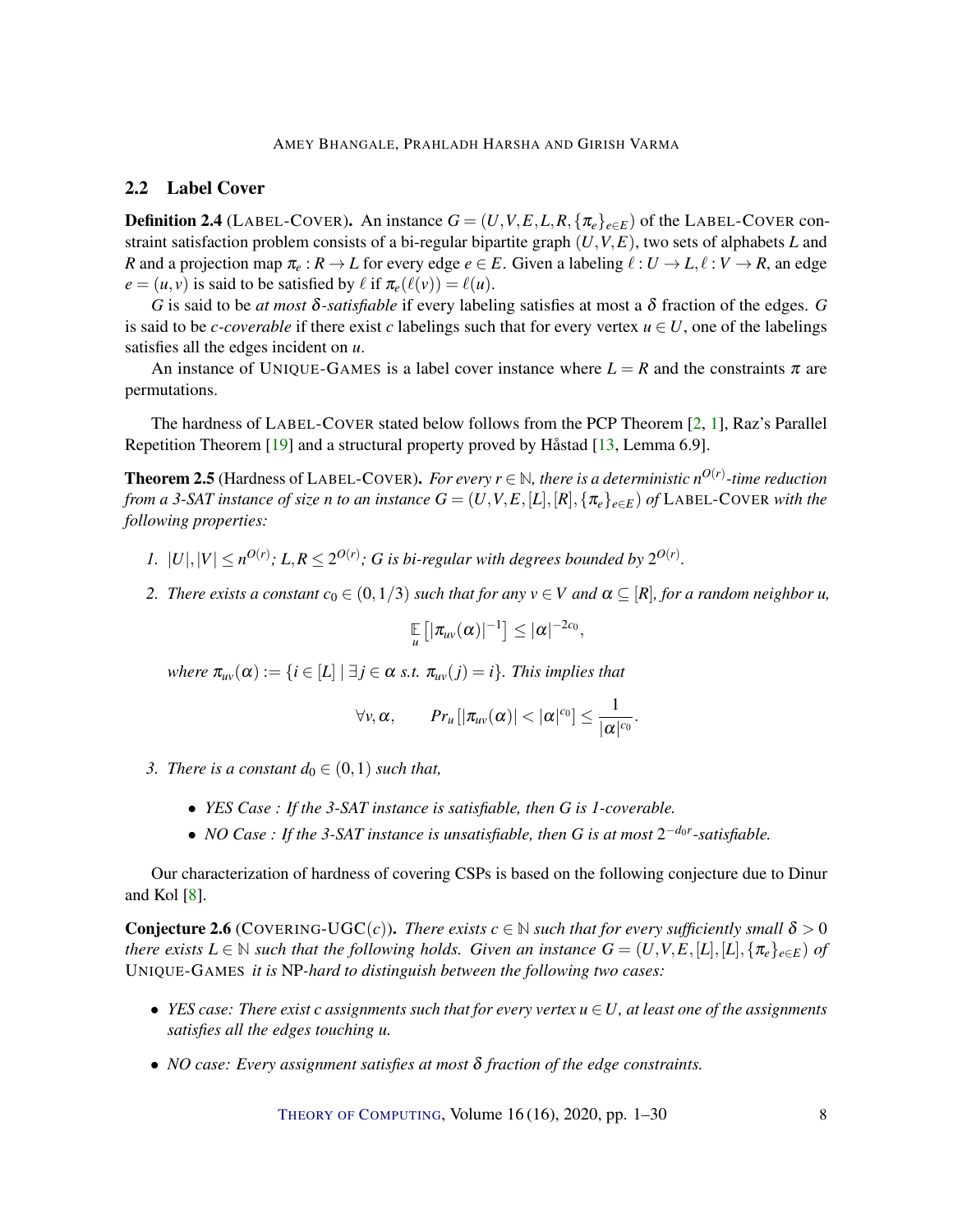### <span id="page-8-3"></span>2.3 Analysis of Boolean functions over probability spaces

For a function  $f: \{0,1\}^L \to \mathbb{R}$ , the *Fourier decomposition* of f is given by

$$
f(x) = \sum_{\alpha \in \{0,1\}^L} \widehat{f}(\alpha) \chi_{\alpha}(x) \text{ where } \chi_{\alpha}(x) := (-1)^{\sum_{i=1}^L \alpha_i \cdot x_i} \text{ and } \widehat{f}(\alpha) := \mathop{\mathbb{E}}_{x \in \{0,1\}^L} f(x) \chi_{\alpha}(x).
$$

We will use  $\alpha$ , also to denote the subset of [*L*] for which it is the characteristic vector. The *Efron–Stein decomposition* is a generalization of the Fourier decomposition to product distributions of arbitrary probability spaces. Let  $(\Omega, \mu)$  be a probability space and  $(\Omega^L, \mu^{\otimes L})$  be the corresponding product space. For a function  $f : \Omega^L \to \mathbb{R}$ , the Efron–Stein decomposition of f with respect to the product space is given by

$$
f(x_1,\dots,x_L)=\sum_{\beta\subseteq[L]}f_{\beta}(x),
$$

where  $f_{\beta}$  depends only on  $x_i$  for  $i \in \beta$  and for all  $\beta' \not\supseteq \beta$ ,  $a \in \Omega^{\beta'}$ ,  $\mathbb{E}_{x \in \mu^{\otimes R}} [f_{\beta}(x) | x_{\beta'} = a] = 0$ . We will be dealing with functions of the form  $f: \{0,1\}^{dL} \to \mathbb{R}$  for  $d \in \mathbb{N}$  and  $d$ -to-1 functions  $\pi : [dL] \to [L]$ . We will also think of such functions as  $f: \prod_{i \in L} \Omega_i \to \mathbb{R}$  where  $\Omega_i = \{0,1\}^d$  consists of the *d* coordinates *j* such that  $\pi(j) = i$ . An Efron–Stein decomposition of  $f : \prod_{i \in L} \Omega_i \to \mathbb{R}$  over the uniform distribution over  $\{0,1\}^{dL}$ , can be obtained from the Fourier decomposition as

<span id="page-8-2"></span>
$$
f_{\beta}(x) = \sum_{\alpha \subseteq [dL]: \pi(\alpha) = \beta} \widehat{f}(\alpha) \chi_{\alpha}.
$$
 (2.1)

.

Let  $||f||_2 := \mathbb{E}_{x \in \mu^{\otimes L}}[f(x)^2]^{1/2}$  and  $||f||_{\infty} := \max_{x \in \Omega^{\otimes L}}|f(x)|$ . For  $i \in [L]$ , the influence of the *i*-th coordinate on *f* is defined as follows.

$$
\mathsf{Inf}_i[f] := \mathop{\mathbb{E}}_{x_1,\cdots,x_{i-1},x_{i+1},\cdots,x_L} \mathsf{Var}_{x_i}[f(x_1,\cdots,x_L)] = \sum_{\beta:i\in\beta} ||f_\beta||_2^2.
$$

For an integer *d*, the degree *d* influence is defined as

$$
\mathsf{Inf}^{\leq d}_i[f] := \sum_{\beta: i \in \beta, |\beta| \leq d} \|f_\beta\|_2^2
$$

It is easy to see that for Boolean functions, the sum of all the degree *d* influences is at most *d*.

<span id="page-8-0"></span>**Definition 2.7.** Let  $(\Omega^k, \mu)$  be a probability space. Let  $S = \{x \in \Omega^k \mid \mu(x) > 0\}$ . We say that  $S \subseteq \Omega^k$  is *connected* if for every  $x, y \in S$ , there is a sequence of strings starting with *x* and ending with *y* such that every element in the sequence is in *S* and every two adjacent elements differ in exactly one coordinate.

Let  $\mu^{\otimes n}$  denote the *n*-wise product distribution of  $\mu$ .

<span id="page-8-1"></span>**Theorem 2.8** ([\[18,](#page-27-4) Proposition 6.4]). *Let*  $(\Omega^k, \mu)$  *be a probability space such that the support of the*  $distribution\ \text{supp}(\mu)\subseteq \Omega^k$  *is connected and the minimum probability of every atom in*  $\text{supp}(\mu)$  *is at least*  $\alpha$  *for some*  $\alpha \in (0, 1/2]$ *. Furthermore, assume that the marginal of*  $\mu$  *on each of the k coordinates is uniform in*  $\Omega$ *. Then there exist continuous functions*  $\overline{\Gamma}$  :  $(0,1) \rightarrow (0,1)$  *and*  $\Gamma$  :  $(0,1) \rightarrow (0,1)$  *such*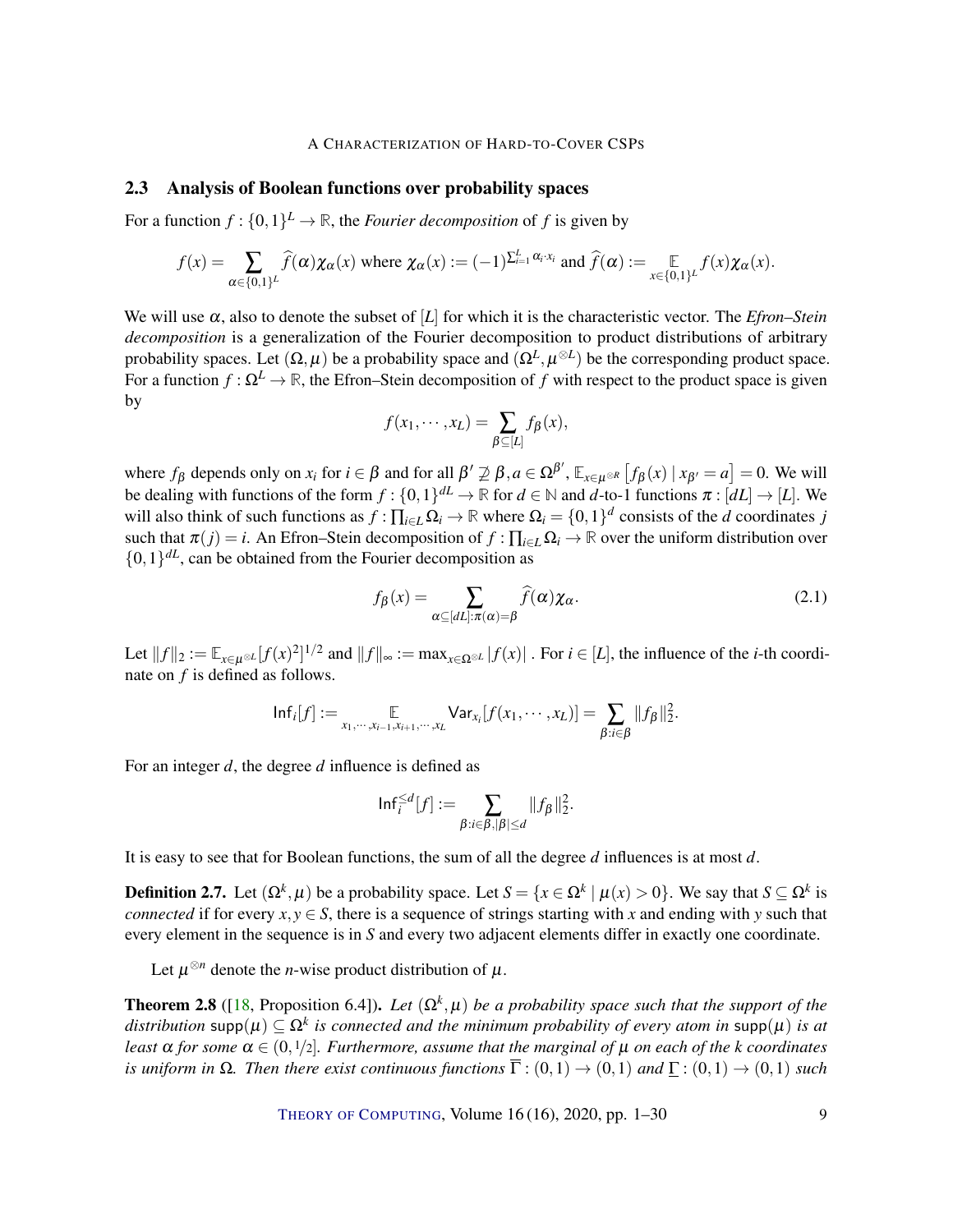<span id="page-9-4"></span>*that the following holds: For every*  $\varepsilon > 0$ *, there exists*  $\tau > 0$  *and an integer d such that if a function*  $f : \Omega^L \to [0,1]$  *satisfies* 

$$
\forall i \in [L], \mathsf{Inf}^{\leq d}_i(f) \leq \tau
$$

*then*

$$
\underline{\Gamma}\left(\underset{(x_1,\ldots,x_k)\sim\mu^{\otimes L}}{\mathbb{E}}[f(x_1)]\right)-\varepsilon\leq \underset{(x_1,\ldots,x_k)\sim\mu^{\otimes L}}{\mathbb{E}}\left[\prod_{j=1}^k f(x_j)\right]\leq \overline{\Gamma}\left(\underset{(x_1,\ldots,x_k)\sim\mu^{\otimes L}}{\mathbb{E}}[f(x_1)]\right)+\varepsilon.
$$

*There exists an absolute constant C* such that one can take  $\tau = \varepsilon^{C \frac{\log(1/\alpha) \log(1/\varepsilon)}{\varepsilon \alpha^2}}$  and  $d = \log(1/\tau) \log(1/\alpha)$ .

The following invariance principle for correlated spaces proved in [Section](#page-23-0) [6](#page-23-0) is an adaptation of similar invariance principles (c.f., [\[22,](#page-27-3) Theorem 3.12], [\[12,](#page-26-6) Lemma B.3]) to our setting.

<span id="page-9-1"></span>**Theorem 2.9** (Invariance Principle for correlated spaces). Let  $(\Omega_1^k \times \Omega_2^k, \mu)$  be a correlated probability *space such that the marginal of*  $\mu$  *on any pair of coordinates one each from*  $\Omega_1$  *and*  $\Omega_2$  *is a product* distribution. Let  $\mu_1, \mu_2$  be the marginals of  $\mu$  on  $\Omega_1^k$  and  $\Omega_2^k$ , respectively. Let X,Y be two random  $k \times L$ dimensional matrices chosen as follows. Independently for every  $i \in [L]$ , the pair of columns  $(x^i, y^i) \in$  $\Omega_1^k\times\Omega_2^k$  is chosen from  $\mu$ . Let  $x_i,y_i$  denote the *i*-th rows of  $X$  and  $Y$ , respectively. If  $F:\Omega_1^L\to[-1,+1]$ and  $G$  :  $\Omega_2^L$   $\rightarrow$   $[-1,+1]$  *are functions such that* 

$$
\tau := \sqrt{\sum_{i \in [L]} \mathsf{Inf}_i[F] \cdot \mathsf{Inf}_i[G]} \; \; \text{and} \; \; \Gamma := \max \left\{ \sqrt{\sum_{i \in [L]} \mathsf{Inf}_i[F]} \; , \sqrt{\sum_{i \in [L]} \mathsf{Inf}_i[G]} \right\} \; ,
$$

*then*

<span id="page-9-3"></span>
$$
\left| \underset{(X,Y)\in\mu^{\otimes L}}{\mathbb{E}}\left[\prod_{i\in[k]}F(x_i)\cdot G(y_i)\right]-\underset{X\in\mu_1^{\otimes L}}{\mathbb{E}}\left[\prod_{i\in[k]}F(x_i)\right]\cdot \underset{Y\in\mu_2^{\otimes L}}{\mathbb{E}}\left[\prod_{i\in[k]}G(y_i)\right]\right|\leq 2^{O(k)}\Gamma\tau. \tag{2.2}
$$

# <span id="page-9-2"></span>3 Covering-UG Hardness of Covering CSPs

In this section, we prove the following theorem, which in turn implies [Theorem](#page-2-0) [1.1](#page-2-0) (see below for proof).

<span id="page-9-0"></span>**Theorem 3.1.** Let  $[q]$  be any constant-size alphabet and  $k \geq 2$ . Recall that NAE :=  $[q]^k \setminus {\bar{b} \mid b \in [q]}$ . *Let*  $P \subseteq [q]^k$  *be a predicate such that there exists*  $a \in \text{NAE}$  *and*  $\text{NAE} \supset P \supseteq \{a + \overline{b} \mid b \in [q]\}$ *. Assuming* COVERING-UGC(*c*)*, for every sufficiently small constant*  $\delta > 0$  *it is NP-hard to distinguish between P*-CSP *instances*  $\mathcal{G} = (\mathcal{V}, \mathcal{E})$  *of the following two cases:* 

- *YES Case :* G *is* 2*c-coverable.*
- *NO Case :* G *does not have an independent set of fractional size* δ*.*

*Proof of [Theorem](#page-2-0) [1.1.](#page-2-0)* Let *Q* be an arbitrary non-odd predicate i.e,  $Q \subseteq [q]^k \setminus \{h + \overline{b} \mid b \in [q]\}$  for some *h* ∈ [*q*]<sup>*k*</sup>. Consider the predicate  $Q' ⊆ [q]$ <sup>*k*</sup> defined as  $Q' := Q - h := \{g - h \mid g \in Q\}$ , where the operation ' $-$ ' refers to coordinate-wise substraction performed (mod *q*). Observe that  $Q' ⊆$  NAE. Given any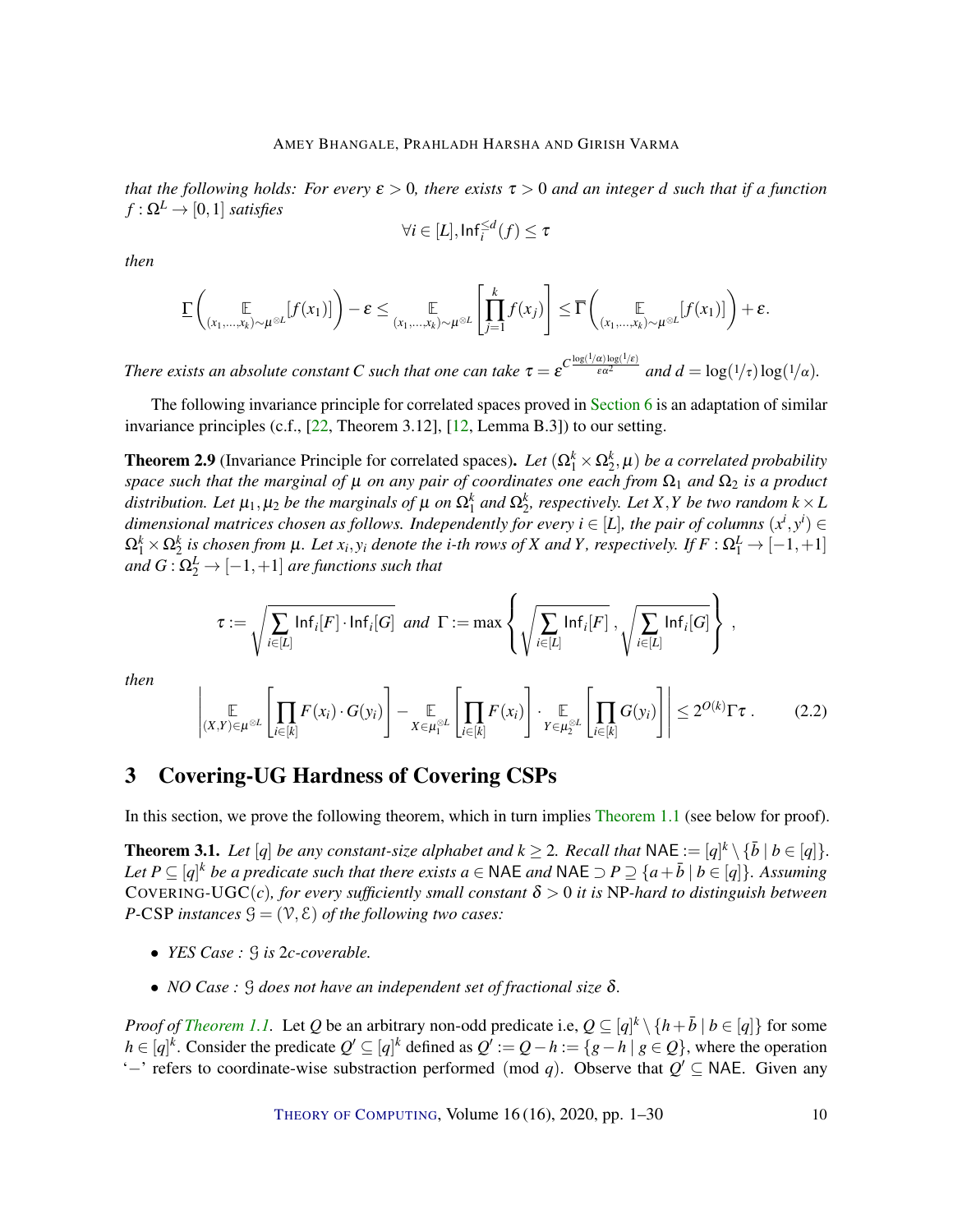<span id="page-10-1"></span> $Q'$ -CSP instance Φ with literals function *L*(*e*) =  $\overline{0}$ , consider the *Q*-CSP instance Φ<sub>*Q*<sup>*(*</sup>→*Q*</sub> with literals function *M* given by  $M(e) := \overline{h}, \forall e$ . It has the same constraint graph as  $\Phi$ . Clearly,  $\overline{\Phi}$  is *c*-coverable iff  $\Phi_{Q'\to Q}$  is *c*-coverable. Thus, it suffices to prove the result for any predicate  $Q' \subseteq$  NAE with literals function  $L(e) = \overline{0}^3$ . We will consider two cases, both of which will follow from [Theorem](#page-9-0) [3.1.](#page-9-0)

Suppose the predicate  $Q'$  satisfies  $Q' \supseteq \{a + \bar{b} \mid b \in [q]\}$  for some  $a \in [q]^k$ . Then this predicate  $Q'$ satisfies the hypothesis of [Theorem](#page-9-0) [3.1](#page-9-0) and the theorem follows if we show that the soundness guarantee of [Theorem](#page-9-0) [3.1](#page-9-0) implies that in [Theorem](#page-2-0) [1.1.](#page-2-0) Any instance in the NO case of [Theorem](#page-9-0) [3.1,](#page-9-0) is not  $t := \log_q(1/\delta)$ -coverable even on the NAE-CSP instance with the same constraint graph. This is because any *t*-covering for the NAE-CSP instance gives a coloring of the constraint graph using  $q<sup>t</sup>$  colors, by choosing the color of every variable to be a string of length *t* and having the corresponding assignments in each position in  $[t]$ . Hence the  $Q'$ -CSP instance is also not *t*-coverable.

Suppose  $Q' \not\supseteq \{a + \bar{b} \mid b \in [q]\}$  for all  $a \in [q]^k$ . Then consider the predicate  $P = \{a + \bar{b} \mid a \in Q', b \in Q\}$ [*q*]} ⊆ NAE. Notice that *P* satisfies the conditions of [Theorem](#page-9-0) [3.1](#page-9-0) and if the *P*-CSP instance is*t*-coverable then the *Q*'-CSP instance is *qt*-coverable. Hence a YES instance of [Theorem](#page-9-0) [3.1](#page-9-0) maps to a 2*cq*-coverable  $Q$ -CSP instance and NO instance maps to an instance with covering number at least  $log_q(1/\delta)$ , where the latter follows from the fact that the covering number of the instance as a  $Q'$ -CSP is at least the covering number of it as a *P*-CSP.  $\Box$ 

We now prove [Theorem](#page-9-0) [3.1](#page-9-0) by giving a reduction from an instance  $G = (U, V, E, [L], [L], {\pi_e}_{e \in E})$ of UNIQUE-GAMES as in [Definition](#page-7-1) [2.4,](#page-7-1) to an instance  $\mathcal{G} = (\mathcal{V}, \mathcal{E})$  of a *P*-CSP for any predicate *P* that satisfies the conditions mentioned. As stated in the introduction, we adapt the long-code test of Bansal and Khot [\[4\]](#page-26-5) for proving the hardness of finding independent sets in almost *k*-partite *k*-uniform hypergraphs to our setting. The set of variables  $\mathcal{V}$  is  $V \times [q]^{\mathbb{Z}L}$ . Any assignment to  $\mathcal{V}$  is given by a set of functions  $f_v : [q]^{2L} \to [q]$ , for each  $v \in V$ . The set of constraints  $\mathcal E$  is given by the following test which checks whether *fv*'s are long codes of a good labeling to *V*. There is a constraint corresponding to all the variables that are queried together by the test.

### Long Code Test  $\mathcal{T}_1$

- 1. Choose  $u \in U$  uniformly and *k* neighbors  $w_1, \ldots, w_k \in V$  of *u* uniformly and independently at random.
- 2. Choose a random matrix *X* of dimension  $k \times 2L$  as follows. Let  $X^i$  denote the *i*-th column of *X*. Independently for each  $i \in [L]$ , choose  $(X^i, X^{i+L})$  uniformly at random from the set

$$
S := \left\{ (y, y') \in [q]^k \times [q]^k \mid y \in \{a + \bar{b} \mid b \in [q] \} \vee y' \in \{a + \bar{b} \mid b \in [q] \} \right\}.
$$
 (3.1)

3. Let  $x_1, \dots, x_k$  be the rows of matrix *X*. Accept iff

<span id="page-10-0"></span>
$$
(f_{w_1}(x_1\circ \pi_{uw_1}), f_{w_2}(x_2\circ \pi_{uw_2}), \cdots, f_{w_k}(x_k\circ \pi_{uw_k}))\in P,
$$

where  $x \circ \pi$  is the string defined as  $(x \circ \pi)(i) := x_{\pi(i)}$  for  $i \in [L]$  and  $(x \circ \pi)(i) := x_{\pi(i-L)+L}$  otherwise.

 $3$ This observation [\[8\]](#page-26-3) that the cover-*Q* problem for any non-odd predicate *Q* is equivalent to the cover-*Q'* problem where  $Q' \subseteq$  NAE shows the centrality of the NAE predicate in understanding the covering complexity of any non-odd predicate.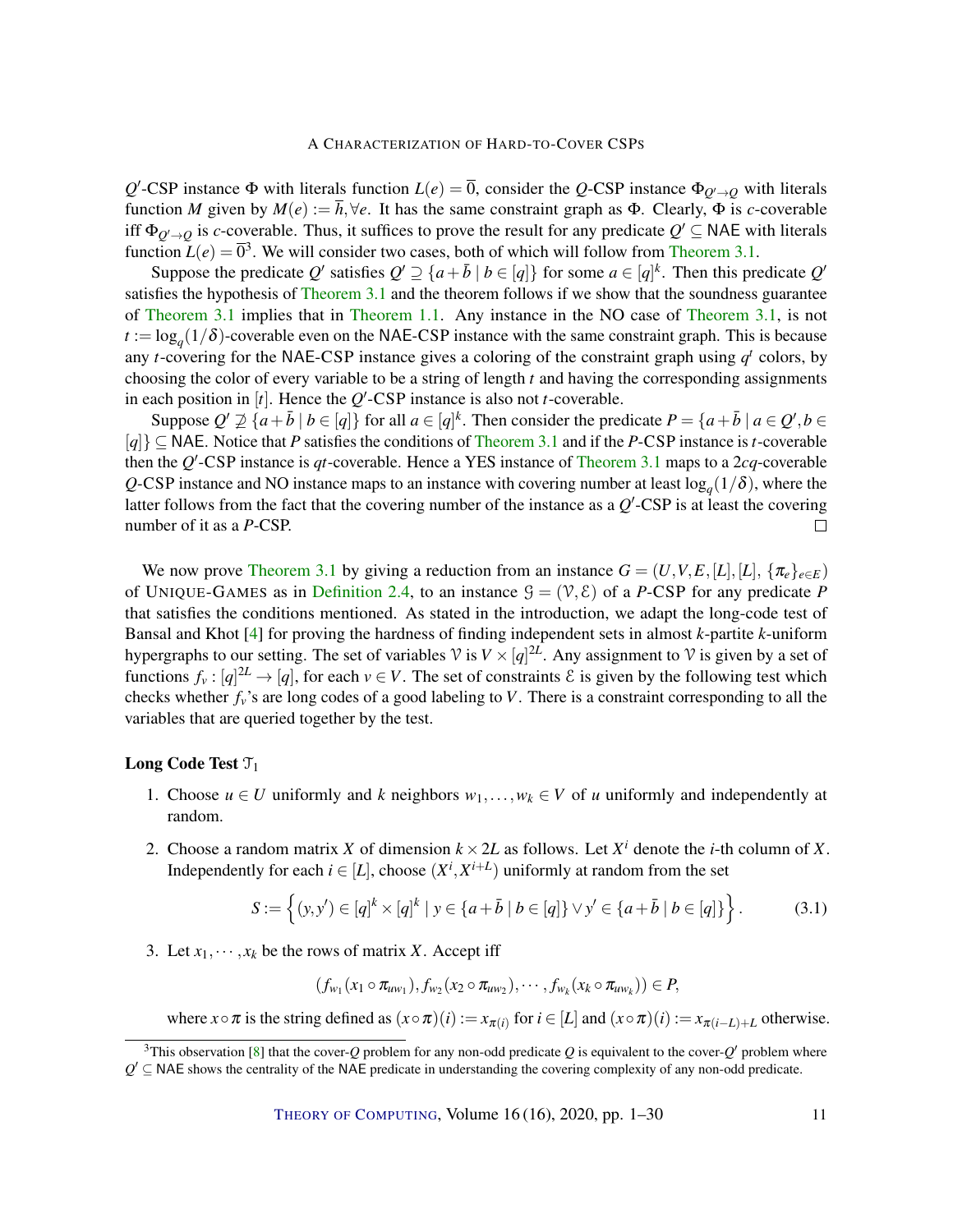Before plunging into the formal analysis of the reduction, let us see the intuition behind the test. The test is designed so that if the functions  $f_{w_1}, f_{w_2}, \ldots, f_{w_k}$  are dictator functions satisfying the UG-constraints associated with the common neighbor *u* or their *L shifts*, then the test passes. This is obvious as the bit pattern from the locations queried is either *y* or *y'*, one of which belongs to the predicate *P*. This gives a 2-covering of the instance: one corresponds to the actual dictator functions satisfying the UG-constraints and another consists of *L* shifts of those dictator functions. Another property of the set *S* that is used in the test is that it defines a probability space that is *connected*. This will be used in the soundness analysis of the test. We now prove the completeness and the soundness of the reduction.

# Lemma 3.2 (Completeness). *If the* UNIQUE-GAMES *instance G is c-coverable then the P-*CSP *instance* G *is* 2*c-coverable.*

*Proof.* Let  $\ell_1, \ldots, \ell_c : U \cup V \to [L]$  be a *c*-covering for *G* as described in [Definition](#page-7-1) [2.4.](#page-7-1) We will show that the 2c assignments given by  $f_v^i(x) := x_{\ell_i(v)}, g_v^i(x) := x_{\ell_i(v)+L}, i = 1, \ldots, c$  form a 2c-covering of G. Consider any  $u \in U$  and let  $\ell_i$  be the labeling that covers all the edges incident on *u*. For any  $(u, w_j)_{j \in \{1, \dots, k\}} \in E$ and X chosen by the long code test  $\mathcal{T}_1$ , the vector  $(f_{w_1}^i(x_1 \circ \pi_{uw_1}), \cdots, f_{w_k}^i(x_k \circ \pi_{uw_k}))$  gives the  $\ell_i(u)$ -th column of *X*. Similarly the above expression corresponding to  $g^i$  gives the  $(\ell_i(u) + L)$ -th column of the matrix *X*. Since, for all  $i \in [L]$ , either *i*-th column or  $(i+L)$ -th column of *X* contains element from  $\{a+b\}$  $b \in [q] \} \subseteq P$ , either  $(f_{w_1}^i(x_1 \circ \pi_{uw_1}), \cdots, f_{w_k}^i(x_k \circ \pi_{uw_k})) \in P$  or  $(g_{w_1}^i(x_1 \circ \pi_{uw_1}), \cdots, g_{w_k}^i(x_k \circ \pi_{uw_k})) \in P$ . Hence the set of 2*c* assignments  $\{f_v^i, g_v^i\}_{i \in \{1, \dots, c\}}$  covers all constraints in  $\mathcal{G}$ .

To prove soundness, we show that the set *S*, as defined in [Equation](#page-10-0) [\(3.1\),](#page-10-0) is connected, so that [Theorem](#page-8-1) [2.8](#page-8-1) is applicable. For this, we view  $S \subseteq [q]^k \times [q]^k$  as a subset of  $([q]^2)^k$  as follows: the element  $(y, y') \in S$  is mapped to the element  $((y_1, y'_1), \dots, (y_k, y'_k)) \in ([q]^2)^k$ .

# <span id="page-11-1"></span>**Claim 3.3.** Let  $\Omega = [q]^2$ . The set  $S \subset \Omega^k$  is connected.

*Proof.* Consider any  $x := (x^1, x^2), y := (y^1, y^2) \in S \subset [q]^k \times [q]^k$ . Suppose both  $x^1, y^1 \in \{a + \overline{b} \mid b \in [q]\},$ then it is easy to come up with a sequence of strings belonging to *S*, starting with *x* and ending with *y* such that consecutive strings differ in at most 1 coordinate,. Now suppose  $x^1, y^2 \in \{a + \bar{b} \mid b \in [q]\}.$ First we come up with a sequence from *x* to  $z := (z^1, z^2)$  such that  $z^1 := x^1$  and  $z^2 = y^2$ , and then another sequence for *z* to *y*.  $\Box$ 

**Lemma 3.4** (Soundness). *For every constant*  $\delta > 0$ , *there exists a constant s such that, if G is at most s-satisfiable then* G *does not have an independent set of size* δ*.*

*Proof.* Let  $I \subseteq V$  be an independent set of fractional size  $\delta$  in the constraint graph. For every variable  $v \in V$ , let  $f_v : [q]^{2L} \to \{0,1\}$  be the indicator function of the independent set restricted to the vertices that correspond to *v*. For a vertex  $u \in U$ , let  $N(u) \subseteq V$  be the set of neighbors of *u* and define  $f_u(x) :=$  $\mathbb{E}_{w \in N(u)}[f_w(x \circ \pi_{uw})]$ . Since *I* is an independent set, we have

<span id="page-11-0"></span>
$$
0 = \mathop{\mathbb{E}}_{u, w_i, ..., w_k} \mathop{\mathbb{E}}_{X \sim \mathcal{T}_1} \left[ \prod_{i=1}^k f_{w_i}(x_i \circ \pi_{uw_i}) \right] = \mathop{\mathbb{E}}_{u} \mathop{\mathbb{E}}_{X \sim \mathcal{T}_1} \left[ \prod_{i=1}^k f_u(x_i) \right].
$$
 (3.2)

Since the bipartite graph  $(U, V, E)$  is left regular and  $|I| \ge \delta |V|$ , we have  $\mathbb{E}_{u,x}[f_u(x)] \ge \delta$ . By an averaging argument, for at least  $\delta/2$  fraction of the vertices  $u \in U$ ,  $\mathbb{E}_x[f_u(x)] \geq \delta/2$ . Call a vertex  $u \in U$  good if it

THEORY OF C[OMPUTING](http://dx.doi.org/10.4086/toc), Volume 16 (16), 2020, pp. 1–30 12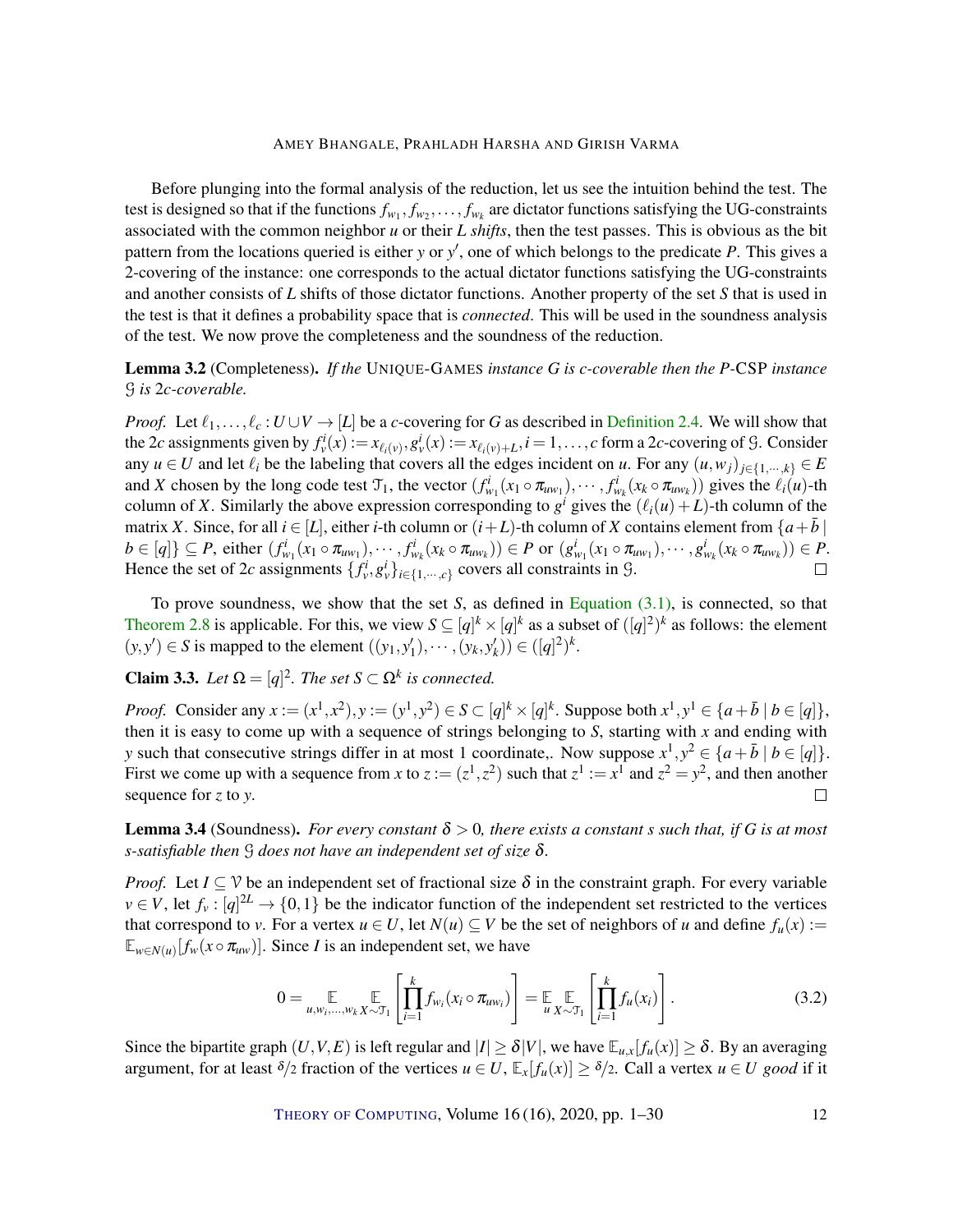<span id="page-12-1"></span>satisfies this property. A string  $x \in [q]^{2L}$  can be thought as an element from  $([q]^{2})^{L}$  by grouping the pair of coordinates  $x_i, x_{i+L}$ . Let  $\bar{x} \in ([q]^2)^L$  denotes this grouping of x, i.e., j-th coordinate of  $\bar{x}$  is  $(x_j, x_{j+L})$  is distributed u.a.r. in  $[q]^2$ . With this grouping, the function  $f_u$  can be viewed as  $f_u : ([q]^2)^L \to \{0,1\}$ . From [Equation](#page-11-0) [\(3.2\),](#page-11-0) we have that for any  $u \in U$ ,

$$
\mathop{\mathbb{E}}_{X \sim \mathcal{T}_1} \left[ \prod_{i=1}^k f_u(\overline{x}_i) \right] = 0.
$$

By [Claim](#page-11-1) [3.3,](#page-11-1) for all  $j \in [L]$  the tuple  $((\bar{x}_1)_j, \ldots, (\bar{x}_k)_j)$  (corresponding to columns  $(X^j, X^{j+L})$  of *X*) is sampled from a distribution whose support is a connected set. Hence for a good vertex  $u \in U$ , we can apply [Theorem](#page-8-1) [2.8](#page-8-1) with  $\varepsilon = \frac{\Gamma(\delta/2)}{2}$  to get that there exists  $j \in [L], d \in \mathbb{N}, \tau > 0$  such that  $\text{Inf}_{j}^{\le d}(f_u) > \tau$ . We will use this fact to give a randomized labeling for *G*. Labels for vertices  $w \in V, u \in U$  will be chosen uniformly and independently from the sets

$$
\mathsf{Lab}(w) := \left\{ i \in [L] \mid \mathsf{Inf}^{\leq d}_i(f_w) \geq \frac{\tau}{2} \right\}, \mathsf{Lab}(u) := \left\{ i \in [L] \mid \mathsf{Inf}^{\leq d}_i(f_u) \geq \tau \right\}.
$$

By the above argument (using [Theorem](#page-8-1) [2.8\)](#page-8-1), we have that for a good vertex *u*,  $\text{Lab}(u) \neq \emptyset$ . Furthermore, since the sum of degree *d* influences is at most *d*, the above sets have size at most  $2d/\tau$ . Now, for any  $j \in$  Lab $(u)$ , we have

$$
\tau < \ln f_j^{\leq d} [f_u] = \sum_{S:j\in S,|S|\leq d} \|f_{u,S}\|^2 = \sum_{S:j\in S,|S|\leq d} \left\| \underset{w\in N(u)}{\mathbb{E}} \left[ f_{w,\pi_{uw}^{-1}(S)} \right] \right\|^2 \quad \text{(By Definition.)}
$$
\n
$$
\leq \sum_{S:j\in S,|S|\leq d} \underset{w\in N(u)}{\mathbb{E}} \left\| f_{w,\pi_{uw}^{-1}(S)} \right\|^2 = \underset{w\in N(u)}{\mathbb{E}} \ln f_{\pi_{uw}^{-1}(j)}^{\leq d} [f_w]. \quad \text{(By Convexity of square.)}
$$

Hence, by another averaging argument, there exists at least τ/2 fraction of neighbors *w* of *u* such that  $\text{Inf}_{\pi_{aw}^{-1}(j)}^{\\\leq d}(f_w) \geq \tau/2$  and hence  $\pi_{uw}^{-1}(j) \in \text{Lab}(w)$ . Therefore, for a good vertex  $u \in U$ , at least  $\tau/2 \cdot \tau/2d$ fraction of edges incident on *u* are satisfied in expectation. Also, at least  $\delta/2$  fraction of vertices in *U* are good, it follows that the expected fraction of edges that are satisfied by this random labeling is at least  $\delta/2 \cdot \tau/2 \cdot \tau/2d$ . Choosing  $s < \delta \tau^2/8d$  completes the proof.  $\Box$ 

# <span id="page-12-0"></span>4 NP Hardness of Covering CSPs

In this section, we prove [Theorem](#page-2-1) [1.2.](#page-2-1) We give a reduction from an instance of a LABEL-COVER,  $G = (U, V, E, [L], [R], \{ \pi_e \}_{e \in E}$  as in [Definition](#page-7-1) [2.4,](#page-7-1) to a *P*-CSP instance  $\mathcal{G} = (\mathcal{V}, \mathcal{E})$  for any predicate *P* that satisfies the conditions mentioned in [Theorem](#page-2-1) [1.2.](#page-2-1) The reduction and proof is similar to that of Dinur and Kol [\[8\]](#page-26-3). The main difference is that they used a test and invariance principle very specific to the 4-LIN predicate, while we show that a similar analysis can be performed under milder conditions on the test distribution.

We assume that  $R = dL$  and  $\forall i \in [L], e \in E, |\pi_e^{-1}(i)| = d$ . This is done just for simplifying the notation and the proof does not depend upon it. The set of variables  $\mathcal{V}$  is  $V \times \{0,1\}^{2R}$ . Any assignment to  $\mathcal{V}$  is given by a set of functions  $f_v: \{0,1\}^{2R} \to \{0,1\}$ , for each  $v \in V$ . The set of constraints  $\mathcal E$  is given by the following test, which checks whether  $f_v$ 's are long codes of a good labeling to *V*.

THEORY OF C[OMPUTING](http://dx.doi.org/10.4086/toc), Volume 16 (16), 2020, pp. 1–30 13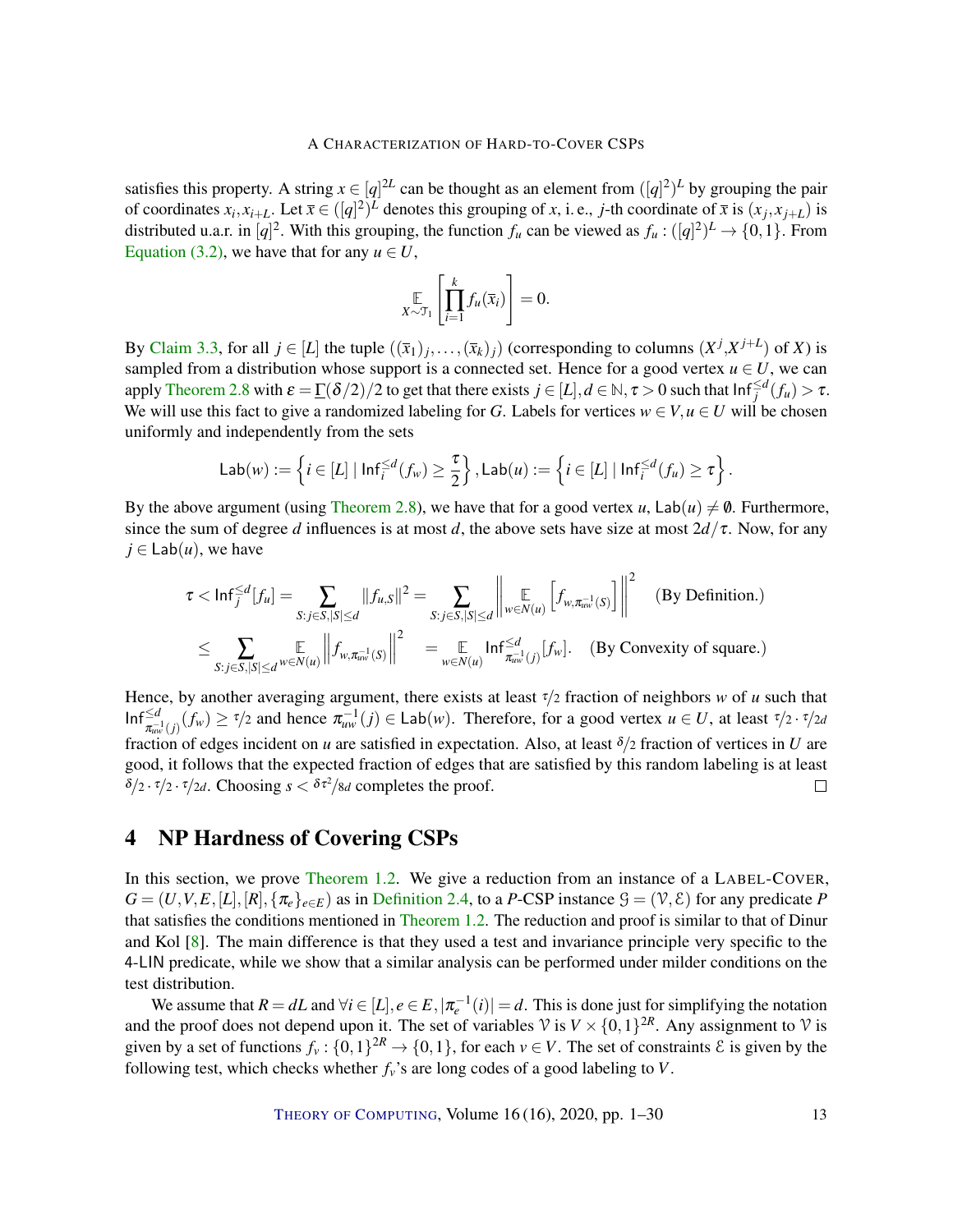### Long Code test  $\mathcal{T}_2$

- 1. Choose  $u \in U$  uniformly and  $v, w \in V$  neighbors of *u* uniformly and independently at random. For  $i \in [L]$ , define the sets  $B_{uv}(i) := \pi_{uv}^{-1}(i), B'_{uv}(i) := R + \pi_{uv}^{-1}(i)$  and similarly for *w*.
- <span id="page-13-0"></span>2. Choose matrices *X*, *Y* of dimension  $k \times 2dL$  as follows. For  $S \subseteq [2dL]$ , we denote by  $X|_S$  the submatrix of *X* restricted to the columns *S*. Independently for each  $i \in [L]$ , choose  $c_1 \in \{0,1\}$ uniformly and

(a) if 
$$
c_1 = 0
$$
, choose  $(X|_{B_{uv}(i) \cup B'_{uv}(i)}, Y|_{B_{uv}(i) \cup B'_{uv}(i)})$  from  $\mathcal{P}_0^{\otimes 2d} \otimes \mathcal{P}_1^{\otimes 2d}$ ,

- (b) if  $c_1 = 1$ , choose  $(X|_{B_{uv}(i) \cup B'_{uv}(i)}, Y|_{B_{uw}(i) \cup B'_{uw}(i)})$  from  $\mathcal{P}_1^{\otimes 2d} \otimes \mathcal{P}_0^{\otimes 2d}$ .
- <span id="page-13-2"></span>3. Perturb *X*, *Y* as follows. Independently for each  $i \in [L]$ , choose  $c_2 \in \{*,0,1\}$  as follows:

$$
Pr[c_2 = *] = 1 - 2\varepsilon
$$
, and  $Pr[c_2 = 1] = Pr[c_2 = 0] = \varepsilon$ .

Perturb the *i*-th matrix block  $(X|_{B_{uv}(i) \cup B'_{uv}(i)}, Y|_{B_{uw}(i) \cup B'_{uv}(i)})$  as follows:

- (a) if  $c_2 = *$ , leave the matrix block  $(X|_{B_{uv}(i) \cup B'_{uv}(i)}, Y|_{B_{uv}(i) \cup B'_{uv}(i)})$  unperturbed,
- (b) if  $c_2 = 0$ , choose  $(X|_{B'_{uv}(i)}, Y|_{B'_{uv}(i)})$  uniformly from  $\{0, 1\}^{k \times d} \times \{0, 1\}^{k \times d}$ ,
- (c) if  $c_2 = 1$ , choose  $(X|_{B_{uv}(i)}, Y|_{B_{uv}(i)})$  uniformly from  $\{0,1\}^{k \times d} \times \{0,1\}^{k \times d}$ .
- <span id="page-13-3"></span><span id="page-13-1"></span>4. Let  $x_1, \dots, x_k$  and  $y_1, \dots, y_k$  be the rows of the matrices *X* and *Y*, respectively. Accept if

$$
(f_v(x_1),\cdots,f_v(x_k),f_w(y_1),\cdots,f_w(y_k))\in P.
$$

Lemma 4.1 (Completeness). *If G is an YES instance of* LABEL-COVER*, then there exists f*,*g such that each of them covers*  $1 - \varepsilon$  *fraction of*  $\epsilon$  *and they together cover all of*  $\epsilon$ *.* 

*Proof.* Let  $\ell : U \cup V \rightarrow [L] \cup [R]$  be a labeling to G that satisfies all the constraints. Consider the assignments  $f_v(x) := x_{\ell(v)}$  and  $g_v(x) := x_{R+\ell(v)}$  for each  $v \in V$ . First consider the assignment *f*. For any  $(u, v), (u, w) \in E$  and  $x_1, \dots, x_k, y_1, \dots, y_k$  chosen by the long code test  $\mathcal{T}_2$ ,  $(f_v(x_1), \dots, f_v(x_k)),$  $(f_w(y_1), \dots, f_w(y_k))$  gives the  $\ell(v)$ -th and  $\ell(w)$ -th column of the matrices *X* and *Y*, respectively. Since  $\pi_{uv}(\ell(v)) = \pi_{uw}(\ell(w))$ , they are jointly distributed either according to  $\mathcal{P}_0 \otimes \mathcal{P}_1$  or  $\mathcal{P}_1 \otimes \mathcal{P}_0$  after [Step](#page-13-0) [2.](#page-13-0) The probability that these rows are perturbed in [Step](#page-13-1) [3c](#page-13-1) is at most  $\varepsilon$ . Hence with probability  $1-\varepsilon$  over the test distribution, *f* is accepted. A similar argument shows that the test accepts *g* with probability 1−ε. Note that in [Step](#page-13-2) [3,](#page-13-2) the columns given by *f*,*g*, are never re-sampled uniformly together. Hence they together cover G.  $\Box$ 

Now we will show that if *G* is a NO instance of LABEL-COVER then no *t* assignments can cover the 2k-LIN-CSP with constraint hypergraph G. For the rest of the analysis, we will use +1,−1 instead of the symbols 0, 1. Suppose for contradiction, there exist *t* assignments  $f_1, \dots, f_t : \{\pm 1\}^{2R} \to \{\pm 1\}$  that form a *t*-cover to G. The probability that all the *t* assignments are rejected in [Step](#page-13-3) [4](#page-13-3) is

<span id="page-13-4"></span>
$$
\mathop{\mathbb{E}}_{u,v,w} \mathop{\mathbb{E}}_{\mathcal{T}_2} \left[ \prod_{i=1}^t \frac{1}{2} \left( \prod_{j=1}^k f_{i,v}(x_j) f_{i,w}(y_j) + 1 \right) \right] = \frac{1}{2^t} + \frac{1}{2^t} \sum_{\emptyset \subset S \subseteq \{1,\cdots,t\}} \mathop{\mathbb{E}}_{u,v,w} \mathop{\mathbb{E}}_{\mathcal{T}_2} \left[ \prod_{j=1}^k f_{S,v}(x_j) f_{S,w}(y_j) \right].
$$
 (4.1)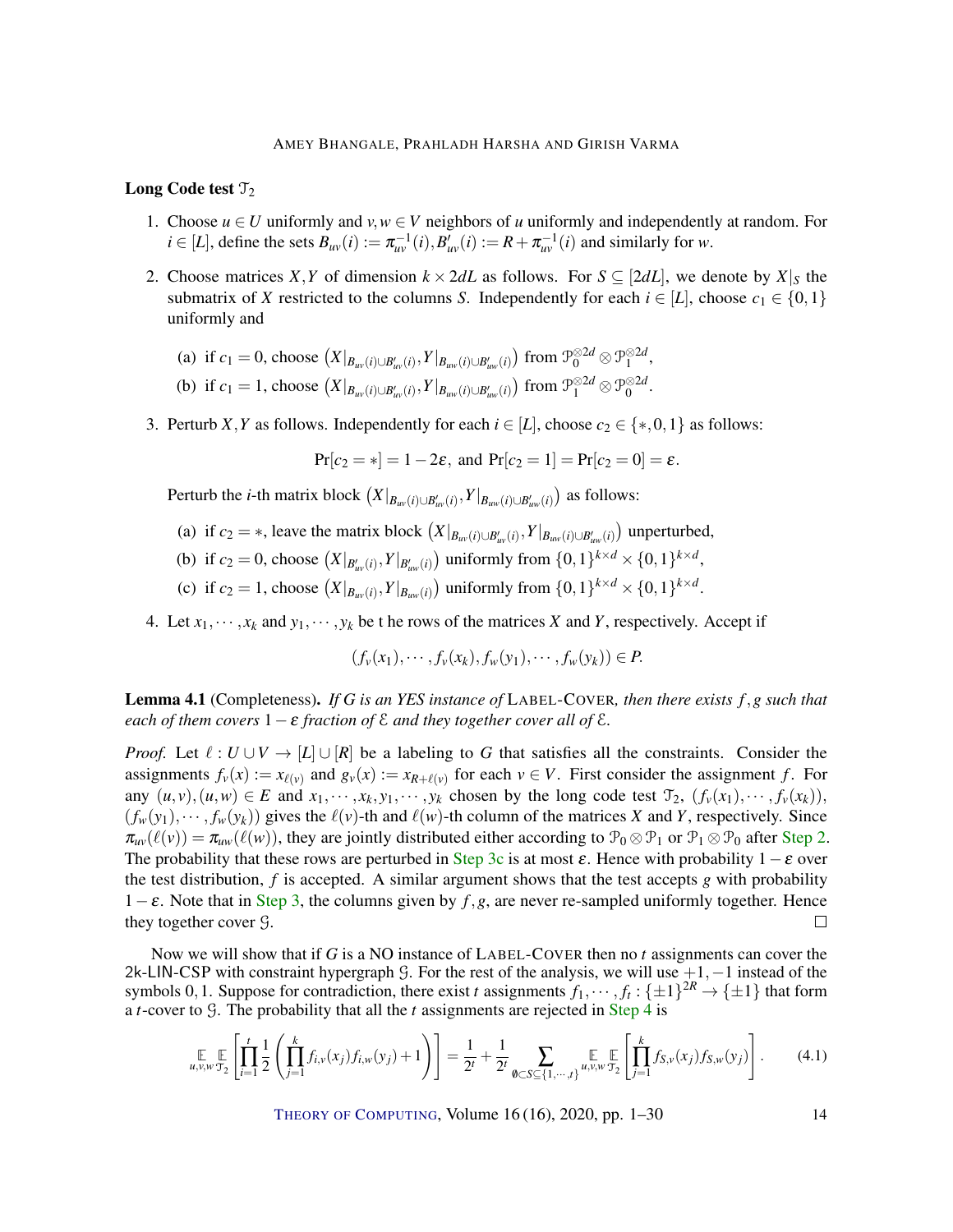<span id="page-14-4"></span>where  $f_{S,v}(x) := \prod_{i \in S} f_{i,v}(x)$ . Since the *t* assignments form a *t*-cover, the LHS in [Equation](#page-13-4) [\(4.1\)](#page-13-4) is 0 and hence, there exists an  $S \neq \emptyset$  such that

<span id="page-14-3"></span>
$$
\mathop{\mathbb{E}}_{u,v,w,T_2} \left[ \prod_{j=1}^k f_{S,v}(x_j) f_{S,w}(y_j) \right] \le -1/(2^t - 1). \tag{4.2}
$$

The following lemma shows that this is not possible if *t* is not too large, thus proving that there does not a exist *t*-cover.

<span id="page-14-2"></span>**Lemma 4.2** (Soundness). Let  $c_0 \in (0,1)$  be the constant from *[Theorem](#page-7-0)* [2.5](#page-7-0) and  $S \subseteq \{1, \dots, t\}, |S| > 0$ . If *G is at most s-satisfiable then*

$$
\mathop{\mathbb{E}}_{u,v,w} \mathop{\mathbb{E}}_{X,Y \in \mathfrak{I}_2} \left[ \prod_{i=1}^k f_{S,v}(x_i) f_{S,w}(y_i) \right] \geq -O(ks^{c_0/8}) - 2^{O(k)} \frac{s^{(1-3c_0)/8}}{\varepsilon^{3/2c_0}}.
$$

*Proof.* Notice that for a fixed *u*, the distribution of *X* and *Y* have identical marginals. Hence the value of the above expectation, if calculated according to a distribution that is the direct product of the marginals, is positive. We will first show that the expectation can change by at most  $O(ks^{c_0/8})$  in moving to an *attenuated* version of the functions (see [Claim](#page-14-0) [4.3\)](#page-14-0). Then we will show that the error incurred by changing the distribution to the product distribution of the marginals has absolute value at most  $2^{O(k)} \frac{s^{(1-3c_0)/8}}{s^{(1-3c_0)/8}}$  $\varepsilon^{3/2c_0}$ (see [Claim](#page-17-0) [4.5\)](#page-17-0). This is done by showing that there is a labeling to *G* that satisfies an *s* fraction of the constraints if the error is more than  $2^{O(k)} \frac{s^{(1-3c_0)/8}}{s^{(1-3c_0)}}$  $\overline{\varepsilon^{3/2c_0}}$ .

For the rest of the analysis, we write  $f_v$  and  $f_w$  instead of  $f_{S,v}$  and  $f_{S,w}$ , respectively. Let  $f_v =$  $\sum_{\alpha\subseteq[2R]}f_\nu(\alpha)\chi_\alpha$  be the Fourier decomposition of the function and for  $\gamma\in(0,1)$ , let  $T_{1-\gamma}f_\nu:=\sum_{\alpha\subseteq[2R]}(1-\gamma)\chi_\alpha$  $\gamma$ <sup> $|\alpha|$ </sup> $\widehat{f}_{\nu}(\alpha)\chi_{\alpha}$ . The following claim is similar to a lemma of Dinur and Kol [\[8,](#page-26-3) Lemma 4.11]. The only difference in the proof is that, we use the *smoothness* from Property 2 of [Theorem](#page-7-0) [2.5](#page-7-0) (which was shown by Håstad [\[13,](#page-26-11) Lemma 6.9]).

<span id="page-14-0"></span>**Claim 4.3.** Let  $\gamma := s^{(c_0+1)/4} \varepsilon^{1/c_0}$  where  $c_0$  is the constant from [Theorem](#page-7-0) [2.5.](#page-7-0)

$$
\left|\prod_{u,v,w\in\Sigma}\left[\underbrace{\prod_{i=1}^k f_v(x_i)f_w(y_i)}_{\Delta_0}\right] - \underbrace{\mathbb{E}\limits_{u,v,w\in\Sigma}\mathbb{E}\left[\prod_{i=1}^k T_{1-\gamma}f_v(x_i)T_{1-\gamma}f_w(y_i)}_{\Delta_1}\right]\right| \leq O(ks^{c_0/8}).
$$

*Proof.* The claim bounds the change in the expectation when we change the expression  $\Delta_0$  to  $\Delta_1$ . The expression  $\Delta_0$  is a product of 2*k* functions and  $\Delta_1$  is the product of the same functions after applying the *T*<sub>1−γ</sub> operator to each of these functions. We prove the claim by bounding the error with  $O(s^{c_0/8})$  when we add an extra *T*1−<sup>γ</sup> operator each time. Thus, the total error will be *O*(*ksc*0/<sup>8</sup> ) by doing the telescoping sum and using the triangle inequality.

For notational convenience, we bound the error when we add the first  $T_{1-\gamma}$ . The effect of adding all the remaining subsequent  $T_{1-\gamma}$  operators can be analyzed in a similar way.

<span id="page-14-1"></span>
$$
\left| \underset{u,v,w}{\mathbb{E}} \left[ \prod_{i=1}^{k} f_{v}(x_{i}) f_{w}(y_{i}) \right] - \underset{u,v,w}{\mathbb{E}} \left[ \left( \prod_{i=1}^{k-1} f_{v}(x_{i}) f_{w}(y_{i}) \right) f_{v}(x_{k}) T_{1-\gamma} f_{w}(y_{k}) \right] \right| \leq O(s^{c_{0}/8}). \tag{4.3}
$$

THEORY OF C[OMPUTING](http://dx.doi.org/10.4086/toc), Volume 16 (16), 2020, pp. 1–30 15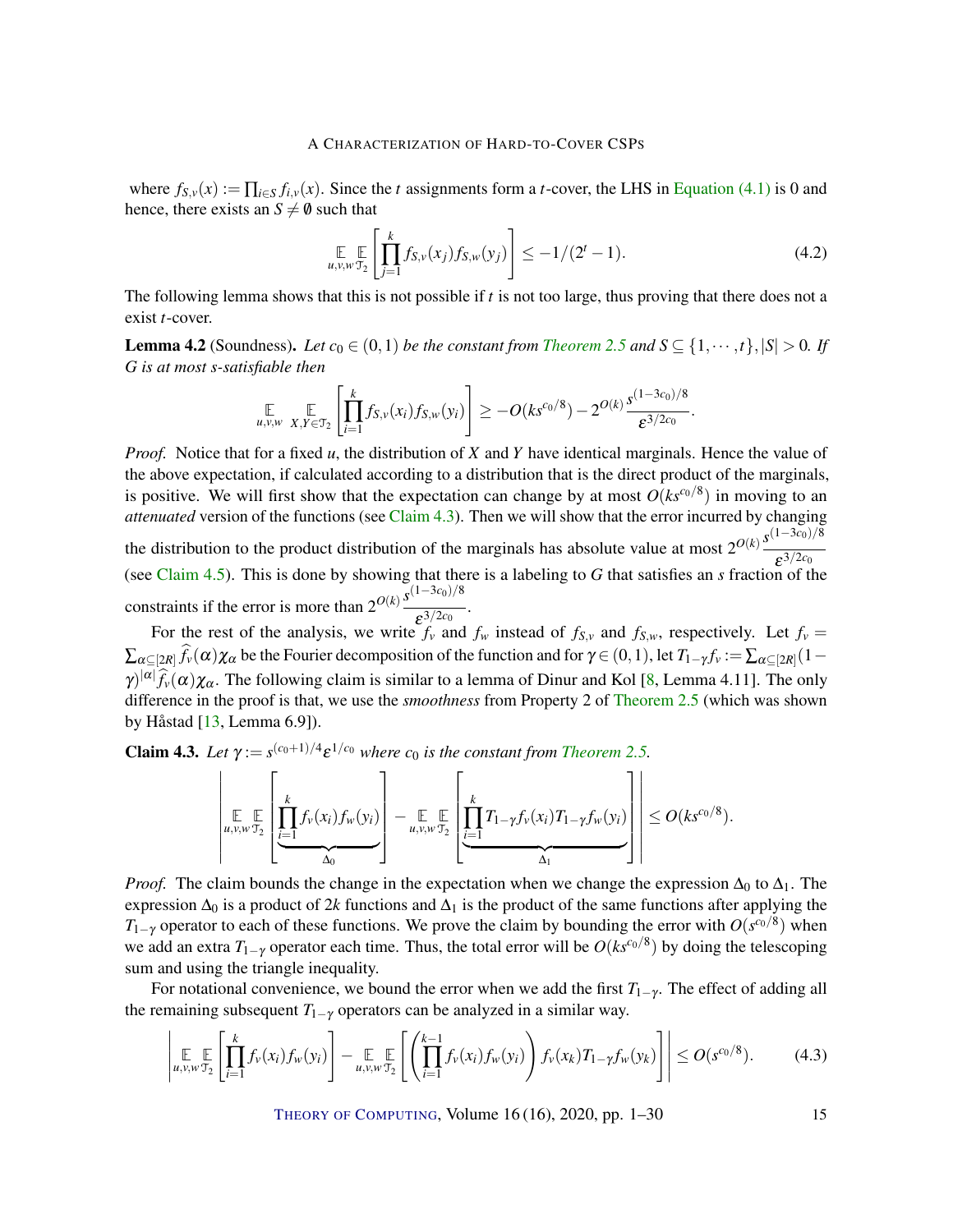<span id="page-15-2"></span>Recall that *X*, *Y* denote the matrices chosen by test  $\mathcal{T}_2$ . Let *Y*<sub>−*k*</sub> be the matrix obtained from *Y* by removing the k-th row and  $F^{u,v,w}(X,Y_{-k}) := (\prod_{i=1}^{k-1} f_v(x_i) f_w(y_i)) f_v(x_k)$ . Then, Eq. [\(4.3\)](#page-14-1) can be rewritten as

$$
\left| \underset{u,v,w \, \mathcal{T}_2}{\mathbb{E}} \left[ F^{u,v,w}(X, Y_{-k}) \left( I - T_{1-\gamma} \right) f_w(y_k) \right] \right| \le O(s^{c_0/8}). \tag{4.4}
$$

Let *U* be the operator that maps functions on the variable  $y_k$ , to one on the variables  $(X, Y_{-k})$  defined by

$$
(Uf)(X,Y_{-k}) := \mathop{\mathbb{E}}_{y_k|X,Y_{-k}} f(y_k).
$$

Let  $G^{u,v,w}(X,Y_{-k}) := (U(I - T_{1-\gamma})f_w)(X,Y_{-k})$ . Note that  $\mathbb{E}_{(X,Y) \sim \mathcal{T}_2} G^{u,v,w}(X,Y_{-k}) = 0$ . This is because  $\mathbb{E}_{(X,Y)\sim \mathcal{T}_2} G^{u,v,w}(X,Y_{-k}) = \mathbb{E}_{y_k\sim \{0,1\}^{2L}}((I-T_{1-\gamma})f_w)(y_k) = ((\widehat{I-T_{1-\gamma}})f_w)(\emptyset)$ , where the marginal distribution on  $y_k$  is uniform in  $\{0,1\}^{2L}$ . Finally, by construction,  $\mathbb{E}_{(X,Y)\sim \mathcal{T}_2}$   $G^{\mu,\nu,\nu}(X,Y_{-k}) = 0$  follows, since  $f_w$  is an odd function. The domain of  $G^{u,v,w}$  can be thought of as  $({0,1})^{2k-1}$ <sup>2*dL*</sup> and the test distribution on any row is independent across the blocks  ${B_{uv}(i) \cup B'_{uv}(i)}_{i \in [L]}$ . We now think of  $G^{u,v,w}$  as having domain  $\prod_{i\in[L]}\Omega_i$  where  $\Omega_i = (\{0,1\}^{2k-1})^{2d}$  corresponds to the set of rows in  $B_{uv}(i) \cup B'_{uv}(i)$ . Let the following be the Efron–Stein decomposition of  $G^{\mu,\nu,\nu}$  with respect to  $\mathcal{T}_2$ ,

$$
G^{u,v,w}(X,Y_{-k})=\sum_{\alpha\subseteq [L]}G_\alpha^{u,v,w}(X,Y_{-k}).
$$

The following technical claim follows from a result similar to [\[8,](#page-26-3) Lemma 4.7] and then using [\[18,](#page-27-4) Proposition 2.12]. We defer its proof to [Section](#page-18-0) [4.1.](#page-18-0) Here we use the role of the random variable  $c_2$  in  $\mathcal{T}_2$ , which helps to break the perfect correlation between one row and rest of the rows restricted to the  $\text{columns } B_{uv}(i) \cup B'_{uv}(i) \text{ for all } i \in [L].$ 

<span id="page-15-1"></span>**Claim 4.4.** *For*  $\alpha \subseteq [L]$ 

<span id="page-15-0"></span>
$$
||G_{\alpha}^{u,v,w}||^2 \le (1-\varepsilon)^{|\alpha|} \sum_{\beta \subseteq [2R]: \widetilde{\pi}_{uw}(\beta) = \alpha} \left(1 - (1-\gamma)^{2|\beta|}\right) \widehat{f}_w(\beta)^2 \tag{4.5}
$$

 $where \ \widetilde{\pi}_{uw}(\beta) := \{i \in [L] : \exists j \in [R], (j \in \beta \vee j + R \in \beta) \wedge \pi_{uv}(j) = i\}.$ 

Substituting the Efron–Stein decomposition of  $G^{u,v,w}, F^{u,v,w}$  into the LHS of Eq. [\(4.3\)](#page-14-1) gives

$$
\left| \underset{u,v,w \uparrow 2}{\mathbb{E}} \left[ F^{u,v,w}(X,Y_{-k}) \left( I - T_{1-\gamma} \right) f_w(y_k) \right] \right| = \left| \underset{u,v,w \uparrow 2}{\mathbb{E}} F^{u,v,w}(X,Y_{-k}) G^{u,v,w}(X,Y_{-k}) \right|
$$
\n(by orthonormality of  
Efrom-Stein decomposition)

\n
$$
= \left| \underset{u,v,w \atop \alpha \subseteq [L]}{\mathbb{E}} \sum_{\alpha \subseteq [L]} \underset{u,v,w}{\mathbb{E}} F^{u,v,w}_{\alpha \subseteq [L]}(X,Y_{-k}) G^{u,v,w}_{\alpha}(X,Y_{-k}) \right|
$$
\n(by Cauchy-Schwarz inequality)

\n
$$
\leq \underset{u,v,w \atop \alpha \subseteq [L]}{\mathbb{E}} \sqrt{\sum_{\alpha \subseteq [L]} \| F^{u,v,w}_{\alpha} \|^{2}} \cdot \sqrt{\sum_{\alpha \subseteq [L]} \| G^{u,v,w}_{\alpha} \|^{2}}
$$
\n(Using

\n
$$
\sum_{\alpha \subseteq [L]} \| F^{u,v,w}_{\alpha} \|^{2} = \| F^{u,v,w} \|^{2} = 1) \leq \underset{u,w \atop \alpha \subseteq [L]}{\mathbb{E}} \sqrt{\sum_{\alpha \subseteq [L]} \| G^{u,v,w}_{\alpha} \|^{2}}.
$$

THEORY OF C[OMPUTING](http://dx.doi.org/10.4086/toc), Volume 16 (16), 2020, pp. 1-30 16

 $\overline{\phantom{a}}$ I  $\overline{\phantom{a}}$ I  $\mid$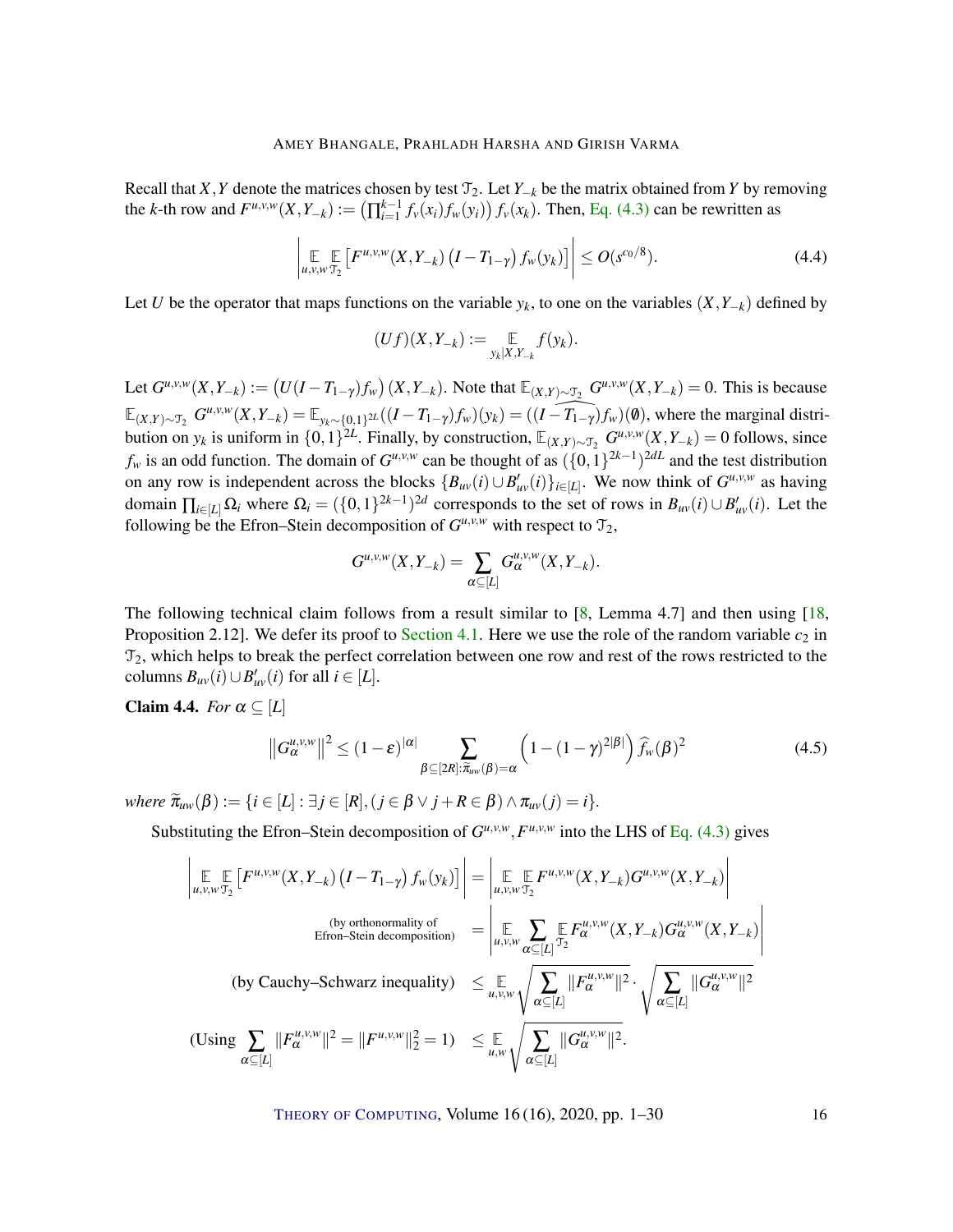Using concavity of square root and substituting for  $||G_\alpha^{\mu,\nu,\psi}||^2$  from [Equation](#page-15-0) [\(4.5\),](#page-15-0) we get that the above is not greater than

$$
\sqrt{\sum_{\substack{\mu,w \\ \widetilde{\pi}_{\mu\nu}(\beta)=\alpha}} \sum_{\substack{\beta \subseteq [2R] \\ \widetilde{\pi}_{\mu\nu}(\beta)=\alpha}} \frac{(1-\varepsilon)^{|\alpha|} \left(1-(1-\gamma)^{2|\beta|}\right) \widehat{f}_w(\beta)^2}{=: \text{Term}_{\mu,\textbf{w}}(\alpha,\beta)} }.
$$

We will now break the above summation into three different parts and bound each part separately.

$$
\Theta_0 := \mathop{\mathbb{E}}_{u,w} \sum_{\alpha,\beta: |\alpha| \geq \frac{1}{\varepsilon s^{c_0/4}}} \text{Term}_{u,w}(\alpha,\beta), \qquad \Theta_1 := \mathop{\mathbb{E}}_{u,w} \sum_{\alpha,\beta: |\alpha| < \frac{1}{\varepsilon s^{c_0/4}}} \text{Term}_{u,w}(\alpha,\beta),
$$
\n
$$
\Theta_2 := \mathop{\mathbb{E}}_{u,w} \sum_{\alpha,\beta: |\alpha| < \frac{1}{\varepsilon s^{c_0/4}}} \text{Term}_{u,w}(\alpha,\beta).
$$
\n
$$
\Theta_2 := \mathop{\mathbb{E}}_{u,w} \sum_{\alpha,\beta: |\alpha| < \frac{1}{\varepsilon s^{c_0/4}}} \text{Term}_{u,w}(\alpha,\beta).
$$

Upper bound for  $\Theta_0$ . When  $|\alpha| > \frac{1}{\alpha}$  $\frac{1}{\mathcal{E} s^{c_0/4}}$ ,  $(1 - \varepsilon)^{|\alpha|} < s^{c_0/4}$ . Also since  $f_w$  is  $\{+1, -1\}$  valued, sum of squares of Fourier coefficient is 1. Hence  $|\Theta_0| < s^{c_0/4}$ .

Upper bound for  $\Theta_1$ . When  $|\beta| \leq \frac{2}{s^{1/4} \varepsilon^{1/c_0}}$ ,

$$
1-(1-\gamma)^{2|\beta|} \leq 1-\left(1-\frac{4}{s^{1/4}\varepsilon^{1/c_0}}\gamma\right) = \frac{4}{s^{1/4}\varepsilon^{1/c_0}}\gamma = 4s^{c_0/4}.
$$

Again since the sum of squares of Fourier coefficients is  $1, |\Theta_1| \leq 4s^{c_0/4}$ .

Upper bound for  $\Theta_2$ . From Property 2 of [Theorem](#page-7-0) [2.5,](#page-7-0) we have that for any  $v \in V$  and  $\beta$  with  $|\beta| > \frac{2}{1/4a}$  $\frac{2}{s^{1/4}\varepsilon^{1/c_0}}$ , the probability that  $|\tilde{\pi}_{uv}(\beta)| < 1/\varepsilon s^{c_0/4}$ , for a random neighbor *u*, is at most  $\varepsilon s^{c_0/4}$ . Hence  $|\Theta_2| \leq s^{c_0/4}$ .

 $\Box$ 

Fix *u*, *v*, *w* chosen by the test. Recall that we thought of  $f_v$  as having domain  $\prod_{i\in[L]} \Omega_i$  where  $\Omega_i = \{0,1\}^{2d}$  corresponds to the set of coordinates in  $B_{uv}(i) \cup B'_{uv}(i)$ . Since the grouping of coordinates depends on *u*, we define  $\overline{\text{Inf}}_i^u[f_v] := \text{Inf}_i[f_v]$  where  $i \in [L]$  for explicitness. From [Equation](#page-8-2) [\(2.1\),](#page-8-2)

$$
\overline{\ln f}_i^u[f_v] = \sum_{\alpha \subseteq [2dL]: i \in \widetilde{\pi}_{uv}(\alpha)} \widehat{f}_v(\alpha)^2,
$$

where  $\widetilde{\pi}_{uv}(\alpha) := \{i \in [L] : \exists j \in [R], (j \in \alpha \vee j + R \in \alpha) \wedge \pi_{uv}(j) = i\}.$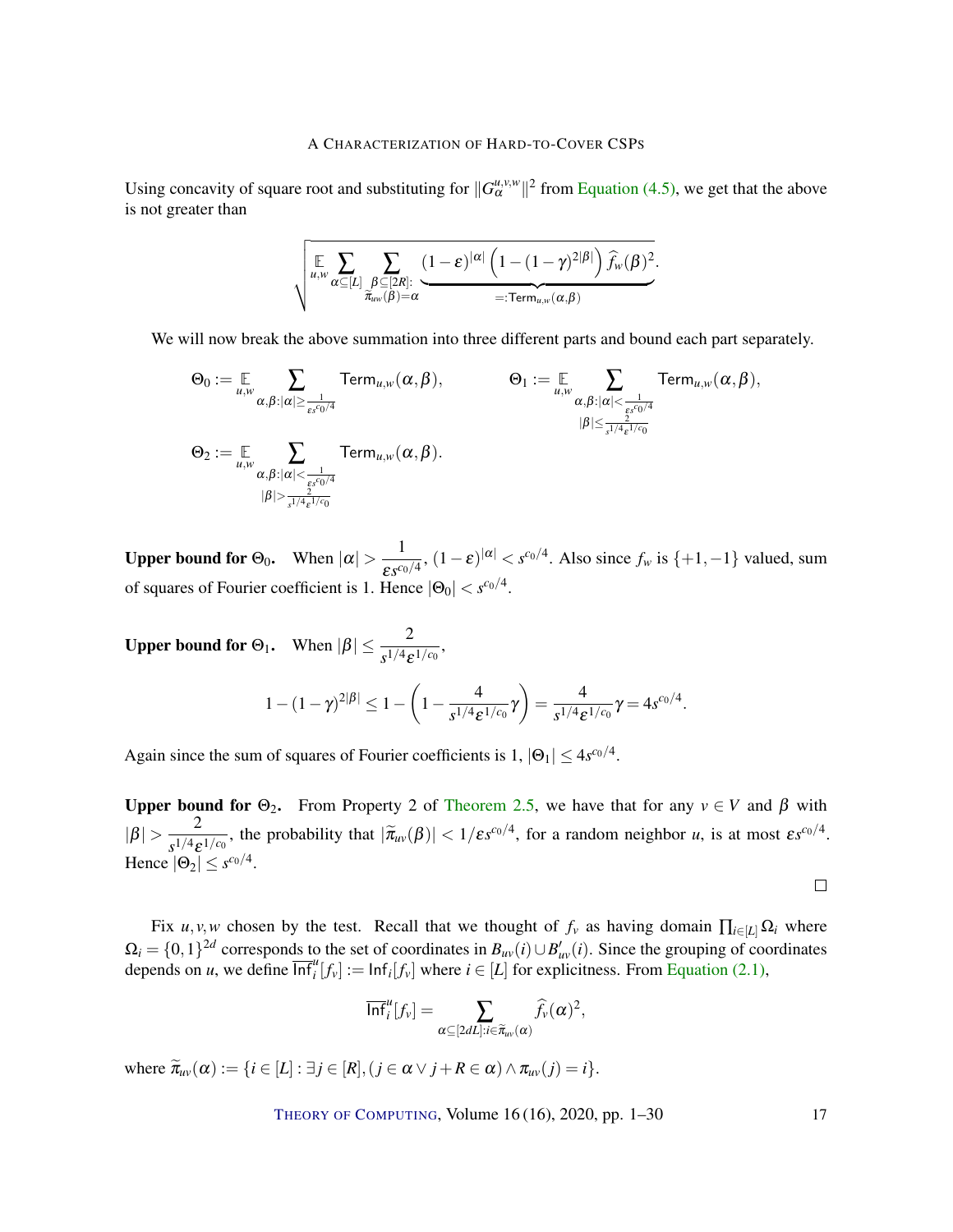<span id="page-17-3"></span><span id="page-17-0"></span>
$$
\begin{split}\n\textbf{Claim 4.5.} \ \textit{Let } \tau_{u,v,w} := \sum_{i \in [L]} \overline{\inf}_{i}^{u} [T_{1-\gamma} f_{v}] \cdot \overline{\inf}_{i}^{u} [T_{1-\gamma} f_{w}]. \\
&\qquad \qquad \underset{u,v,w}{\mathbb{E}} \left[ \prod_{\tau=1}^{k} T_{1-\gamma} f_{v}(x_{i}) T_{1-\gamma} f_{w}(y_{i}) \right] - \underset{\tau_{2}}{\mathbb{E}} \left[ \prod_{i=1}^{k} T_{1-\gamma} f_{v}(x_{i}) \right] \underset{\leq 2^{O(k)}}{\mathbb{E}} \left[ \prod_{i=1}^{k} T_{1-\gamma} f_{w}(y_{i}) \right] \right] \\
&\qquad \leq 2^{O(k)} \sqrt{\frac{\mathbb{E}_{u,v,w} \tau_{u,v,w}}{\gamma}}.\n\end{split}
$$

*Proof.* It is easy to check that  $\sum_{i \in [L]} \overline{\inf_i}^u [T_{1-\gamma} f_v] \leq 1/\gamma$  (c.f., [\[22,](#page-27-3) Lemma 1.13]). For any *u*, *v*, *w*, since the test distribution satisfies the conditions of [Theorem](#page-9-1) [2.9,](#page-9-1) we get

$$
\left|\mathop{\mathbb{E}}_{\mathcal{T}_2}\left[\prod_{i=1}^k T_{1-\gamma}f_v(x_i)T_{1-\gamma}f_w(y_i)\right]-\mathop{\mathbb{E}}_{\mathcal{T}_2}\left[\prod_{i=1}^k T_{1-\gamma}f_v(x_i)\right]\mathop{\mathbb{E}}_{\mathcal{T}_2}\left[\prod_{i=1}^k T_{1-\gamma}f_w(y_i)\right]\right|\leq 2^{O(k)}\sqrt{\frac{\tau_{u,v,w}}{\gamma}}.
$$

The claim follows by taking expectation over  $u$ ,  $v$ ,  $w$  and using the concavity of square root.

From [Claims](#page-17-0) [4.5](#page-17-0) [and](#page-14-0) [4.3](#page-14-0) and using the fact the the marginals of the test distribution  $\mathcal{T}_2$  on  $(x_1,...,x_k)$ is the same as marginals on  $(y_1, \ldots, y_k)$ , for  $\gamma := s^{(c_0+1)/4} \varepsilon^{1/c_0}$ , we get

<span id="page-17-2"></span>
$$
\mathop{\mathbb{E}}_{u,v,w} \mathop{\mathbb{E}}_{X,Y \in \mathfrak{T}_2} \left[ \prod_{i=1}^k f_v(x_i) f_w(y_i) \right] \geq -O(k s^{c_0/8}) - 2^{O(k)} \sqrt{\frac{\mathop{\mathbb{E}}_{u,v,w} \tau_{u,v,w}}{\gamma}} + \mathop{\mathbb{E}}_{u} \left( \mathop{\mathbb{E}}_{v} \mathop{\mathbb{E}}_{\mathfrak{T}_2} \left[ \prod_{i=1}^k T_{1-\gamma} f_v(x_i) \right] \right)^2. \tag{4.6}
$$

If  $\tau_{u,v,w}$  in expectation is large, there is a standard way of decoding the assignments to a labeling to the label cover instance, as shown in [Claim](#page-17-1) [4.6.](#page-17-1)

<span id="page-17-1"></span>Claim 4.6. *If G is an at most s-satisfiable instance of* LABEL-COVER *then*

$$
\mathop{\mathbb{E}}_{u,v,w}\tau_{u,v,w}\leq \frac{s}{\gamma^2}.
$$

*Proof.* Note that  $\sum_{\alpha \subseteq [2R]} (1 - \gamma)^{|\alpha|} \widehat{f}_{\nu}(\alpha)^2 \le 1$ . We will give a randomized labeling to the LABEL-COVER instance. For each  $v \in V$ , choose a random  $\alpha \subseteq [2R]$  with probability  $(1 - \gamma)^{|\alpha|} \hat{f}_v(\alpha)^2$  and assign a uniformly random label *j* in  $\alpha$  to *v*; if the label *j* ≥ *R*, change the label to *j* − *R* and with the remaining probability assign an arbitrary label. For  $u \in U$ , choose a random neighbor  $w \in V$  and a random  $\beta \subseteq [2R]$ with probability  $(1-\gamma)^{|\beta|}\hat{f}_w(\beta)^2$ , choose a random label  $\ell$  in  $\beta$  and assign the label  $\tilde{\pi}_{uw}(\ell)$  to *u*. With the remaining probability, assign an arbitrary label. The fraction of edges satisfied by this labeling is at least

$$
\mathop{\mathbb{E}}_{u,v,w} \sum_{i \in [L]} \sum_{(\alpha,\beta):i \in \widetilde{\pi}_{uv}(\alpha),i \in \widetilde{\pi}_{uv}(\beta)} \frac{(1-\gamma)^{|\alpha|+|\beta|}}{|\alpha| \cdot |\beta|} \widehat{f}_v(\alpha)^2 \widehat{f}_w(\beta)^2
$$

Using the fact that  $1/r \ge \gamma(1-\gamma)^r$  for every  $r > 0$  and  $\gamma \in [0,1]$ , we lower bound  $1/|\alpha|$  and  $1/|\beta|$  by  $\gamma(1-\gamma)^{|\alpha|}$  and  $\gamma(1-\gamma)^{|\beta|}$ , respectively. The above is then not less than

$$
\gamma^2 \underset{u,v,w}{\mathbb{E}} \sum_{i \in [L]} \left( \sum_{\alpha:i \in \widetilde{\pi}_{uv}(\alpha)} (1-\gamma)^{2|\alpha|} \widehat{f}_v(\alpha)^2 \right) \left( \sum_{\beta:i \in \widetilde{\pi}_{uv}(\beta)} (1-\gamma)^{2|\beta|} \widehat{f}_w(\beta)^2 \right) = \gamma^2 \underset{u,v,w}{\mathbb{E}} \tau_{u,v,w}.
$$

Since *G* is at most *s*-satisfiable, the labeling can satisfy at most an *s* fraction of constraints and the right-hand side of the above equation is at most *s*.  $\Box$ 

THEORY OF C[OMPUTING](http://dx.doi.org/10.4086/toc), Volume 16 (16), 2020, pp. 1–30 18

.

 $\Box$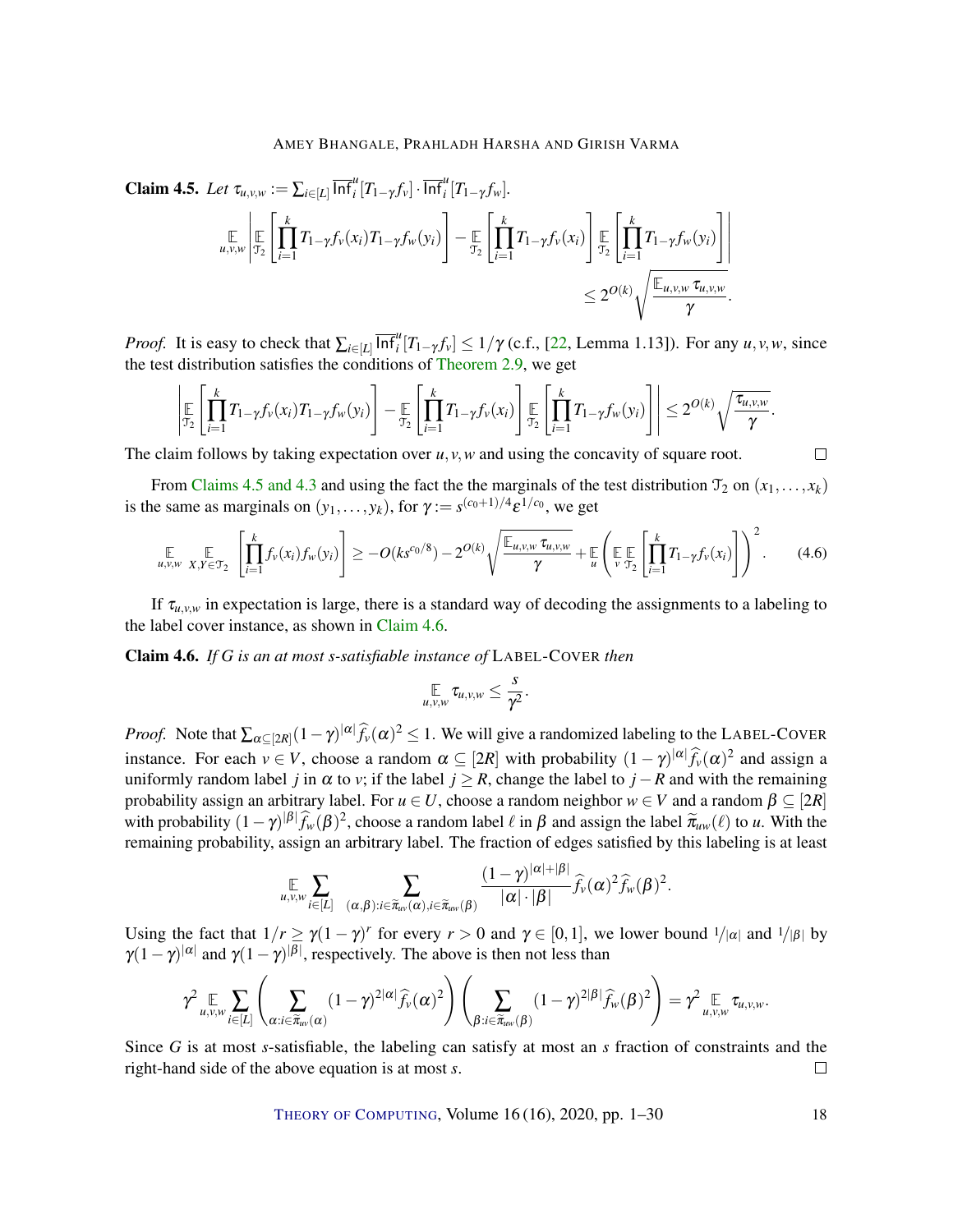<span id="page-18-3"></span>[Lemma](#page-14-2) [4.2](#page-14-2) follows from the above claim and [Equation](#page-17-2) [\(4.6\).](#page-17-2)

*Proof of [Theorem](#page-7-0) [1.2.](#page-2-1)* Using Theorem [2.5,](#page-7-0) the size of the CSP instance G produced by the reduction is  $N = n^r 2^{2^{O(r)}}$  and the parameter  $s \le 2^{-d_0 r}$ . Setting  $r = \Theta(\log \log n)$ , gives that  $N = 2^{\text{poly}\log n}$  for a constant *k*. [Lemma](#page-14-2) [4.2](#page-14-2) and [Equation](#page-14-3) [\(4.2\)](#page-14-3) imply that

$$
O(ks^{c_0/8})+2^{O(k)}\frac{s^{(1-3c_0)/8}}{\varepsilon^{3/2c_0}}\geq \frac{1}{2^t-1}.
$$

Since *k* is a constant, this gives that  $t = \Omega(\log \log n)$ .

For every constant  $C > 2$ , by choosing r a large enough constant, we get the hardness result assuming  $P \neq NP$ .  $\Box$ 

### <span id="page-18-0"></span>4.1 Proof of [Claim](#page-15-1) [4.4](#page-15-1)

We will be reusing the notation introduced in the long code test  $\mathcal{T}_2$ . We denote the  $k \times 2d$  dimensional matrix  $X|_{B(i) \cup B'(i)}$  by  $X^i$  and  $Y|_{B(i) \cup B'(i)}$  by  $Y^i$ . Also by  $X^i_j$ , we mean the j-th row of the matrix  $X^i$  and  $Y^i_{-k}$ is the first  $k-1$  rows of  $Y^i$ . The spaces of the random variables  $X^i, X^i_j, Y^i_{-k}$  will be denoted by  $\mathfrak{X}^i, \mathfrak{X}^i_j, \mathfrak{Y}^i_{-k}$ .

Before we proceed to the proof of claim, we need a few definitions and lemmas related to correlated spaces defined by Mossel [\[18\]](#page-27-4).

**Definition 4.7.** Let  $(\Omega_1 \times \Omega_2, \mu)$  be a finite correlated space, the correlation between  $\Omega_1$  and  $\Omega_2$  with respect to  $\mu$  us defined as

$$
\rho(\Omega_1,\Omega_2;\mu):=\max_{\substack{f:\Omega_1\to\mathbb{R}, \mathbb{E}[f]=0, \mathbb{E}[f^2]\leq 1\ (x,y)\sim \mu}}\mathbb{E}\left[\left|f(x)g(y)\right|\right].\\g:\Omega_2\to\mathbb{R}, \mathbb{E}[g]=0, \mathbb{E}[g^2]\leq 1}
$$

**Definition 4.8** (Markov Operator). Let  $(\Omega_1 \times \Omega_2, \mu)$  be a finite correlated space, the Markov operator, associated with this space, denoted by *U*, maps a function  $g : \Omega_2 \to \mathbb{R}$  to functions  $Ug : \Omega_1 \to \mathbb{R}$  by the following map:

$$
(Ug)(x) := \mathop{\mathbb{E}}_{(X,Y)\sim\mu}[g(Y) \mid X = x].
$$

The following results (due to Mossel [\[18\]](#page-27-4)) provide a way to give an upper bound on the correlation of correlated spaces.

<span id="page-18-2"></span>**Lemma 4.9** ([\[18,](#page-27-4) Lemma 2.8]). *Let*  $(\Omega_1 \times \Omega_2, \mu)$  *be a finite correlated space. Let*  $g : \Omega_2 \to \mathbb{R}$  *be*  $\int \text{ such that } \mathbb{E}_{(x,y)\sim\mu}[g(y)] = 0$  and  $\mathbb{E}_{(x,y)\sim\mu}[g(y)^2] \leq 1$ . Then, among all functions  $f:\Omega_1\to\mathbb{R}$  that satisfy  $\mathbb{E}_{(x,y)\sim\mu}[f(x)^2]$  ≤ 1*, the maximum value of*  $|\mathbb{E}[f(x)g(y)]|$  *is given as:* 

$$
|\mathbb{E}[f(x)g(y)]| = \sqrt{\mathop{\mathbb{E}}_{(x,y)\sim\mu}[(Ug(x))^2]}.
$$

<span id="page-18-1"></span>**Proposition 4.10** ([\[18,](#page-27-4) Proposition 2.11]). *Let*  $(\prod_{i=1}^{n} \Omega_i^{(1)} \times \prod_{i=1}^{n} \Omega_i^{(2)})$  $\sum_{i}^{(2)}$ ,  $\prod_{i=1}^{n}$   $\mu_i$ ) *be a product correlated space.* Let  $g: \prod_{i=1}^n \Omega_i^{(2)} \to \mathbb{R}$  be a function and U be the Markov operator mapping functions from

THEORY OF C[OMPUTING](http://dx.doi.org/10.4086/toc), Volume 16 (16), 2020, pp. 1–30 19

 $\Box$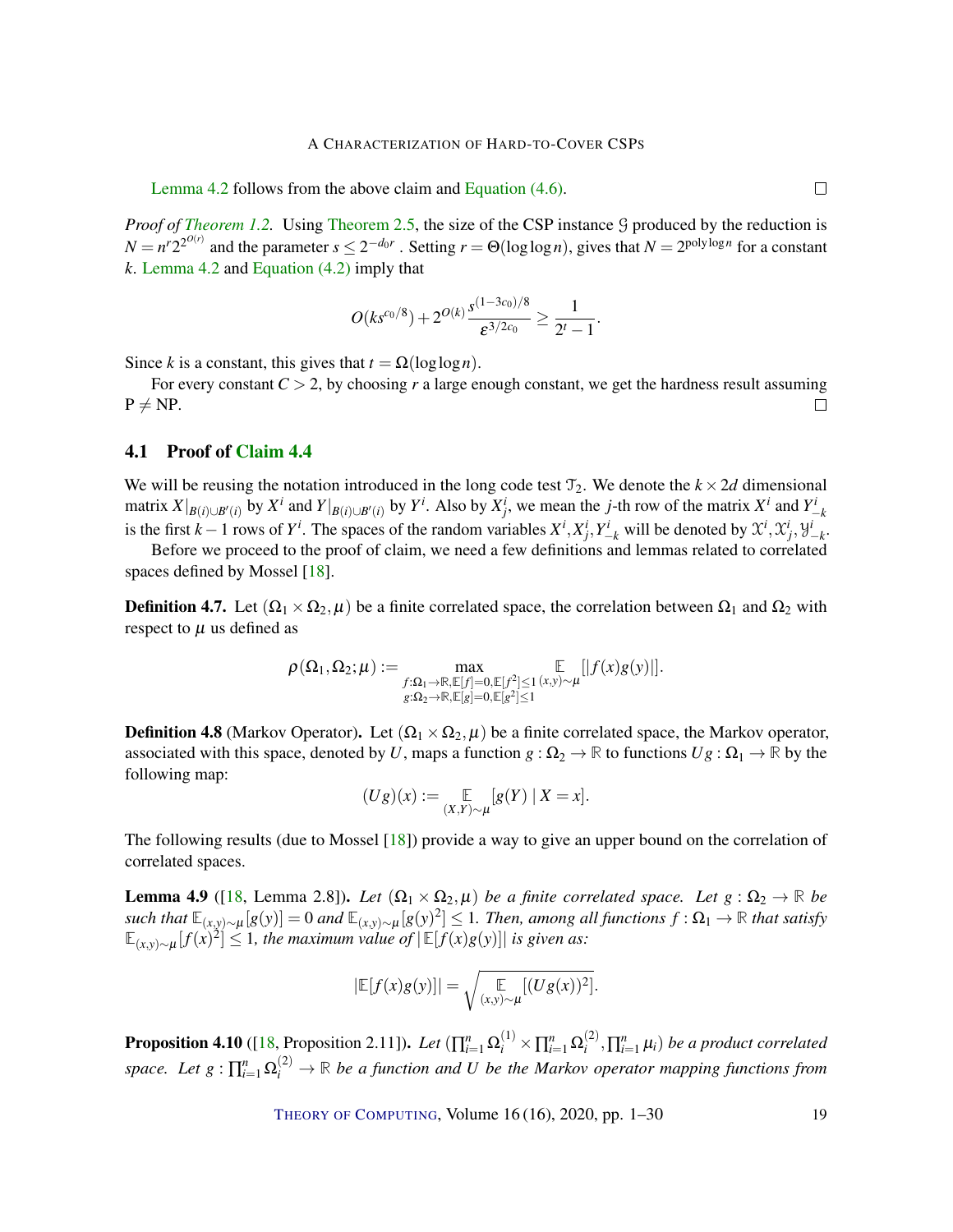<span id="page-19-2"></span>the space  $\prod_{i=1}^{n} \Omega_i^{(2)}$  $\sum_{i}^{(2)}$  to functions on space  $\prod_{i=1}^{n} \Omega_i^{(1)}$  $\sum_{i}$ <sup>(1)</sup>. If  $g = \sum_{S \subseteq [n]} g_S$  and  $Ug = \sum_{S \subseteq [n]} (Ug)_S$  be the *Efron–Stein decompositions of g and Ug, respectively, then,*

$$
(Ug)_S = U(g_S)
$$

*i. e., the Efron–Stein decomposition commutes with Markov operators.*

<span id="page-19-0"></span>Proposition 4.11 ([\[18,](#page-27-4) Proposition 2.12]). *Assume the setting of [Proposition](#page-18-1) [4.10](#page-18-1) and furthermore* assume that  $\rho(\Omega_i^{(1)}$  $\Omega^{(1)}_i, \Omega^{(2)}_i$  $\mathcal{L}_i^{(2)}$ ;  $\mu_i$ )  $\leq \rho$  *for all i*  $\in$  [*n*]*. Then for all g it holds that* 

$$
||U(g_S)||_2 \leq \rho^{|S|} ||g_S||_2.
$$

We will prove the following claim.

<span id="page-19-1"></span>**Claim 4.12.** *For each*  $i \in [L]$ *,* 

$$
\rho\left(\mathfrak{X}^{i} \times \mathcal{Y}_{-k}^{i}, \mathcal{Y}_{k}^{i} ; \mathcal{T}_{2}^{i}\right) \leq \sqrt{1-\varepsilon}.
$$

Before proving this claim, first let's see how it leads to the proof of [Claim](#page-15-1) [4.4.](#page-15-1)

*Proof of [Claim](#page-15-1) [4.4.](#page-15-1)* [Proposition](#page-18-1) [4.10](#page-18-1) shows that the Markov operator *U* commutes with taking the Efron– Stein decomposition. Hence,  $G_{\alpha}^{\mu,\nu,\nu} := (U((I - T_{1-\gamma})f_{\nu}))_{\alpha} = U((I - T_{1-\gamma})(f_{\nu})_{\alpha})$ , where  $(f_{\nu})_{\alpha}$  is the Efron–Stein decomposition of  $f_w$  w.r.t. the marginal distribution of  $\mathcal{T}_2$  on  $\prod_{i=1}^L \mathcal{Y}_k^i$ , which is a uniform distribution. Therefore,  $(f_w)_\alpha = \sum \beta \subseteq [2R]$ ,  $\widetilde{\pi}_{uw}(\beta) = \alpha$  $\hat{f}_w(\beta)\chi_\beta$ . Using [Proposition](#page-19-0) [4.11](#page-19-0) and [Claim](#page-19-1) [4.12,](#page-19-1) we have

$$
||G_{\alpha}^{u,v,w}||_2^2 = ||U((I - T_{1-\gamma})(f_w)_{\alpha})||_2^2 \leq (\sqrt{1-\varepsilon})^{2|\alpha|} ||(I - T_{1-\gamma})(f_w)_{\alpha}||_2^2
$$
  

$$
= (1-\varepsilon)^{|\alpha|} \sum_{\beta \subseteq [2R]: \tilde{\pi}_{uw}(\beta) = \alpha} \left(1 - (1-\gamma)^{2|\beta|}\right) \hat{f}_w(\beta)^2,
$$

where the norms are with respect to the marginals of  $\mathcal{T}_2$  in the corresponding spaces.

*Proof of [Claim](#page-19-1) [4.12.](#page-19-1)* Recall the random variable  $c_2 \in \{*,0,1\}$  defined in [Step](#page-13-2) [3](#page-13-2) of test  $\mathcal{T}_2$ . Let *g* and *f* be the functions that satisfies  $\mathbb{E}[g] = \mathbb{E}[f] = 0$  and  $\mathbb{E}[g^2], \mathbb{E}[f^2] \le 1$  such that  $\rho\left(\mathfrak{X}^i \times \mathfrak{Y}_{-k}^i, \mathfrak{Y}_{k}^i; \mathfrak{Y}_{2}^i\right) = \mathbb{E}[|fg|].$ Define the *Markov Operator*

$$
Ug(X^i,Y_{-k}^i)=\underset{(\tilde{X},\tilde{Y})\sim \mathcal{T}_2^i}{\mathbb{E}}[g(\tilde{Y}_k)\mid (\tilde{X},\tilde{Y}_{-k})=(X^i,Y_{-k}^i)].
$$

By [Lemma](#page-18-2) [4.9,](#page-18-2) we have

$$
\rho \left( \mathfrak{X}^{i} \times \mathfrak{Y}^{i}_{-k}, \mathfrak{Y}^{i}_{k}; \mathfrak{Y}^{i}_{2} \right)^{2} \leq \mathbb{E} \left[ U g(X^{i}, Y^{i}_{-k})^{2} \right]
$$
\n
$$
= (1 - 2\varepsilon) \mathbb{E} \left[ U g(X^{i}, Y^{i}_{-k})^{2} \mid c_{2} = * \right] + \varepsilon \mathbb{E} \left[ U g(X^{i}, Y^{i}_{-k})^{2} \mid c_{2} = 0 \right] + \varepsilon \mathbb{E} \left[ U g(X^{i}, Y^{i}_{-k})^{2} \mid c_{2} = 1 \right]
$$
\n
$$
\leq (1 - 2\varepsilon) + \varepsilon \mathbb{E} \left[ U g(X^{i}, Y^{i}_{-k})^{2} \mid c_{2} = 0 \right] + \varepsilon \mathbb{E} \left[ U g(X^{i}, Y^{i}_{-k})^{2} \mid c_{2} = 1 \right],
$$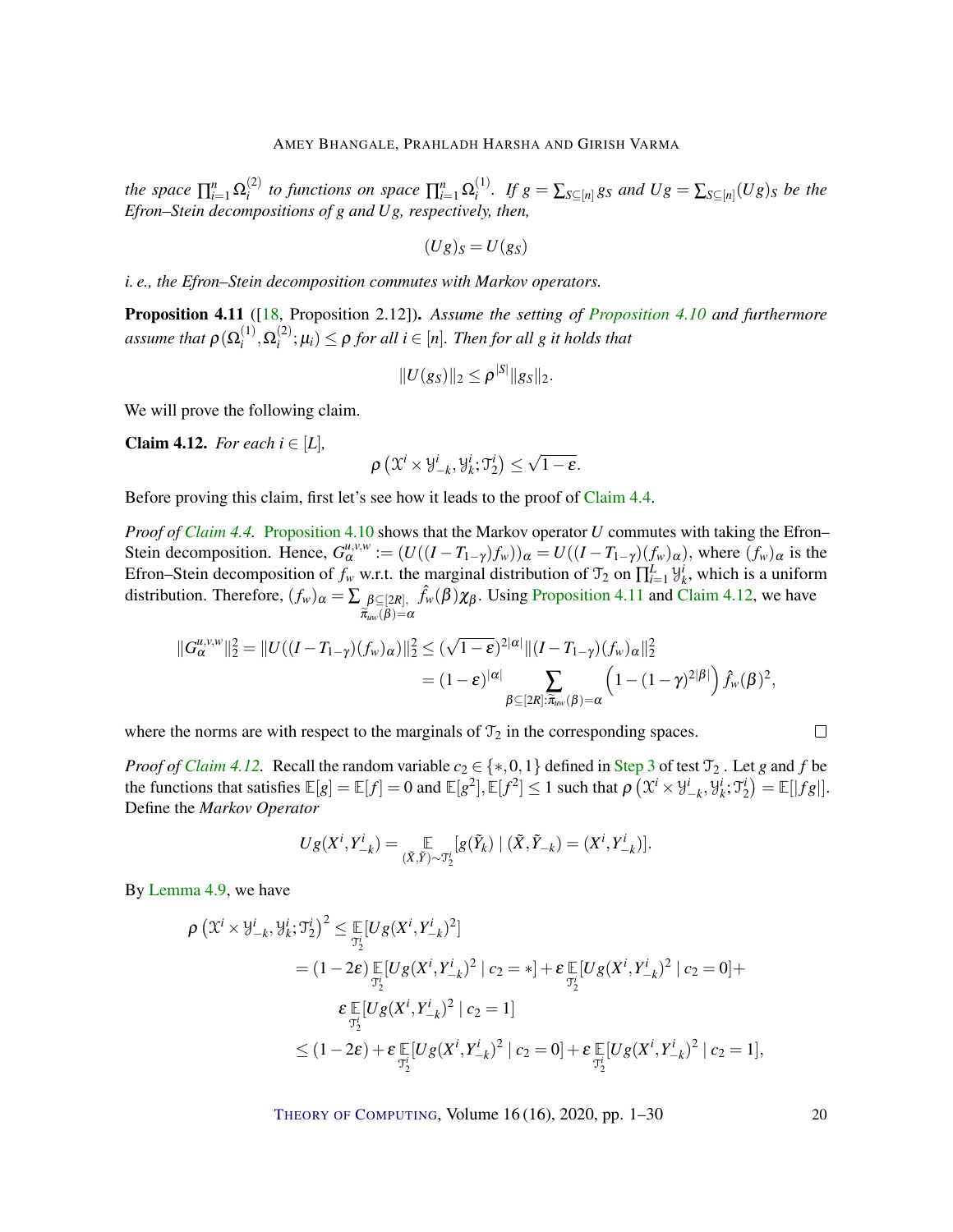where the last inequality uses the fact that  $\mathbb{E}_{\mathcal{T}_2^i}[Ug(X^i, Y_{-k}^i)^2 | c_2 = *] = \mathbb{E}[g^2]$ , which is at most 1. Consider the case when  $c_2 = 0$ . By definition, we have

$$
\mathop{\mathbb{E}}_{\mathfrak{I}^i_2}[Ug(X^i,Y^i_{-k})^2 \mid c_2 = 0] = \mathop{\mathbb{E}}_{\left(X^i_{-k}\right) \sim \mathfrak{I}^i_2} \left( \mathop{\mathbb{E}}_{\left(X,\tilde{Y}\right) \sim \mathfrak{I}^i_2} [g(\tilde{Y}_k) \mid (\tilde{X},\tilde{Y}_{-k}) = (X^i,Y^i_{-k}) \wedge c_2 = 0] \right)^2.
$$

Under the conditioning, for any fixed value of  $X^i, Y^i_{-k}$ , the value of  $\tilde{Y}_k|_{B'(i)}$  is a uniformly random string whereas  $\tilde{Y}_k|_{B(i)}$  is a fixed string (since the *parity* of all columns in  $B(i)$  is 1). Let U be the uniform distribution on  $\{-1,+1\}^d$  and  $\mathcal{P}(X^i,Y_{-k}^i) \in \{+1,-1\}^d$  denotes the column wise parities of  $\begin{bmatrix} X^i|_{B(i)} \\ Y^i|_{B(i)} \end{bmatrix}$  $Y^i_{-k}$ <sub>*|B*(*i*)</sub> i .

$$
\mathbb{E}[Ug(X^{i}, Y_{-k}^{i})^{2} | c_{2} = 0] = \mathbb{E}_{X^{i}, Y_{-k}^{i} \sim \mathcal{T}_{2}^{i}} \left( \mathbb{E}_{(\tilde{X}, \tilde{Y}) \sim \mathcal{T}_{2}^{i}} \left[ g(\tilde{Y}_{k}) | (\tilde{X}, \tilde{Y}_{-k}) = (X^{i}, Y_{-k}^{i}) \wedge \right] \right)^{2}
$$
\n
$$
= \mathbb{E}_{X^{i}, Y_{-k}^{i} \sim \mathcal{T}_{2}^{i}} \left( \mathbb{E}_{(\tilde{X}, \tilde{Y}) \sim \mathcal{T}_{2}^{i}} \left[ g(-z, r) \right] \right)^{2}
$$
\n
$$
= \mathbb{E}_{z \sim \mathcal{U}} \left( \mathbb{E}_{\tau \sim \mathcal{U}} [g(z, r)] \right)^{2} \quad \text{(since marginal on z is uniform)}
$$
\n
$$
= \mathbb{E}_{z \sim \mathcal{U}} \left( \mathbb{E}_{\tau \in \mathcal{U}} \sum_{\alpha \subseteq B(i) \cup B'(i)} \hat{g}(\alpha) \chi_{\alpha}(z, r) \right)^{2}
$$
\n
$$
= \mathbb{E}_{z \sim \mathcal{U}} \left( \sum_{\alpha \subseteq B(i) \cup B'(i)} \hat{g}(\alpha) \mathbb{E}_{\tau \in \mathcal{U}} [\chi_{\alpha}(z, r)] \right)^{2}
$$
\n
$$
= \mathbb{E}_{z \sim \mathcal{U}} \left( \sum_{\alpha \subseteq B(i)} \hat{g}(\alpha) \chi_{\alpha}(z) \right)^{2} = \sum_{\alpha \subseteq B(i)} \hat{g}(\alpha)^{2}.
$$

Similarly we have,

$$
\mathop{\mathbb{E}}_{\mathcal{I}_2^i}[Ug(X^i,Y_{-k}^i)^2 \mid c_2 = 1] = \sum_{\alpha \subseteq B'(i)} \hat{g}(\alpha)^2.
$$

Now we can bound the correlation as follows.

$$
\rho \left( \mathfrak{X}^{i} \times \mathfrak{Y}_{-k}^{i}, \mathfrak{Y}_{k}^{i}; \mathfrak{T}_{2}^{i} \right)^{2} \leq (1 - 2\varepsilon) + \varepsilon \sum_{\alpha \subseteq B(i)} \hat{g}(\alpha)^{2} + \varepsilon \sum_{\alpha \subseteq B'(i)} \hat{g}(\alpha)^{2}
$$
  

$$
\leq (1 - 2\varepsilon) + \varepsilon \sum_{\alpha \subseteq B(i) \cup B'(i)} \hat{g}(\alpha)^{2} \text{ (Using } \hat{g}(\phi) = \mathbb{E}[g] = 0)
$$
  

$$
\leq (1 - \varepsilon). \qquad \text{ (Using } \mathbb{E}[g^{2}] \leq 1 \text{ and Parseval's Identity)}
$$

THEORY OF C[OMPUTING](http://dx.doi.org/10.4086/toc), Volume 16 (16), 2020, pp. 1–30 21

 $\Box$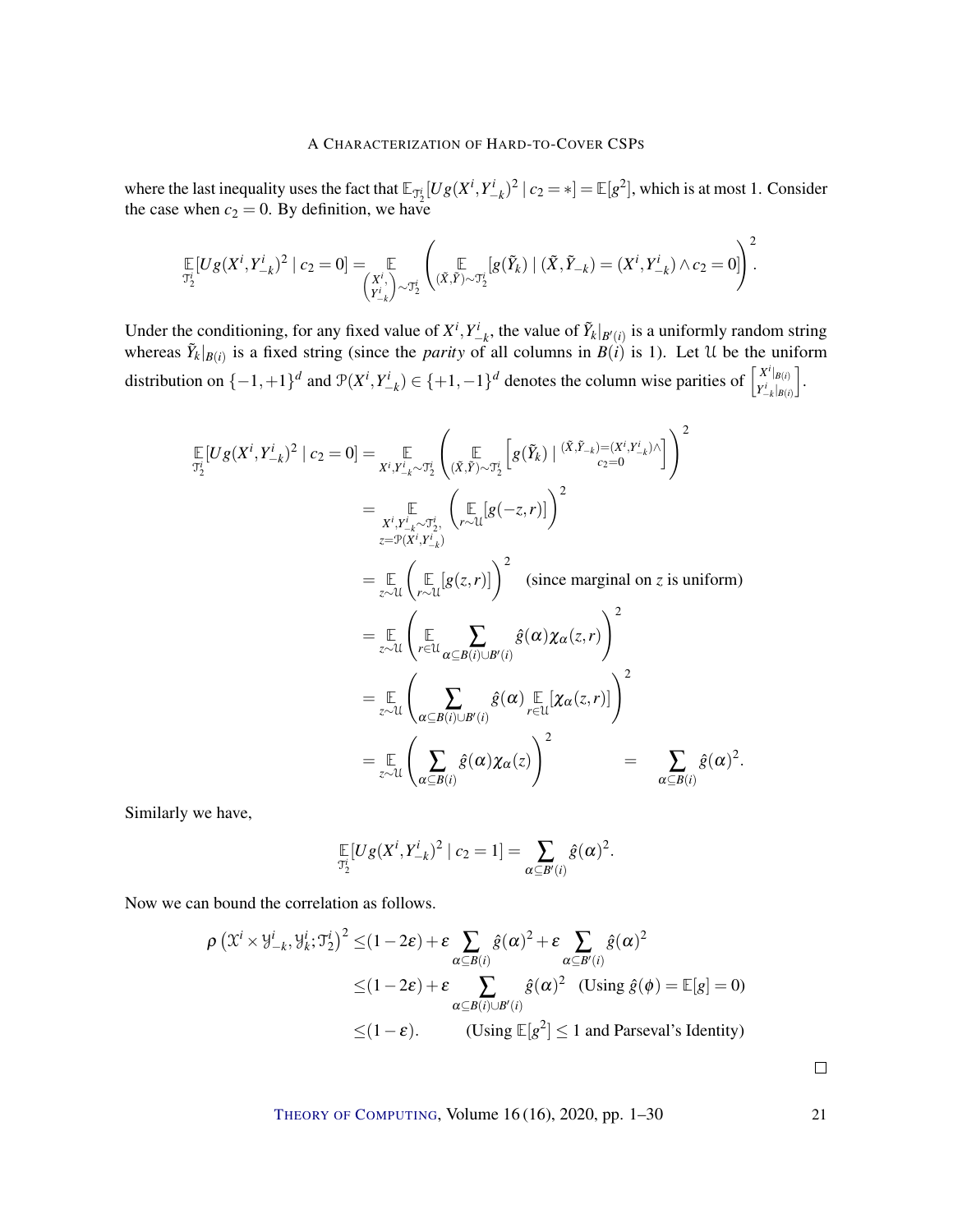# <span id="page-21-0"></span>5 Improvement to covering hardness of 4-LIN

In this section, we prove [Theorem](#page-3-0) [1.4.](#page-3-0) We give a reduction from an instance of LABEL-COVER,  $G = (U, V, E, [L], [R], \{ \pi_e \}_{e \in E}$  as in [Definition](#page-7-1) [2.4,](#page-7-1) to a 4-LIN-CSP instance  $\mathcal{G} = (\mathcal{V}, \mathcal{E})$ . The set of variables  $\mathcal{V}$  is  $V \times \{0,1\}^{2R}$ . Any assignment to  $\mathcal{V}$  is given by a set of functions  $f_v : \{0,1\}^{2R} \to \{0,1\}$ , for each  $v \in V$ . The set of constraints  $\mathcal E$  is given by the following test, which checks whether  $f_v$ 's are long codes of a good labeling to *V*.

### Long Code test  $\mathcal{T}_3$

- 1. Choose  $u \in U$  uniformly and neighbors  $v, w \in V$  of *u* uniformly and independently at random.
- 2. Choose  $x, x', z, z'$  uniformly and independently from  $\{0, 1\}^{2R}$  and *y* from  $\{0, 1\}^{2L}$ . Choose  $(\eta, \eta') \in$  $\{0,1\}^{2L} \times \{0,1\}^{2L}$  as follows. Independently for each  $i \in [L]$ , set  $(\eta_i, \eta_{L+i}, \eta'_i, \eta'_{L+i})$  to
	- (a)  $(0,0,0,0)$  with probability  $1-2\varepsilon$ ,
	- (b)  $(1,0,1,0)$  with probability  $\varepsilon$  and
	- (c)  $(0,1,0,1)$  with probability  $\varepsilon$ .
- 3. For  $y \in \{0,1\}^{2L}$ , let  $y \circ \pi_{uv} \in \{0,1\}^{2R}$  be the string such that  $(y \circ \pi_{uv})_i := y_{\pi_{uv}(i)}$  for  $i \in [R]$  and  $(y \circ \pi_{uv})_i := y_{\pi_{uv}(i-R)+L}$  otherwise. Given  $\eta \in \{0,1\}^{2L}, z \in \{0,1\}^{2R}$ , the string  $\eta \circ \pi_{uv} \cdot z \in \{0,1\}^{2R}$ is obtained by taking coordinate-wise product of  $\eta \circ \pi_{uv}$  and *z*. Accept iff

<span id="page-21-1"></span>
$$
f_{\nu}(x) + f_{\nu}(x + y \circ \pi_{uv} + \eta \circ \pi_{uv} \cdot z) + f_{\nu}(x') + f_{\nu}(x' + y \circ \pi_{uw} + \eta' \circ \pi_{uw} \cdot z' + 1) = 1 \pmod{2}.
$$
 (5.1)

(Here by addition of strings, we mean the coordinate-wise sum modulo 2.)

Lemma 5.1 (Completeness). *If G is an YES instance of* LABEL-COVER*, then there exists f*,*g such that each of them covers* 1−ε *fraction of* E *and they together cover all of* E*.*

*Proof.* Let  $\ell : U \cup V \rightarrow [L] \cup [R]$  be a labeling to *G* that satisfies all the constraints. Consider the assignments given by  $f_v(x) := x_{\ell(v)}$  and  $g_v(x) := x_{R+\ell(v)}$  for each  $v \in V$ . On input  $f_v$ , for any pair of edges  $(u, v), (u, w) \in E$ , and  $x, x', z, z', \eta, \eta', y$  chosen by the long code test  $\mathcal{T}_3$ , the LHS in Eq. [\(5.1\)](#page-21-1) evaluates to

$$
x_{\ell(v)} + x_{\ell(v)} + y_{\ell(u)} + \eta_{\ell(u)} z_{\ell(v)} + x'_{\ell(w)} + x'_{\ell(w)} + y_{\ell(u)} + \eta'_{\ell(u)} z'_{\ell(w)} + 1 = \eta_{\ell(u)} z_{\ell(v)} + \eta'_{\ell(u)} z'_{\ell(w)} + 1.
$$

Similarly for  $g_v$ , the expression evaluates to  $\eta_{L+\ell(u)} z_{R+\ell(v)} + \eta'_{L+\ell(u)} z'_{R+\ell(w)} + 1$ . Since  $(\eta_i, \eta'_i) = (0,0)$ with probability  $1 - \varepsilon$ , each of *f*,*g* covers  $1 - \varepsilon$  fraction of  $\mathcal{E}$ . Also for  $i \in [L]$  whenever  $(\eta_i, \eta'_i) = (1, 1)$ ,  $(\eta_{L+i}, \eta'_{L+i}) = (0,0)$  and vice versa. So one of the two evaluations above is 1 (mod 2). Hence the pair of assignments  $f$ , g cover  $\mathcal{E}$ .  $\Box$ 

Lemma 5.2 (Soundness). *Let c*<sup>0</sup> *be the constant from [Theorem](#page-7-0) [2.5.](#page-7-0) If G is at most s-satisfiable with s* < δ 10/*c*0+5 /4*, then any independent set in* G *has fractional size at most* δ*.*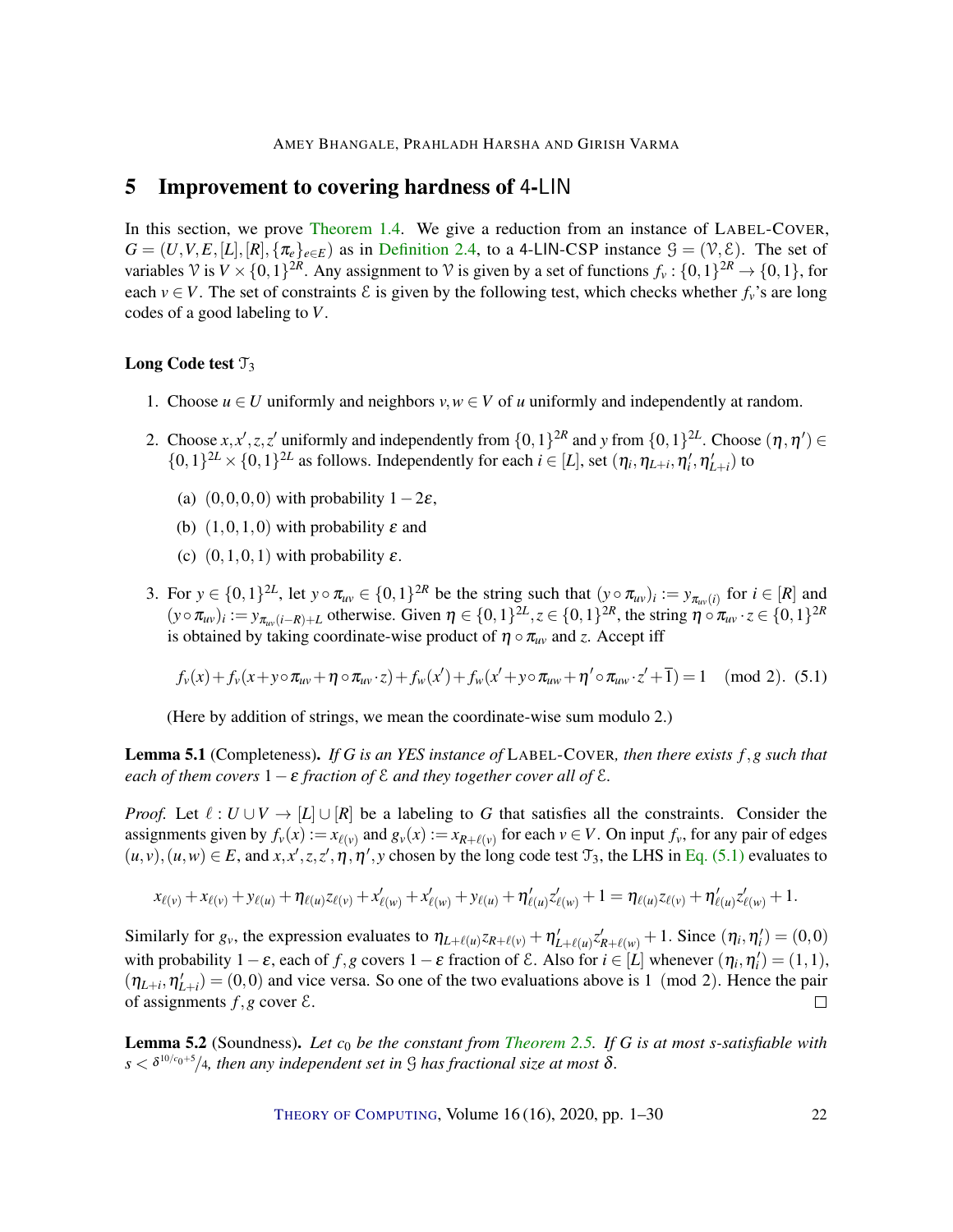*Proof.* Let  $I \subseteq V$  be an independent set of fractional size  $\delta$  in the constraint graph  $\mathcal{G}$ . For every variable  $v \in V$ , let  $f_v : \{0,1\}^{2R} \to \{0,1\}$  be the indicator function of the independent set restricted to the vertices that correspond to  $v$ . Since  $I$  is an independent set, we have

$$
\mathbb{E}_{\substack{u,v,w \ x,x', \\ z,z', \\ \eta,\eta',y}} \left[ f_v(x) f_v(x + y \circ \pi_{uv} + \eta \circ \pi_{uv} \cdot z) f_w(x') f_w(x' + y \circ \pi_{uw} + \eta' \circ \pi_{uw} \cdot z' + 1) \right] = 0. \tag{5.2}
$$

For  $\alpha \subseteq [2R]$ , let  $\pi_{uv}^{\oplus}(\alpha) \subseteq [2L]$  be the set containing elements  $i \in [2L]$  such that if  $i < L$  there are an odd number of  $j \in [R] \cap \alpha$  with  $\pi_{uv}(j) = i$  and if  $i \ge L$  there are an odd number of  $j \in ([2R] \setminus [R]) \cap \alpha$  with  $\pi_{uv}(j-R) = i - L$ . It is easy to see that  $\chi_{\alpha}(y \circ \pi_{uw}) = \chi_{\pi_{uv}^{(0)}}(y)$ . Expanding  $f_v$  in the Fourier basis and taking expectation over  $x$ ,  $x'$  and  $y$ , we get that

$$
\mathop{\mathbb{E}}_{u,v,w} \sum_{\alpha,\beta \subseteq [2R]:\pi_{uv}^{\oplus}(\alpha) = \pi_{uv}^{\oplus}(\beta)} \widehat{f}_v(\alpha)^2 \widehat{f}_w(\beta)^2 (-1)^{|\beta|} \mathop{\mathbb{E}}_{z,z',\eta,\eta'} \left[ \chi_\alpha(\eta \circ \pi_{uv} \cdot z) \chi_\beta(\eta' \circ \pi_{uw} \cdot z') \right] = 0. \tag{5.3}
$$

Now the expectation over  $z, z'$  simplifies as

<span id="page-22-0"></span>**E** *<sup>u</sup>*,*v*,*<sup>w</sup>* ∑ α,β⊆[2*R*]:π ⊕ *uv*(α)=π ⊕ *uw*(β) *<sup>f</sup>*b*v*(α) 2 *<sup>f</sup>*b*w*(β) 2 (−1) <sup>|</sup>β<sup>|</sup> Pr η,η<sup>0</sup> [α ·(η ◦ π*uv*) = β ·(η 0 ◦ π*uw*) = 0¯] | {z } =:Term*u*,*v*,*w*(α,β) = 0, (5.4)

where we think of  $\alpha, \beta$  as the characteristic vectors in  $\{0,1\}^{2R}$  of the corresponding sets. We will now break up the above summation into different parts and bound each part separately. For a projection  $\pi : [R] \to [L]$ , define  $\widetilde{\pi}(\alpha) := \{i \in [L] : \exists j \in [R], (j \in \alpha \vee j + R \in \alpha) \wedge (\pi(j) = i)\}\.$  We divide the space of  $(\alpha, \beta)$  into 4 sets as follows.

$$
E_0 := \left\{ (\alpha, \beta) \middle| \pi_{uv}^{\oplus}(\alpha) = \pi_{uw}^{\oplus}(\beta) = \emptyset \right\},
$$
  
\n
$$
E_1 := \left\{ (\alpha, \beta) \middle| \pi_{uv}^{\oplus}(\alpha) = \pi_{uw}^{\oplus}(\beta) \neq \emptyset, \max\{|\alpha|, |\beta|\} \leq 2/\delta^{5/c_0} \right\},
$$
  
\n
$$
E_2 := \left\{ (\alpha, \beta) \middle| \pi_{uv}^{\oplus}(\alpha) = \pi_{uw}^{\oplus}(\beta) \neq \emptyset, \max\{|\tilde{\pi}_{uv}(\alpha)|, |\tilde{\pi}_{uw}(\beta)|\} \geq 1/\delta^5 \right\},
$$
  
\n
$$
E_3 := \left\{ (\alpha, \beta) \middle| \pi_{uv}^{\oplus}(\alpha) = \pi_{uw}^{\oplus}(\beta) \neq \emptyset, \max\{|\alpha|, |\beta|\} > 2/\delta^{5/c_0}, \max\{|\tilde{\pi}_{uv}(\alpha)|, |\tilde{\pi}_{uw}(\beta)|\} < 1/\delta^5 \right\}.
$$

And define the following quantities for  $i \in \{0, 1, 2, 3\}$ .

$$
\Theta_i := \sum_{(\alpha,\beta) \in E_i} \mathbb{E}_{u,v,w} \text{Term}_{u,v,w}(\alpha,\beta).
$$

**Lower bound for**  $\Theta_0$ . If  $\pi_{uw}^{\oplus}(\beta) = \emptyset$ , then  $|\beta|$  is even. Hence, all the terms in  $\Theta_0$  are positive and

$$
\Theta_0 \geq \underset{u,v,w}{\mathbb{E}} \text{Term}_{u,v,w}(0,0) = \underset{u}{\mathbb{E}} \left( \underset{v}{\mathbb{E}} \widehat{f}_v(0)^2 \right)^2 \geq \left( \underset{u,v}{\mathbb{E}} \widehat{f}_v(0) \right)^4 = \delta^4.
$$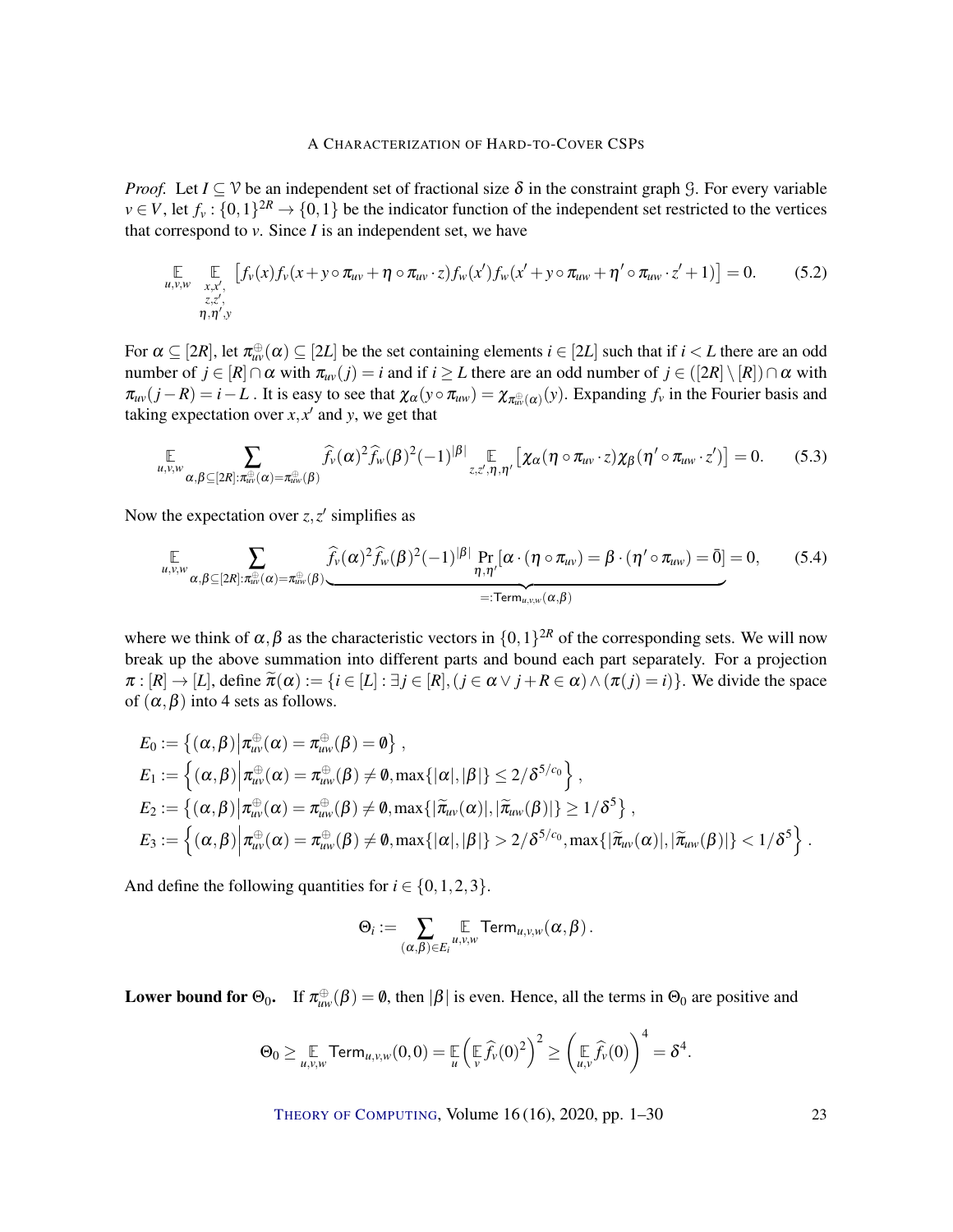Upper bound for  $\Theta_1$ . Consider the following strategy for labeling vertices  $u \in U$  and  $v \in V$ . For  $u \in U$ , pick a random neighbor *v*, choose  $\alpha$  with probability  $\hat{f}_v(\alpha)^2$  and set its label to a random element in  $\widetilde{\pi}_{uv}(\alpha)$ . For  $w \in V$ , choose  $\beta$  with probability  $\widehat{f}_w(\beta)^2$  and set its label to a random element of  $\beta$ . If the label *j* ≥ *R*, change the label to *j* − *R*. The probability that a random edge  $(u, w)$  of the label cover is satisfied by this labeling is

$$
\mathop{\mathbb{E}}_{\widetilde{\pi}_{uv}(\alpha)\cap\widetilde{\pi}_{uv}(\beta)\neq\emptyset}\frac{\displaystyle\sum_{\alpha,\beta:\atop{\widetilde{\pi}_{uv}(\alpha)\cap\widetilde{\pi}_{uv}(\beta)\neq\emptyset}}\widehat{f}_{v}(\alpha)^{2}\widehat{f}_{w}(\beta)^{2}}{\displaystyle|\widetilde{\pi}_{uv}(\alpha)|\cdot|\beta|}\geq \mathop{\mathbb{E}}_{u,v,w}\sum_{\substack{\alpha,\beta:\atop{\pi_{uv}(\alpha)=\pi_{uv}^{\oplus}(\beta)\neq\emptyset}\\ \max\{|\alpha|,|\beta|\}\leq 2/\delta^{5/c_{0}}}}\frac{\displaystyle\sum_{\alpha,\beta:\atop{\pi_{uv}(\alpha)=\pi_{uv}^{\oplus}(\beta)\neq\emptyset}}\widehat{f}_{v}(\alpha)^{2}\widehat{f}_{w}(\beta)^{2}\frac{\delta^{10/c_{0}}}{4}}{\displaystyle\sum_{\alpha,\beta:\atop{\widetilde{\pi}_{uv}(\alpha)=\pi_{uv}^{\oplus}(\beta)\neq\emptyset}}\frac{\delta^{10/c_{0}}}{4}}\leq |\Theta_{1}|\cdot\frac{\delta^{10/c_{0}}}{4}.
$$

Since the instance is at most *s*-satisfiable, the above is not greater than *s*. Choosing  $s < \delta^{10/c_0+5}/4$ , will imply  $|\Theta_1| \leq \delta^5$ .

**Upper bound for**  $\Theta_2$ **.** Suppose  $|\tilde{\pi}_{uv}(\alpha)| \ge 1/\delta^5$ , then note that

$$
\Pr_{\eta,\eta'}[\alpha\cdot(\eta\circ\pi_{uv})=\beta\cdot(\eta'\circ\pi_{uw})=0]\leq \Pr_{\eta}[\alpha\cdot(\eta\circ\pi_{uv})=0]\leq (1-\epsilon)^{|\tilde{\pi}_{uv}(\alpha)|}\leq (1-\epsilon)^{1/\delta^5}.
$$

Since the sum of squares of Fourier coefficients of f is less than 1 and  $\varepsilon$  is a constant, we get that  $|\Theta_2| \leq 1/2^{\Omega(1/\delta^5)} < O(\delta^5).$ 

Upper bound for  $\Theta_3$ . From the third property of [Theorem](#page-7-0) [2.5,](#page-7-0) we have that for any  $v \in V$  and  $\alpha \subseteq [2R]$ with  $|\alpha| > 2/\delta^{5/c_0}$ , the probability that  $|\tilde{\pi}_{uv}(\alpha)| < 1/\delta^5$ , for a random neighbor *u* of *v*, is at most  $\delta^5$ . Hence  $|\Theta_3| \leq \delta^5$ .

On substituting the above bounds in [Equation](#page-22-0) [\(5.4\),](#page-22-0) we get that  $\delta^4 - O(\delta^5) \leq 0$ , which gives a contradiction for small enough  $\delta$ . Hence there is no independent set in  $\mathcal G$  of size  $\delta$ .  $\Box$ 

*Proof of [Theorem](#page-3-0) [1.4.](#page-3-0)* From [Theorem](#page-7-0) [2.5,](#page-7-0) the size of the CSP instance G produced by the reduction is  $N = n^r 2^{2^{O(r)}}$  and the parameter  $s \le 2^{-d_0 r}$ . Setting  $r = \Theta(\log \log n)$ , gives that  $N = 2^{\text{poly}\log n}$  and the size of the largest independent set  $\delta = 1/polylog n = 1/polylog N$ .  $\Box$ 

# <span id="page-23-0"></span>6 Invariance Principle for correlated spaces

[Theorem](#page-9-1) [2.9](#page-9-1) (Invariance Principle for correlated spaces) [Restated]  $Let$   $(\Omega_1^k\times\Omega_2^k,\mu)$  *be a correlated probability space such that the marginal of*  $\mu$  *on any pair of coordinates one each from*  $\Omega_1$  *and*  $\Omega_2$ *is a product distribution. Let*  $\mu_1, \mu_2$  *be the marginals of*  $\mu$  *on*  $\Omega_1^k$  *and*  $\Omega_2^k$ *, respectively. Let*  $X, Y$  *be two random*  $k \times L$  *dimensional matrices chosen as follows. Independently for every*  $i \in [L]$ *, the pair of*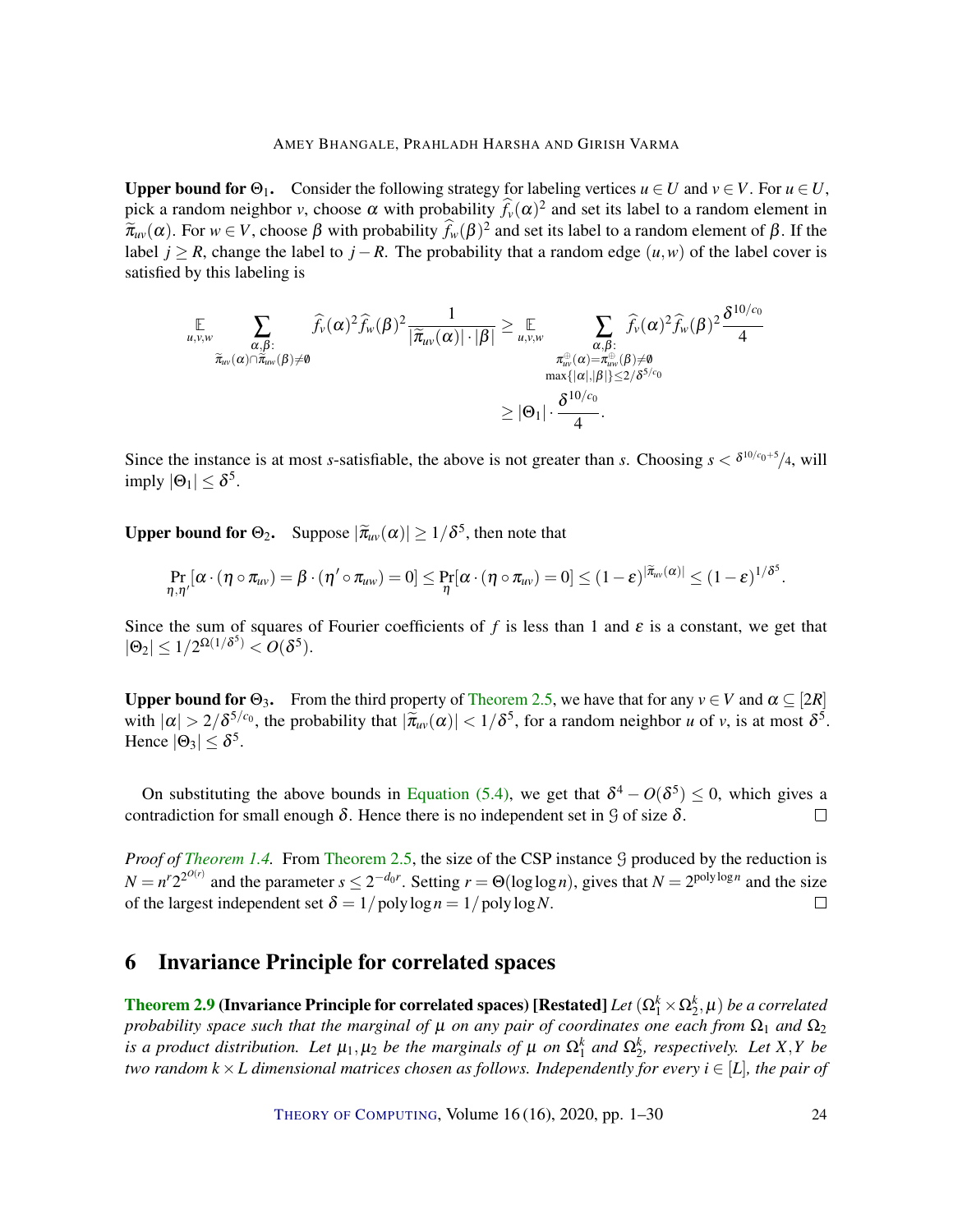columns  $(x^i, y^i) \in \Omega_1^k \times \Omega_2^k$  is chosen from  $\mu$ . Let  $x_i, y_i$  denote the i-th rows of X and Y, respectively. If  $F:\Omega_{1}^{L}\rightarrow [-1,+1]$  and  $G:\Omega_{2}^{L}\rightarrow [-1,+1]$  are functions such that

$$
\tau := \sqrt{\sum_{i \in [L]} \mathsf{Inf}_i[F] \cdot \mathsf{Inf}_i[G]} \ \ and \ \ \Gamma := \max \left\{ \sqrt{\sum_{i \in [L]} \mathsf{Inf}_i[F]}, \sqrt{\sum_{i \in [L]} \mathsf{Inf}_i[G]} \right\} \ ,
$$

*then*

$$
\left|\underset{(X,Y)\in\mu^{\otimes L}}{\mathbb{E}}\left[\underset{i\in[k]}{\prod}F(x_i)G(y_i)\right]-\underset{X\in\mu_1^{\otimes L}}{\mathbb{E}}\left[\underset{i\in[k]}{\prod}F(x_i)\right]_{Y\in\mu_2^{\otimes L}}\left[\underset{i\in[k]}{\prod}G(y_i)\right]\right|\leq 2^{O(k)}\Gamma\tau. \tag{6.1}
$$

*Proof.* We will prove the theorem by using the hybrid argument. For  $i \in [L+1]$ , let  $X^{(i)}$ ,  $Y^{(i)}$  be distributed according to  $(\mu_1 \otimes \mu_2)^{\otimes i} \otimes \mu^{\otimes L-i}$ . Thus,  $(X^{(0)}, Y^{(0)}) = (X, Y)$  is distributed according to  $\mu^{\otimes L}$  while  $(X^{(L)}, Y^{(L)})$  is distributed according to  $(\mu_1 \otimes \mu_2)^{\otimes L}$ . For  $i \in [L]$ , define

<span id="page-24-0"></span>
$$
\text{err}_{i} := \left| \mathop{\mathbb{E}}_{X^{(i)}, Y^{(i)}} \left[ \prod_{j=1}^{k} F(x_j^{(i)}) G(y_j^{(i)}) \right] - \mathop{\mathbb{E}}_{X^{(i+1)}, Y^{(i+1)}} \left[ \prod_{j=1}^{k} F(x_j^{(i+1)}) G(y_j^{(i+1)}) \right] \right|.
$$
 (6.2)

The left-hand side of [Equation](#page-9-3) [\(2.2\)](#page-9-3) is not greater than  $\sum_{i\in[L]}$  err<sub>i</sub>. Now for a fixed *i*, we will bound err*<sup>i</sup>* . We use the Efron–Stein decomposition of *F*,*G* to split them into two parts: the part that depends on the *i*-th input and the part independent of the *i*-th input.

$$
F = F_0 + F_1 \text{ where } F_0 := \sum_{\alpha : i \notin \alpha} F_\alpha \text{ and } F_1 := \sum_{\alpha : i \in \alpha} F_\alpha.
$$
  

$$
G = G_0 + G_1 \text{ where } G_0 := \sum_{\beta : i \notin \beta} G_\beta \text{ and } G_1 := \sum_{\beta : i \in \beta} G_\beta.
$$

Note that  $\text{Inf}_i[F] = ||F_1||_2^2$  and  $\text{Inf}_i[G] = ||G_1||_2^2$ . Furthermore, the functions  $F_0$  and  $F_1$  are bounded since  $F_0(x) = \mathbb{E}_{x'}[F(x')]x_{[L] \setminus i} = x_{[L] \setminus i} \in [-1, +1]$  and  $F_1(x) = F(x) - F_0(x) \in [-2, +2]$ . For  $a \in \{0, 1\}^k$ , let  $F_a(X) := \prod_{j=1}^k F_{a_j}(x_j)$ . Similarly  $G_0, G_1$  are bounded and  $G_a$  defined analogously. Substituting these definitions in [Equation](#page-24-0) [\(6.2\)](#page-24-0) and expanding the products gives

$$
\textsf{err}_{i} = \Bigg| \sum_{a,b \in \{0,1\}^{k}} \Bigg( \underset{X^{(i)},Y^{(i)}}{\mathbb{E}} \Big[F_{a}(X^{(i)}) G_{b}(Y^{(i)}) \Big] - \underset{X^{(i+1)},Y^{(i+1)}}{\mathbb{E}} \Big[F_{a}(X^{(i+1)}) G_{b}(Y^{(i+1)}) \Big] \Bigg) \Bigg|.
$$

Since both the distributions are identical on  $(\Omega_1^k)^{\otimes L}$  and  $(\Omega_2^k)^{\otimes L}$ , all terms with  $a = \overline{0}$  or  $b = \overline{0}$  are zero. For instance when  $a = \overline{0}$ ,  $F_a$  does not depend on the *i*-th coordinate. Therefore, in both the distributions  $(X^{(i)}, Y^{(i)})$  and  $(X^{(i+1)}, Y^{(i+1)})$ , the *i*-th column of *X* can be dropped. Now, the distributions of  $Y^{(i)}$  and  $Y^{(i+1)}$  are identical conditioned on the *X* with the *i*-th column dropped. Thus, the expectation is 0.

Since  $\mu$  is uniform on any pair of coordinates on each from the  $\Omega_1$  and  $\Omega_2$  sides, terms with  $|a| = |b| = 1$  also evaluates to zero using a similar argument as above. Now consider the remaining terms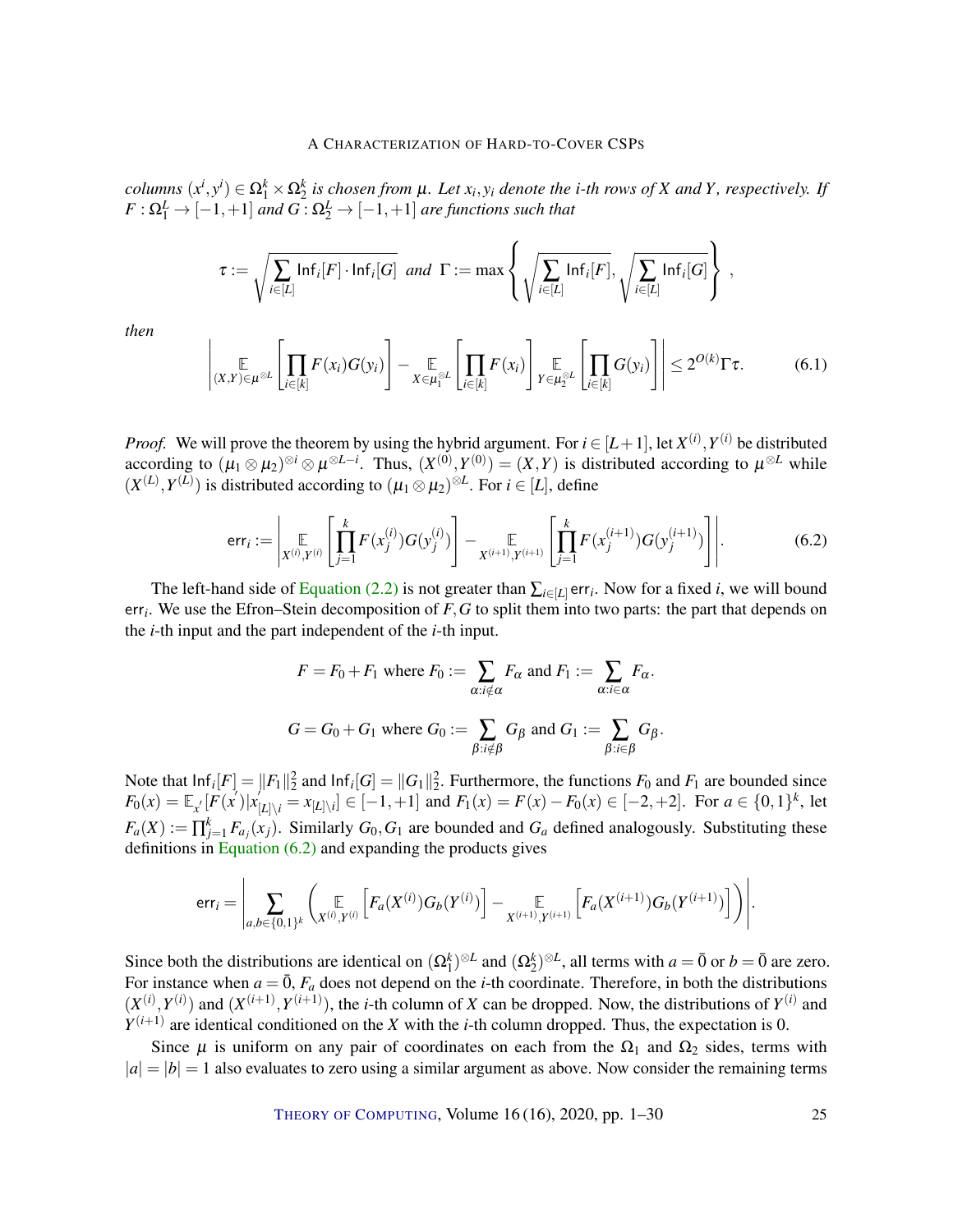with  $|a|, |b| \ge 1, |a| + |b| > 2$ . Consider one such term where  $a_1, a_2 = 1$  and  $b_1 = 1$ . In this case, by the Cauchy–Schwarz inequality we have that

$$
\left|\mathop{\mathbb{E}}_{X^{(i-1)},Y^{(i-1)}}\left[F_a(X^{(i-1)})G_b(Y^{(i-1)})\right]\right| \leq \sqrt{\mathbb{E}F_1(x_1)^2G_1(y_1)^2} \cdot \|F_1\|_2 \cdot \left\|\prod_{j>2} F_{a_j}\right\|_{\infty} \cdot \left\|\prod_{j>1} G_{b_j}\right\|_{\infty}
$$

From the facts that the marginal of  $\mu$  to any pair of coordinates one each from  $\Omega_1$  and  $\Omega_2$  sides are uniform,  $\text{Inf}_i[F] = ||F_1||_2^2$  and  $|F_0(x)|, |F_1(x)|, |G_0(x)|, |G_1(x)|$  are all bounded by 2, the right side of above becomes

$$
\sqrt{\mathbb{E} F_1(x_1)^2} \sqrt{\mathbb{E} G_1(y_1)^2} \cdot ||F_1||_2 \cdot \left\| \prod_{j>2} F_{a_j} \right\|_{\infty} \cdot \left\| \prod_{j>1} G_{b_j} \right\|_{\infty} \leq \sqrt{\ln f_i[F]^2 \ln f_i[G]} \cdot 2^{2k}.
$$

All the other terms corresponding to other pairs  $(a,b)$ , which are at most  $2^{2k}$  in number, are bounded analogously. Hence,

$$
\sum_{i\in[L]} \text{err}_i \leq 2^{4k} \sum_{i\in[L]} \left( \sqrt{\ln f_i[F]^2 \ln f_i[G]} + \sqrt{\ln f_i[F] \ln f_i[G]^2} \right)
$$
  
= 
$$
2^{4k} \sum_{i\in[L]} \sqrt{\ln f_i[F] \ln f_i[G]} \left( \sqrt{\ln f_i[F]} + \sqrt{\ln f_i[G]} \right).
$$

Applying the Cauchy–Schwarz inequality, followed by a triangle inequality, we obtain

$$
\sum_{i\in[L]}\textsf{err}_i\leq 2^{4k}\sqrt{\sum_{i\in[L]}\textsf{Inf}_i[F]\textsf{Inf}_i[G]}\left(\sqrt{\sum_{i\in[L]}\textsf{Inf}_i[F]}+\sqrt{\sum_{i\in[L]}\textsf{Inf}_i[G]}\right).
$$

This completes the proof.

# References

- <span id="page-25-2"></span>[1] SANJEEV ARORA, CARSTEN LUND, RAJEEV MOTWANI, MADHU SUDAN, AND MARIO SZEGEDY: Proof verification and the hardness of approximation problems. *J. ACM*, 45(3):501–555, 1998. Preliminary version in [FOCS'92.](http://doi.org/10.1109/SFCS.1992.267823) [\[doi:10.1145/278298.278306,](http://dx.doi.org/10.1145/278298.278306) [ECCC:TR98-008\]](https://eccc.weizmann.ac.il/report/1998/008) [8](#page-7-2)
- <span id="page-25-1"></span>[2] SANJEEV ARORA AND SHMUEL SAFRA: Probabilistic checking of proofs: A new characterization of NP. *J. ACM*, 45(1):70–122, 1998. Preliminary version in [FOCS'92.](http://doi.org/10.1109/SFCS.1992.267824) [\[doi:10.1145/273865.273901\]](http://dx.doi.org/10.1145/273865.273901) [8](#page-7-2)
- <span id="page-25-0"></span>[3] PER AUSTRIN AND ELCHANAN MOSSEL: Approximation resistant predicates from pairwise independence. *Comput. Complexity*, 18(2):249–271, 2009. Preliminary version in [CCC'08.](http://doi.org/10.1109/CCC.2008.20) [\[doi:10.1007/s00037-009-0272-6,](http://dx.doi.org/10.1007/s00037-009-0272-6) [arXiv:0802.2300,](http://arxiv.org/abs/0802.2300) [ECCC:TR08-009\]](https://eccc.weizmann.ac.il/report/2008/009) [5](#page-4-0)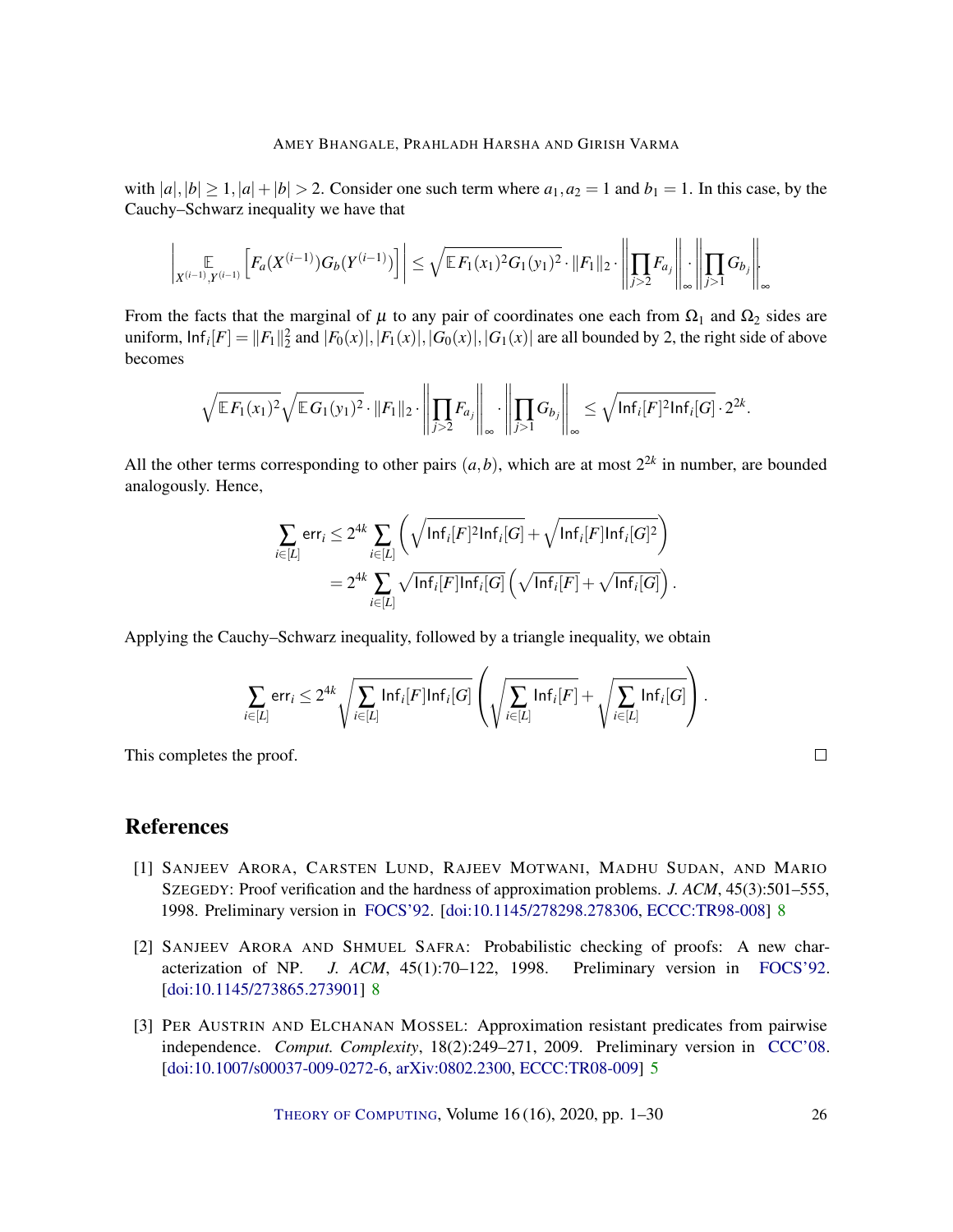- <span id="page-26-5"></span>[4] NIKHIL BANSAL AND SUBHASH KHOT: Inapproximability of hypergraph vertex cover and applications to scheduling problems. In *Proc. 37th Internat. Colloq. Automata, Lang., Programming (ICALP'10)*, pp. 250–261. Springer, 2010. [\[doi:10.1007/978-3-642-14165-2\\_22\]](http://dx.doi.org/10.1007/978-3-642-14165-2_22) [5,](#page-4-0) [11](#page-10-1)
- <span id="page-26-7"></span>[5] BOAZ BARAK, PARIKSHIT GOPALAN, JOHAN HÅSTAD, RAGHU MEKA, PRASAD RAGHAVEN-DRA, AND DAVID STEURER: Making the long code shorter. *SIAM J. Comput.*, 44(5):1287–1324, 2015. Preliminary version in [FOCS'12.](http://doi.org/10.1109/FOCS.2012.83) [\[doi:10.1137/130929394,](http://dx.doi.org/10.1137/130929394) [arXiv:1111.0405,](http://arxiv.org/abs/1111.0405) [ECCC:TR11-](https://eccc.weizmann.ac.il/report/2011/142) [142\]](https://eccc.weizmann.ac.il/report/2011/142) [7](#page-6-2)
- <span id="page-26-0"></span>[6] AMEY BHANGALE, PRAHLADH HARSHA, AND GIRISH VARMA: A characterization of hard-tocover CSPs. In *Proc. 30th Comput. Complexity Conf. (CCC'15)*, pp. 280–303. Schloss Dagstuhl– Leibniz-Zentrum fuer Informatik, 2015. [\[doi:10.4230/LIPIcs.CCC.2015.280,](http://dx.doi.org/10.4230/LIPIcs.CCC.2015.280) [arXiv:1411.7747\]](http://arxiv.org/abs/1411.7747) [1](#page-0-0)
- <span id="page-26-8"></span>[7] IRIT DINUR AND VENKATESAN GURUSWAMI: PCPs via the low-degree long code and hardness for constrained hypergraph coloring. *Israel J. Math.*, 209:611–649, 2015. Preliminary version in [FOCS'13.](http://doi.org/10.1109/FOCS.2013.44) [\[doi:10.1007/s11856-015-1231-3,](http://dx.doi.org/10.1007/s11856-015-1231-3) [ECCC:TR13-122\]](https://eccc.weizmann.ac.il/report/2013/122) [7](#page-6-2)
- <span id="page-26-3"></span>[8] IRIT DINUR AND GILLAT KOL: Covering CSPs. In *Proc. 28th IEEE Conf. on Comput. Complexity (CCC'13)*, pp. 207–218. IEEE Comp. Soc., 2013. [\[doi:10.1109/CCC.2013.29,](http://dx.doi.org/10.1109/CCC.2013.29) [ECCC:TR12-088\]](https://eccc.weizmann.ac.il/report/2012/088) [2,](#page-1-0) [3,](#page-2-2) [4,](#page-3-1) [5,](#page-4-0) [8,](#page-7-2) [11,](#page-10-1) [13,](#page-12-1) [15,](#page-14-4) [16](#page-15-2)
- <span id="page-26-1"></span>[9] URIEL FEIGE AND JOE KILIAN: Zero knowledge and the chromatic number. *J. Comput. System Sci.*, 57(2):187–199, 1998. Preliminary version in [CCC'96.](http://doi.org/10.1109/CCC.1996.507690) [\[doi:10.1006/jcss.1998.1587\]](http://dx.doi.org/10.1006/jcss.1998.1587) [2](#page-1-0)
- <span id="page-26-9"></span>[10] VENKAT GURUSWAMI, PRAHLADH HARSHA, JOHAN HÅSTAD, SRIKANTH SRINIVASAN, AND GIRISH VARMA: Super-polylogarithmic hypergraph coloring hardness via low-degree long codes. *SIAM J. Comput.*, 46(1):132–159, 2017. Preliminary version in [STOC'14.](http://doi.org/10.1145/2591796.2591882) [\[doi:10.1137/140995520,](http://dx.doi.org/10.1137/140995520) [arXiv:1311.7407\]](http://arxiv.org/abs/1311.7407) [7](#page-6-2)
- <span id="page-26-2"></span>[11] VENKATESAN GURUSWAMI, JOHAN HÅSTAD, AND MADHU SUDAN: Hardness of approximate hypergraph coloring. *SIAM J. Comput.*, 31(6):1663–1686, 2002. Preliminary version in [FOCS'00.](http://doi.org/10.1109/SFCS.2000.892074) [\[doi:10.1137/S0097539700377165\]](http://dx.doi.org/10.1137/S0097539700377165) [2,](#page-1-0) [5](#page-4-0)
- <span id="page-26-6"></span>[12] VENKATESAN GURUSWAMI AND EUIWOONG LEE: Strong inapproximability results on balanced rainbow-colorable hypergraphs. *Combinatorica*, 38(3):547–599, 2018. Preliminary version in [SODA'15.](http://doi.org/10.1137/1.9781611973730.56) [\[doi:10.1007/s00493-016-3383-0,](http://dx.doi.org/10.1007/s00493-016-3383-0) [ECCC:TR14-043\]](https://eccc.weizmann.ac.il/report/2014/043) [6,](#page-5-0) [10](#page-9-4)
- <span id="page-26-11"></span>[13] JOHAN HÅSTAD: Some optimal inapproximability results. *J. ACM*, 48(4):798–859, 2001. Preliminary version in [STOC'97.](http://doi.org/10.1145/258533.258536) [\[doi:10.1145/502090.502098\]](http://dx.doi.org/10.1145/502090.502098) [8,](#page-7-2) [15](#page-14-4)
- <span id="page-26-4"></span>[14] JONAS HOLMERIN: Vertex cover on 4-regular hyper-graphs is hard to approximate within  $2-\varepsilon$ . In *Proc. 34th STOC*, pp. 544–552. ACM Press, 2002. [\[doi:10.1145/509907.509986,](http://dx.doi.org/10.1145/509907.509986) [ECCC:TR01-094\]](https://eccc.weizmann.ac.il/report/2001/094) [5](#page-4-0)
- <span id="page-26-10"></span>[15] SANGXIA HUANG: 2<sup>(logN)1/10−*o*(1)</sup> hardness for hypergraph coloring. 2015. [\[arXiv:1504.03923\]](http://arxiv.org/abs/1504.03923) [7](#page-6-2)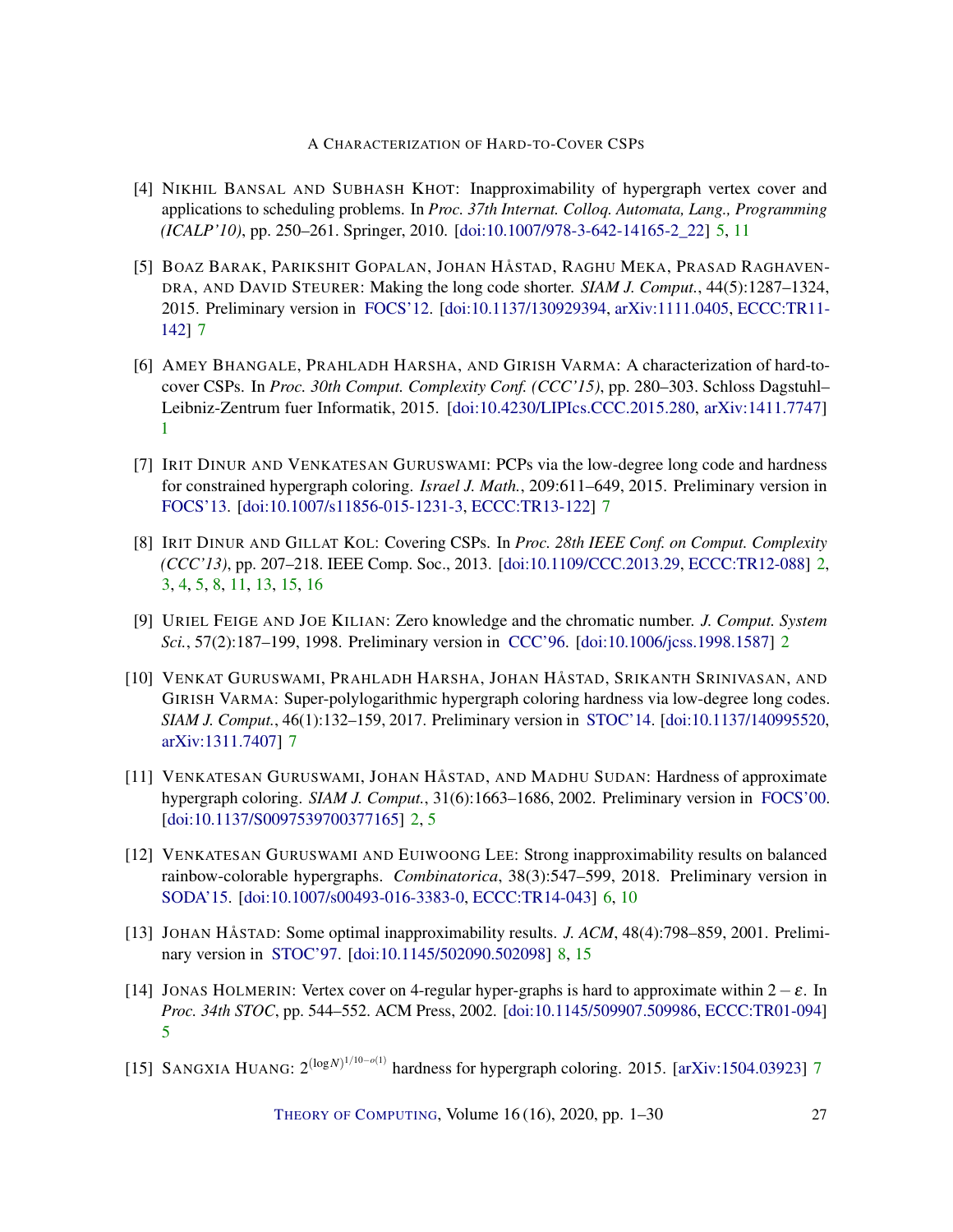- <span id="page-27-6"></span>[16] SUBHASH KHOT AND RISHI SAKET: Hardness of coloring 2-colorable 12-uniform hypergraphs with  $2^{(\log n)^{Q(1)}}$  colors. *SIAM J. Comput.*, 46(1):235–271, 2017. Preliminary version in [FOCS'14.](http://doi.org/10.1109/FOCS.2014.30) [\[doi:10.1137/15100240X,](http://dx.doi.org/10.1137/15100240X) [ECCC:TR14-051\]](https://eccc.weizmann.ac.il/report/2014/051) [7](#page-6-2)
- <span id="page-27-2"></span>[17] MICHAEL KRIVELEVICH, RAM NATHANIEL, AND BENNY SUDAKOV: Approximating coloring and maximum independent sets in 3-uniform hypergraphs. *J. Discr. Algor.*, 41(1):99–113, 2001. Preliminary version in [SODA'01.](https://dl.acm.org/doi/10.5555/365411.365469) [\[doi:10.1006/jagm.2001.1173\]](http://dx.doi.org/10.1006/jagm.2001.1173) [2](#page-1-0)
- <span id="page-27-4"></span>[18] ELCHANAN MOSSEL: Gaussian bounds for noise correlation of functions. *Geom. Funct. Anal.*, 19(6):1713–1756, 2010. Preliminary version in [FOCS'08.](http://doi.org/10.1109/FOCS.2008.44) [\[doi:10.1007/s00039-010-0047-x,](http://dx.doi.org/10.1007/s00039-010-0047-x) [arXiv:math/0703683\]](http://arxiv.org/abs/math/0703683) [6,](#page-5-0) [9,](#page-8-3) [16,](#page-15-2) [19,](#page-18-3) [20](#page-19-2)
- <span id="page-27-8"></span>[19] RAN RAZ: A parallel repetition theorem. *SIAM J. Comput.*, 27(3):763–803, 1998. Preliminary version in [STOC'95.](http://doi.org/10.1145/225058.225181) [\[doi:10.1137/S0097539795280895\]](http://dx.doi.org/10.1137/S0097539795280895) [8](#page-7-2)
- <span id="page-27-5"></span>[20] RISHI SAKET: Hardness of finding independent sets in 2-colorable hypergraphs and of satisfiable CSPs. In *Proc. 29th IEEE Conf. on Comput. Complexity (CCC'14)*, pp. 78–89. IEEE Comp. Soc., 2014. [\[doi:10.1109/CCC.2014.16,](http://dx.doi.org/10.1109/CCC.2014.16) [arXiv:1312.2915\]](http://arxiv.org/abs/1312.2915) [7](#page-6-2)
- <span id="page-27-7"></span>[21] GIRISH VARMA: Reducing uniformity in Khot-Saket hypergraph coloring hardness reductions. *Chicago J. Theoret. Comp. Sci.*, (3):1–8, 2015. [\[doi:10.4086/cjtcs.2015.003,](http://dx.doi.org/10.4086/cjtcs.2015.003) [arXiv:1408.0262\]](http://arxiv.org/abs/1408.0262) [7](#page-6-2)
- <span id="page-27-3"></span>[22] CENNY WENNER: Circumventing *d*-to-1 for approximation resistance of satisfiable predicates strictly containing parity of width at least four. *Theory of Computing*, 9(23):703–757, 2013. Preliminary version in [APPROX'12.](http://doi.org/10.1007/978-3-642-32512-0_28) [\[doi:10.4086/toc.2013.v009a023,](http://dx.doi.org/10.4086/toc.2013.v009a023) [ECCC:TR12-145\]](https://eccc.weizmann.ac.il/report/2012/145) [6,](#page-5-0) [10,](#page-9-4) [18](#page-17-3)
- <span id="page-27-1"></span>[23] DAVID ZUCKERMAN: Linear degree extractors and the inapproximability of max clique and chromatic number. *Theory of Computing*, 3(6):103–128, 2007. Preliminary version in [STOC'06.](http://doi.org/10.1145/1132516.1132612) [\[doi:10.4086/toc.2007.v003a006,](http://dx.doi.org/10.4086/toc.2007.v003a006) [ECCC:TR05-100\]](https://eccc.weizmann.ac.il/report/2005/100) [2](#page-1-0)

### <span id="page-27-0"></span>AUTHORS

Amey Bhangale Assistant professor University of California, Riverside California, USA ameyb@ucr.edu <https://www.cs.ucr.edu/~bhangale/>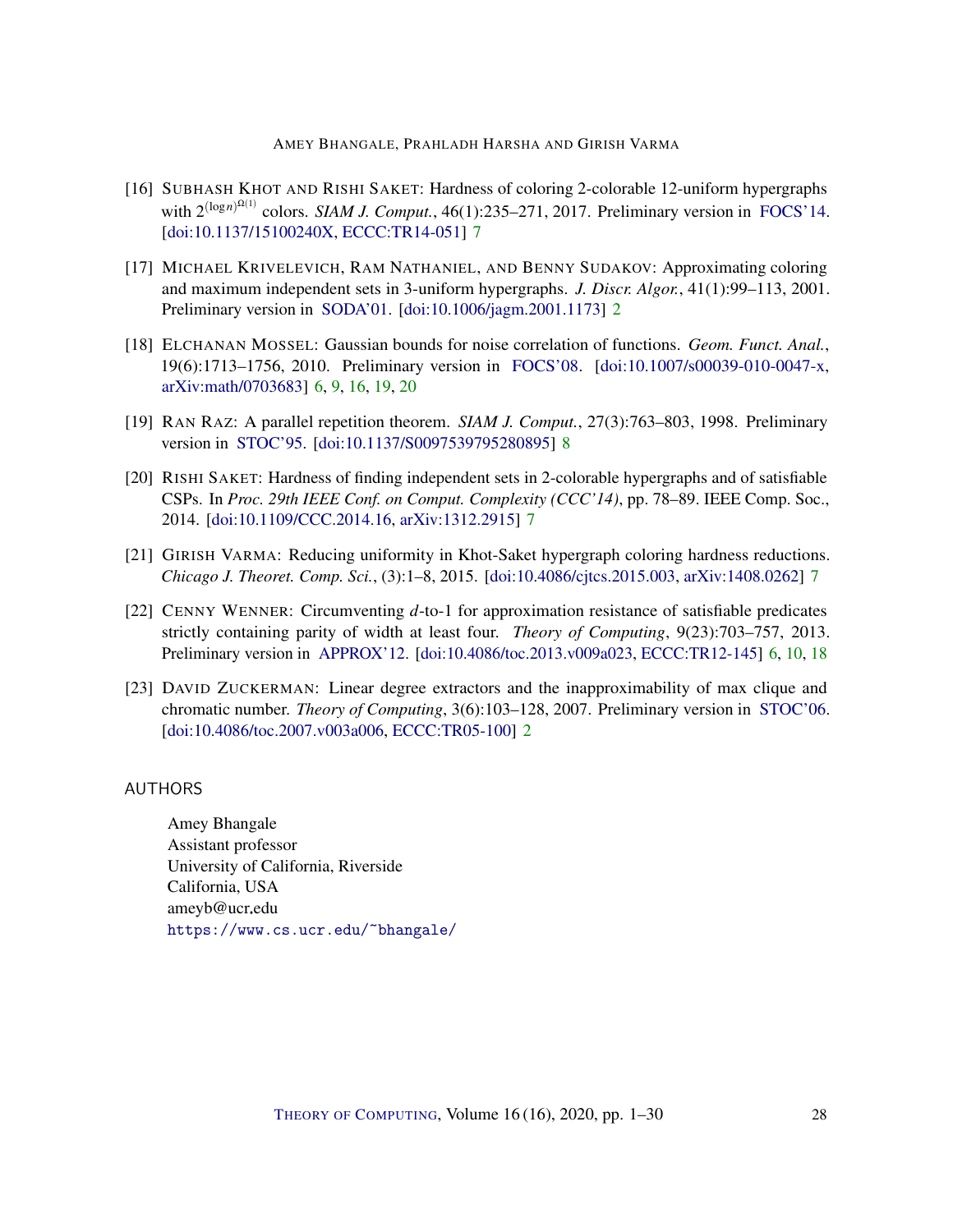<span id="page-28-0"></span>Prahladh Harsha Associate professor Tata Institute of Fundamental Research, Mumbai, India prahladh@tifr.res.in <http://www.tcs.tifr.res.in/~prahladh/>

<span id="page-28-1"></span>Girish Varma Assistant professor International Institute of Information Technology (IIIT), Hyderabad, India girish.varma@iiit.ac.in <https://girishvarma.in>

### ABOUT THE AUTHORS

AMEY BHANGALE is an Assistant Professor in the Computer Science Department at the [University of California, Riverside.](https://www1.cs.ucr.edu/)

Amey got his undergraduate degree from [VJTI, Mumbai.](http://vjti.ac.in/) In the final year of his undergraduate studies, he met [Prof. Rajiv C. Gandhi,](https://crab.rutgers.edu/~rajivg/) who was visiting Mumbai in 2010/11 on a Fulbright scholarship and taught a course on approximation algorithms at VJTI. This encounter influenced Amey to pursue research in the theory of computing.

Amey graduated from [Rutgers University](https://www.cs.rutgers.edu) in 2017 under the supervision of [Swastik](http://sites.math.rutgers.edu/~sk1233/) [Kopparty.](http://sites.math.rutgers.edu/~sk1233/) He spent two wonderful years in Israel where he was a post-doctoral fellow at the [Weizmann Institute of Science](http://www.weizmann.ac.il/math/) hosted by [Irit Dinur.](#page-0-1) He is interested in approximation algorithms, hardness of approximations and analysis of Boolean functions. He enjoys playing and watching tennis (and hardly says no to anyone who invites him to play tennis).

PRAHLADH HARSHA is a theoretical computer scientist at the [Tata Institute of Fundamental](http://www.tifr.res.in/) [Research \(TIFR\).](http://www.tifr.res.in/) He received his B. Tech. degree in Computer Science and Engineering from the IIT Madras in 1998 and his S. M. and Ph. D. degrees in Computer Science from MIT in 2000 and 2004, respectively. Prior to joining TIFR in 2010, he was at Microsoft Research, Silicon Valley and at the Toyota Technological Institute at Chicago. His areas of interest include computational complexity, hardness of approximation, coding theory and information theory. Prahladh credits his mother for his interest in mathematics and dance. He is also deeply indebted to U Koteswara Rao, his high school mentor, for exposing him to both the beauty and rigour in mathematics.